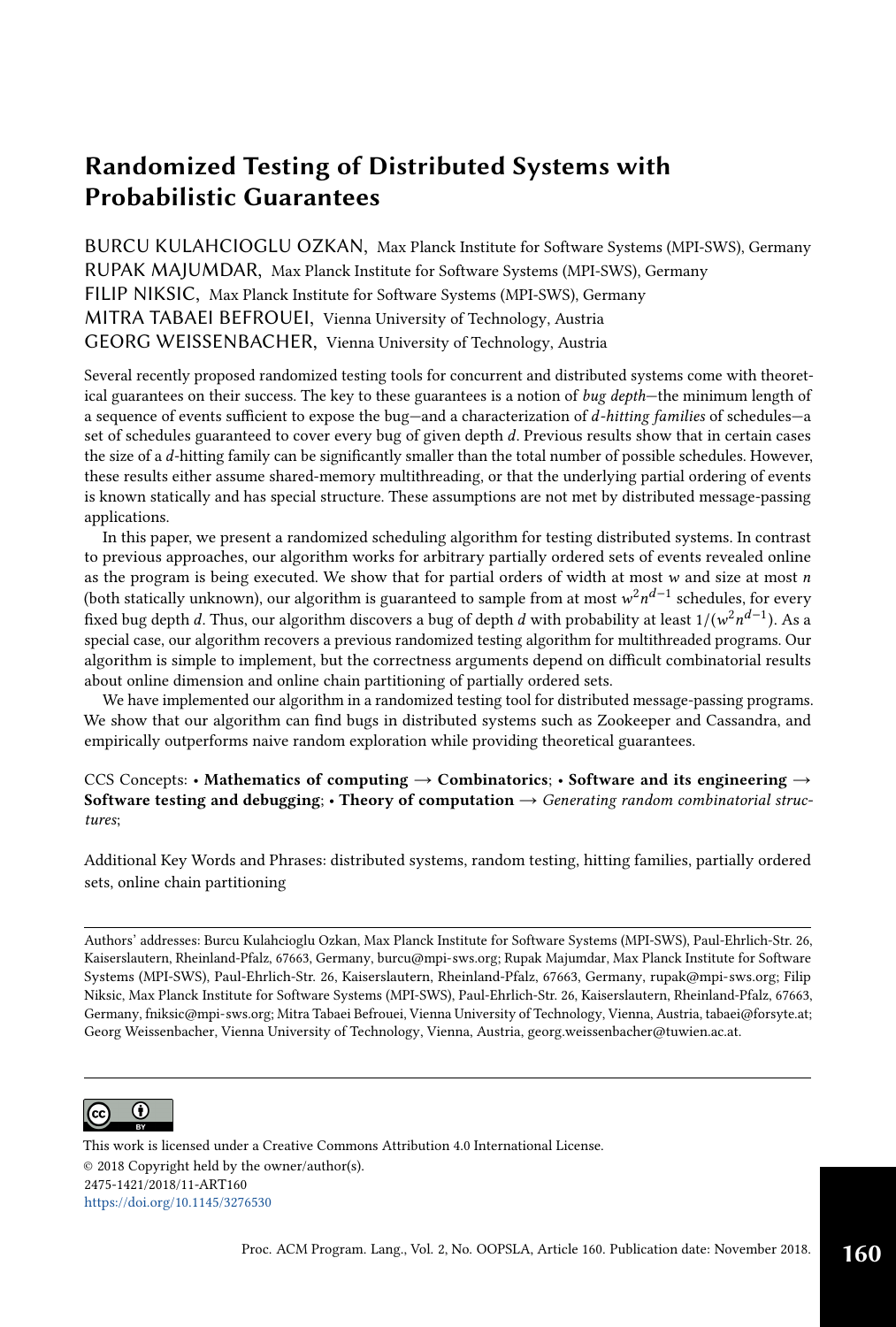160:2 B. Kulahcioglu Ozkan, R. Majumdar, F. Niksic, M. Tabaei Befrouei, and G. Weissenbacher

#### ACM Reference Format:

Burcu Kulahcioglu Ozkan, Rupak Majumdar, Filip Niksic, Mitra Tabaei Befrouei, and Georg Weissenbacher. 2018. Randomized Testing of Distributed Systems with Probabilistic Guarantees. Proc. ACM Program. Lang. 2, OOPSLA, Article 160 (November 2018), [28](#page-27-0) pages. <https://doi.org/10.1145/3276530>

# 1 INTRODUCTION

Concurrent programming is error-prone because the programmer has to reason about a large number of possible interleavings of events, any one of which may cause the program to fail. Systematic testing procedures for concurrent systems aim at finding errors by exploring the space of interleavings. Each interleaving is called a schedule. An arbitrary program of bounded execution length can have exponentially many schedules and thus, systematic testing is exponential in the worst case. However, empirically, many bugs in concurrent systems are exposed by considering the sequencing of a small number of events-the "bug depth"-independent of the ordering of the rest of the events. This observation is the basis for several systematic testing procedures [\[Burckhardt](#page-25-0) [et al.](#page-25-0) [2010;](#page-25-0) [Chistikov et al.](#page-26-0) [2016;](#page-26-0) [Majumdar and Niksic 2018\]](#page-26-1): instead of exploring all possible schedules, the goal is to cover a sufficient family of schedules that guarantees that every execution of a certain depth is covered.

Formally, a concurrent system can be modeled as the generator of partially ordered events. An event can be a message send or receipt (in message-passing applications), a read from or write to a shared memory (in shared-memory applications), or a crash or reboot of a process. The partial ordering tracks the happens-before relation among the events. A schedule then is a specific linearization of the partial order. For a fixed  $d$ , a schedule hits an ordered sequence of  $d$  events if the schedule orders these events according to the sequence, and a set of schedules is said to be  $d$ -hitting if for every possible ordering of  $d$  events allowed by the partial order, there is a schedule that hits it. Clearly, the set of all schedules is d-hitting for any d. In practice, one would like to construct a small family of d-hitting schedules. Moreover, one can use a d-hitting family to derive a randomized testing procedure, which samples uniformly from the space of d-hitting families and which can provide exponentially better guarantees on the probability of finding an error of depth  $d$ than naive random search.

When the partial order is given explicitly and has a known structure, such as an antichain or a tree, one can provide explicit combinatorial constructions of d-hitting schedules [\[Chistikov et al.](#page-26-0) [2016\]](#page-26-0); for antichains and trees, the size of a d-hitting family can be exponentially smaller than the number of events. Unfortunately, when testing a concurrent system implementation, it is unrealistic or impossible to know the partial ordering up front, e.g., if the events are exposed incrementally as the program executes, or to assume a specific "nice" structure. Thus, a challenge in systematic testing is to come up with small d-hitting family online (i.e., along with the execution) and for an arbitrary partial ordering.

An online construction for d-hitting families was demonstrated by [Burckhardt et al.](#page-25-0) [\[2010\]](#page-25-0) for multithreaded, shared-memory programs. Their algorithm, called PCT (Probabilistic Concurrency Testing), instruments a program with randomized schedule points such that the resulting program is guaranteed to uniformly sample a  $d$ -hitting family of schedules. In fact, PCT guarantees its schedules are sampled from a stronger variant of  $d$ -hitting family, which we call a strong  $d$ -hitting family. The key idea underlying the PCT construction is to represent the underlying partial ordering of events as a decomposition of k chains, one per thread. The events are then cleverly scheduled from these chains so that each  $d$ -tuple of events is hit with probability at least 1/( $kn^{d-1}$ ), where  $n$ is the total number of instructions. Unfortunately, it was not known how this construction could be generalized for concurrency models in which the decomposition cannot be computed based on syntactic structures like threads. For example, an efficient PCT procedure was not known for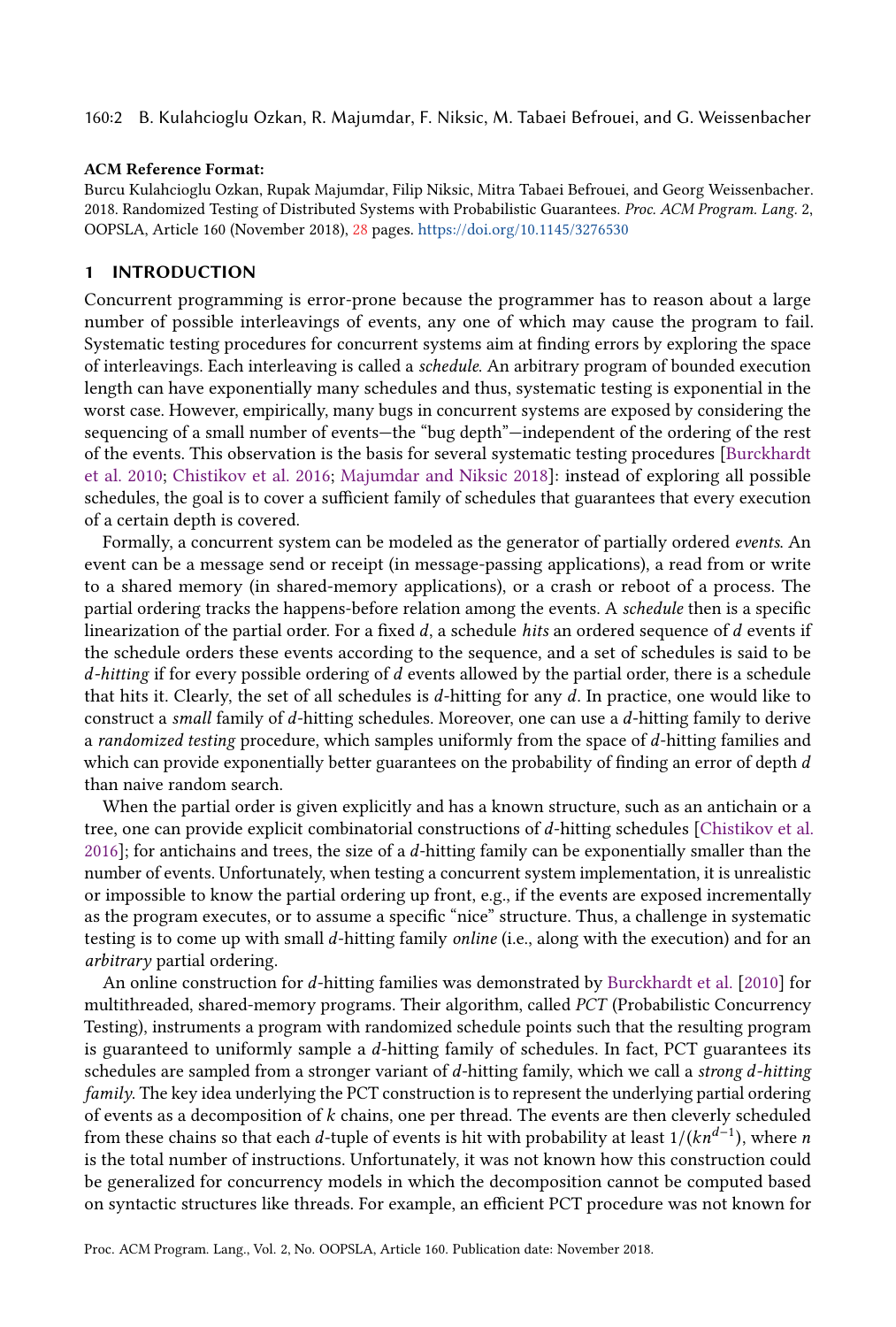distributed programs communicating via asynchronous message passing, where a naive mapping of each asynchronous task to a thread would lead to a very pessimistic procedure.

In this paper, we provide a general construction for *online* construction of  $d$ -hitting families for arbitrary partial orders. In the general case, proving guarantees is significantly harder and requires combinatorial insights from recent results in the theory of posets. Our construction uses the combinatorial notion of adaptive chain covering [\[Felsner 1997\]](#page-26-2); we connect this notion with strong hitting families. In adaptive chain covering, the partial ordering is provided one element at a time, in an "upgrowing" manner. That is, the new element is guaranteed to be maximal among the elements seen so far. The adaptive chain covering algorithm must incrementally maintain a set of chains that form a *chain covering*—a decomposition of the partial order into a (not necessarily disjoint) union of chains. A sequence of deep results show that the optimal number of chains in an adaptive chain covering algorithm is exactly the size of an optimal strong 1-hitting family [\[Felsner](#page-26-2) [1997;](#page-26-2) [Kloch 2007\]](#page-26-3). We generalize this result to show that the size of an optimal strong  $d$ -hitting family is bounded above by the optimal number of chains times  $n^{d-1}$ , where n is the number of elements in the partial order. In particular, we re-derive the PCT result in this very general setting, since the size of the chain covering is  $k$  for  $k$  threads. The best known adaptive chain covering algorithms are in fact online chain partitioning algorithms—they decompose the partial order into a disjoint union of chains. It is not known how to effectively exploit the fact that we do not need partitions, but merely coverings [\[Bosek et al.](#page-25-1) [2012\]](#page-25-1). Optimal online chain partitioning algorithms use at most  $w^2$  chains, where  $w$  is the width of the partial order [\[Agarwal and Garg 2007\]](#page-25-2). (Recall, by Dilworth's theorem, that  $w$  is a lower bound.) Thus, we get online hitting families of size  $w^2n^{d-1}$ for partial orders of width  $w$  and  $n$  elements. Using a general instrumentation technique, we get a randomized testing algorithm, named PCTCP (Probabilistic Concurrency Testing with Chain Partitioning), with a 1/( $w^2n^{d-1}$ ) probability of hitting each  $d$ -tuple for arbitrary partial orders, presented online, with (unknown) width w.

While the proof of correctness is involved, the final algorithm is surprisingly simple: it involves maintaining prioritized chains of events, where the priorities are assigned randomly, picking the highest priority events at all times, and reducing the priorities of chains at  $d - 1$  randomly chosen points in the execution.

We have implemented this algorithm for distributed protocol implementations written in  $P#$ [\[Deligiannis et al.](#page-26-4) [2016\]](#page-26-4), as well as for distributed applications such as Zookeeper and Cassandra, on top of the SAMC model checker [\[Leesatapornwongsa et al.](#page-26-5) [2014\]](#page-26-5). We show empirically that PCTCP is effective in finding bugs in these applications and usually outperforms naive random exploration.

Our contributions are summarized as follows.

- We develop an algorithm for the online construction of hitting families of schedules for arbitrary partial orders. The construction incorporates online partitioning of a partially ordered set into a number of disjoint linearizations and enables generalizing the PCT algorithm and its probabilistic guarantees to work with arbitrary partially ordered sets. The algorithm is the basis for a simple randomized testing procedure with guaranteed lower bounds on the probability of finding depth-d bugs.
- We implement PCT with chain partitioning (PCTCP) for programs written in the  $P# frame$ work, as well as the real word distributed systems Zookeeper and Cassandra. We provide our practical design choices such as modeling node crashes as events in the system or handling livelocks that are likely to occur in some distributed systems.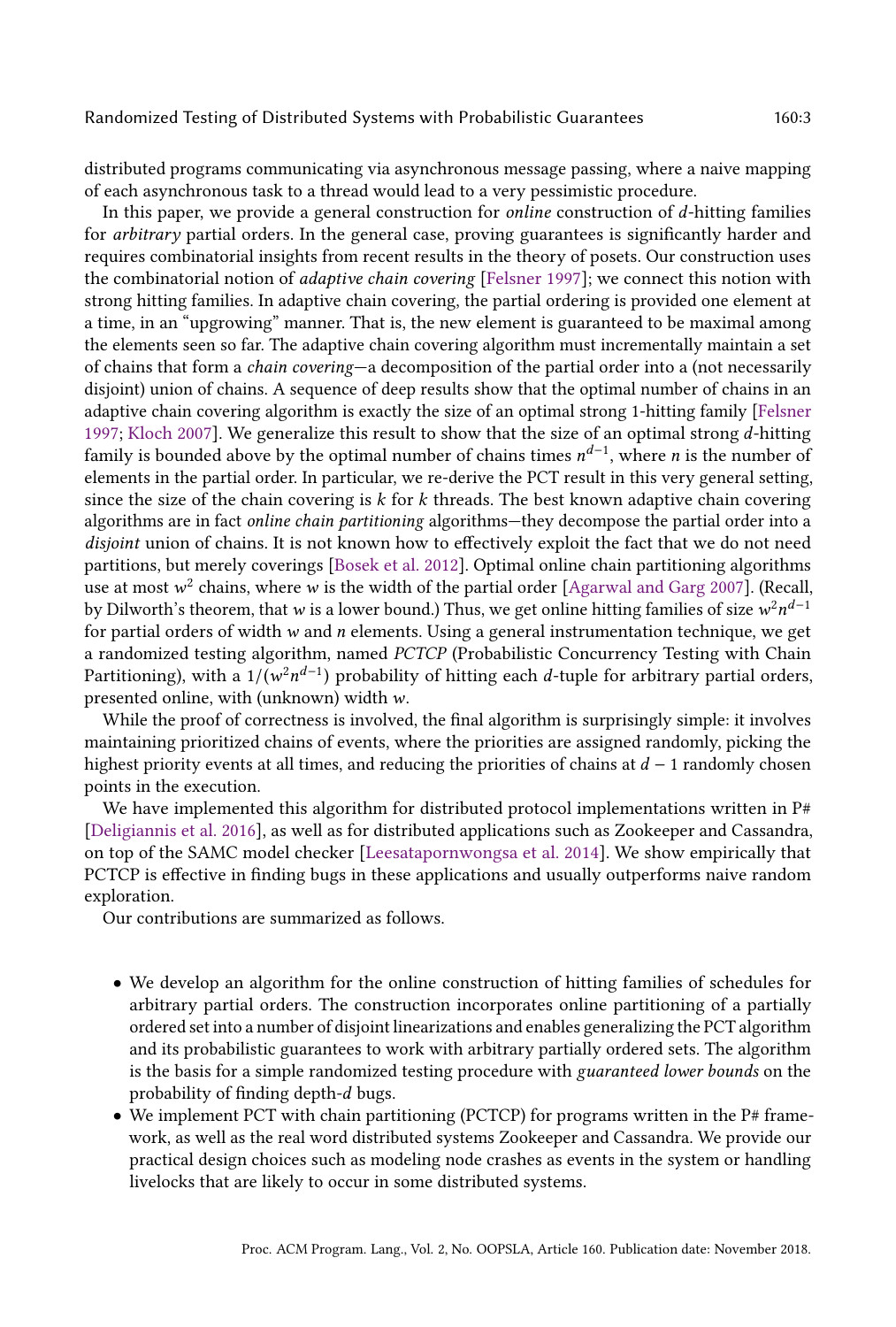160:4 B. Kulahcioglu Ozkan, R. Majumdar, F. Niksic, M. Tabaei Befrouei, and G. Weissenbacher

#### <span id="page-3-1"></span>2 OVERVIEW OF THE APPROACH

In this section, we informally introduce some of the notions used in the rest of the paper, and we present the PCTCP algorithm and demonstrate it on a simple example.

Example [1](#page-3-0). Consider a distributed system with three nodes<sup>1</sup>: a Handler which processes client requests, a Logger which logs transaction information, and a Terminator which terminates the system. When the Handler processes a request message from the client, it sends a log message to the Logger and a terminate message to the Terminator. When the Terminator receives a terminate message, it sends a flush message to the Logger. On receiving a flush, the Logger flushes the logs (i.e., writes the logs into the database and deallocates the file descriptors) and sends an acknowledgement flushed message back to the Terminator. The messages by the Handler are sent concurrently to Logger and Terminator. Hence, the flush message sent by Terminator and the log message sent by Handler arrive concurrently at the Logger. If the log message is processed before the terminate message, the system behaves as expected. However, if the log message is delayed and the terminate message is processed before the log message, the Logger accesses an invalid descriptor and crashes.

Partially Ordered Set of Events and Online Chain Partitioning. PCTCP abstracts messages in the system as partially ordered events. The partial order relation corresponds to the causality relation on the events in the execution. Note that the causality relation between the events of a system depends on the semantics and the guarantees of the system. In our example, the log and terminate messages depend on the request message, as they are created in response to request. They are concurrent to each other since they are sent to different receivers and they will be processed concurrently.

PCTCP intercepts all events in a running system and maintains the poset of events in an execution online as well as the current schedule. In each step, PCTCP selects an unexecuted event and schedules it. The execution of this event can cause further events in the system. These are intercepted and added to the partial order. The partial order of events is maintained as a chain decomposition. That is, the elements of the partial order are partitioned into a set of chains. Each chain is a linear ordering of events according to the partial order. When a new event is intercepted, it is added to one of these chains (or put in a new chain by itself) by an online chain partitioning algorithm.

The key to the theoretical properties of PCTCP is that the chain decomposition has a small number of chains, bounded by a function of the width of the partial order. PCTCP forms chains of events based on the causal dependency relation between them. It inserts the concurrently executable events into different chains, which bounds the number of chains to a function of the number of concurrently executable events. Therefore, the theoretical bug detection guarantee of PCTCP is not tied to the number of nodes in a system (some of which may be inactive in some parts of the execution) but to the *width* of the partial order, i.e., the maximum number of simultaneously executable events. (Note that since the partial order is revealed one element at a time, the chain partition is constructed online. Thus, while there always exists a chain partition whose size is the width of the ordering, we may not achieve this bound.) PCTCP uses an online chain partitioning algorithm [\[Agarwal and Garg 2007\]](#page-25-2) that guarantees that we use at most  $O(w^2)$  chains, where  $w$  is the (unknown) width of the partial order.

PCTCP Algorithm. PCTCP is a randomized scheduling algorithm for distributed programs. It takes as input the maximum number  $n$  of messages to be scheduled and a parameter  $d$  which determines the bug depth to be explored. It guarantees a lower bound on the probability of covering every execution of depth  $d$  based on  $n$ ,  $d$ , and the width of the underlying partial order. PCTCP maintains a priority list of chains partitioning the partial order of events, where lower numbers

<span id="page-3-0"></span><sup>&</sup>lt;sup>1</sup>The example is adapted from [Tasharofi et al.](#page-27-1) [\[2013\]](#page-27-1), and it shows a simplified version of a bug found in a performance testing tool called Gatling [\[2018\]](#page-26-6).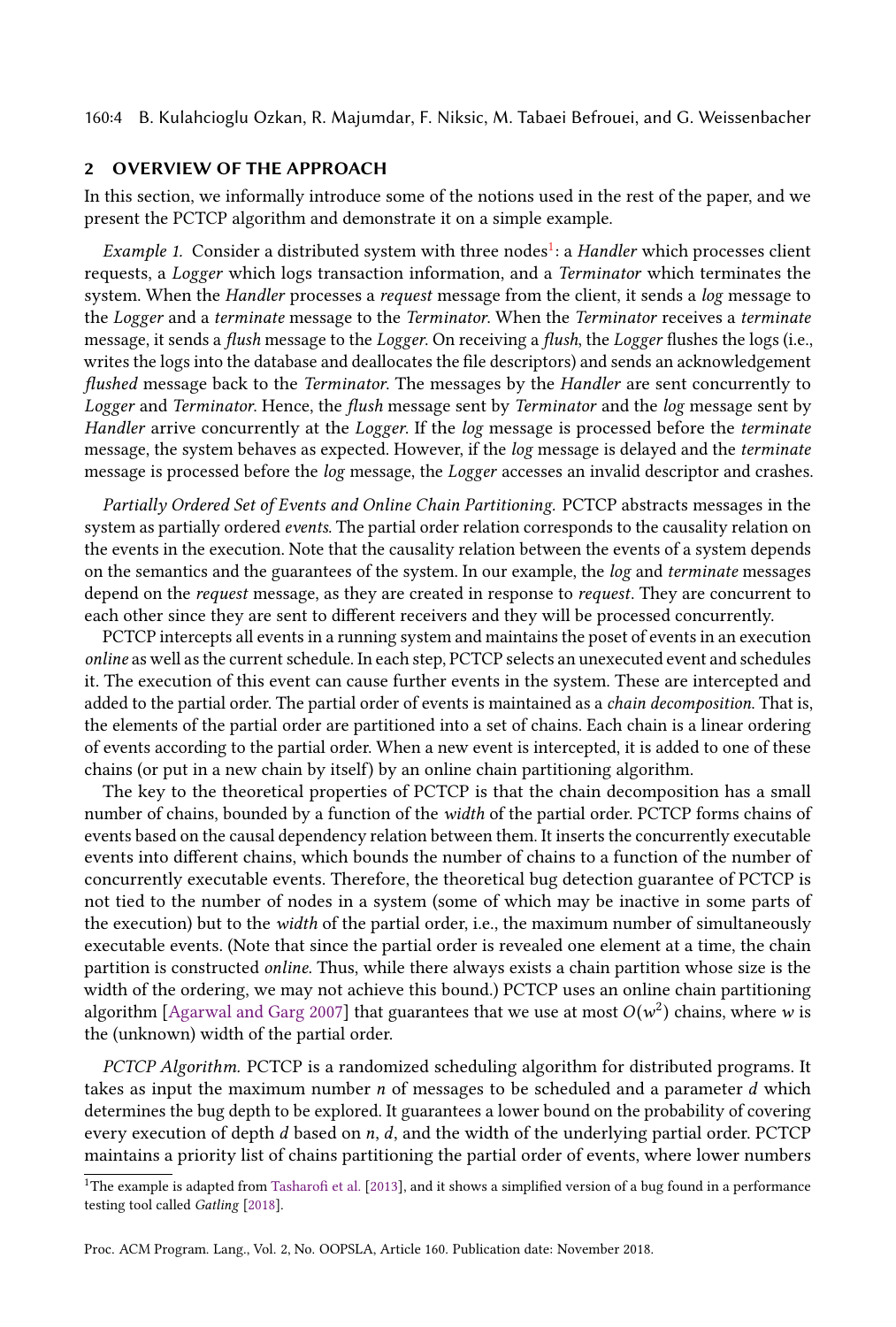**Input:** number of events  $n$ , depth bound  $d$ **Data**: *chains* // chain partition of events, the first  $d - 1$  positions are initialized to null Data: eventsAdded // number of events already added, initially 0 Data: priorityChangePt // vector of  $d - 1$  distinct integers, initialized randomly between 1 and n Data: schedule // the current execution Procedure addNewEvent(e)

| $\mathbf{1}$ | insert $e$ into the poset using online chain partitioning (Alg. 2)                                                                            |
|--------------|-----------------------------------------------------------------------------------------------------------------------------------------------|
| $\mathbf{2}$ | <b>if</b> a new chain is created <b>then</b>                                                                                                  |
| 3            | insert the new chain into a random position between $d$ and $ chains $ in <i>chains</i>                                                       |
| 4            | increment eventsAdded                                                                                                                         |
| 5            | <b>if</b> $\exists j$ : eventsAdded = priorityChangePt[j] <b>then</b>                                                                         |
| 6            | // assign a label to the event                                                                                                                |
| 7            | $e$ .label $\leftarrow i$                                                                                                                     |
|              | Procedure scheduleNextEvent()                                                                                                                 |
| 8            | while $\exists j : chains[j] = \alpha \cdot e \cdot \alpha' \wedge e \cdot isEnabeled \wedge e \cdot hasLabel \wedge e \cdot label \neq j$ do |
| 9            | // we are at a priority change point                                                                                                          |
| 10           | // note that <i>chains</i> [ $e$ . <i>label</i> ] = null due to the labels being distinct                                                     |
| 11           | swap chains[j] and chains[e.label]                                                                                                            |
| 12           | // select an enabled event from the chain with the highest priority                                                                           |
| 13           | if $\exists j : chains[j] = \alpha \cdot e \cdot \alpha' \wedge e$ . <i>isEnabled</i> then                                                    |
| 14           | $e \leftarrow$ the event e corresponding to the highest index j s.t. chains $ j  = \alpha \cdot e \cdot \alpha' \wedge e$ . is Enabled        |
| 15           | $s$ chedule.append $(e)$                                                                                                                      |
| 16           | return e                                                                                                                                      |
|              |                                                                                                                                               |

<span id="page-4-0"></span>Algorithm 1: PCTCP algorithm: adding new events and scheduling the next event from the poset

indicate lower priorities. During execution, the scheduler schedules an event from a low priority chain only when all higher priority events are blocked (e.g., waiting on a synchronization action). In addition, the algorithm can change the priority of a chain during execution when the execution meets one of  $d - 1$  randomly chosen *priority change points* in the execution. When the execution reaches a change point, the scheduler changes the priority of the current chain to the priority value associated with the change point.

The algorithm is given in Algorithm [1.](#page-4-0) It maintains three main data structures. The first is a list of chains of events (called chains), which maintains a chain decomposition of events seen so far, where each chain in the list is assigned a priority. The chain decomposition data structure has two logical parts. The first  $d-1$  indices in the list are reserved for chains with reduced priority and are all initialized to null. These positions are populated later during execution when a priority change point is encountered. The rest of the list maintains a prioritized list of chains, and higher indices in the list denote higher priority.

The second data structure, the priority change points *priorityChangePt*, is a list of  $d - 1$  distinct integers picked randomly from the range  $[1, n]$  at the beginning of the algorithm and used to randomly change the priority of certain chains at run time. The third data structure, schedule, is a schedule of events executed so far.

The algorithm has two main procedures. Procedure addNewEvent inserts a new event into the chain decomposition by either inserting it at the end of an existing chain or creating a new chain, according to the online chain decomposition algorithm. If a new chain is created, the new chain is assigned a random priority by inserting it into the chain decomposition at a random position at or after the dth position. Additionally, this procedure uses the variable eventsAdded to keep track of the number of events added to the poset. Once eventsAdded becomes equal to *priorityChangePt[j]* for some  $j$ , the procedure assigns a label  $j$  to the event that is being added to the poset. The label is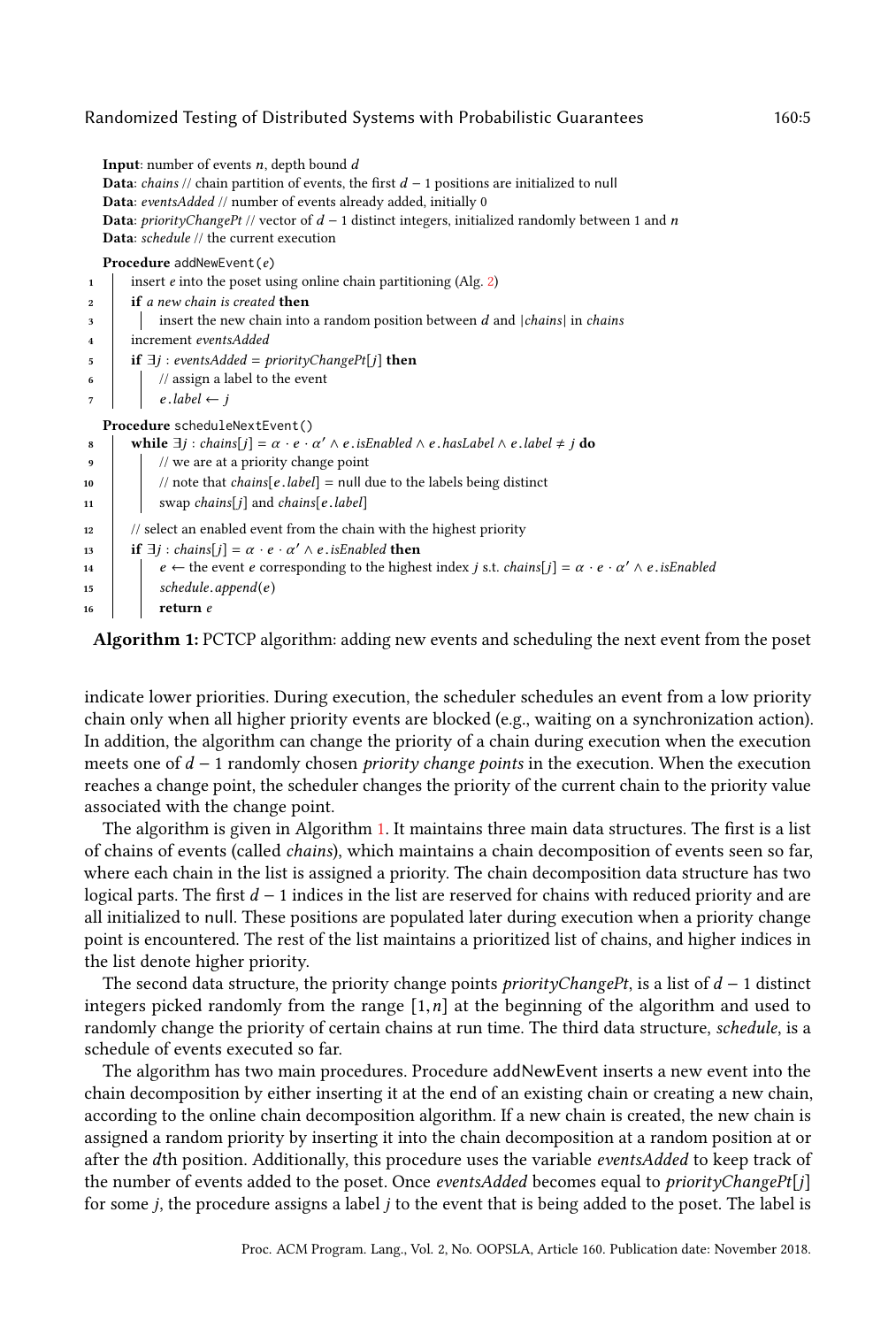<span id="page-5-0"></span>

160:6 B. Kulahcioglu Ozkan, R. Majumdar, F. Niksic, M. Tabaei Befrouei, and G. Weissenbacher

Fig. 1. The poset of events in an execution and its decomposition into chains

used to adjust the priority of the chain containing the event once the event becomes ready to be scheduled.

Procedure scheduleNextEvent selects an enabled event and schedules it by appending it to schedule. We say an event e is enabled (denoted by e.isEnabled in the pseudocode) if it is not yet scheduled, but all of its predecessors have been scheduled. To select an enabled event, the procedure first adjusts the priorities of chains: if there is an enabled event  $e$  carrying a label  $i$  (the predicate e.hasLabel is true in this case) that is placed in chain c currently in position  $j \neq i$  in chains, the procedure moves  $c$  to position  $i$  in *chains*. Once the priorities are adjusted, the procedure picks the highest priority chain containing an enabled event, appends this event to schedule, and returns it to be executed. All new events resulting from the execution are added to the chain decomposition (using addNewEvent), and scheduleNextEvent is called again until n events are scheduled.

PCTCP on the Example. Figure [1](#page-5-0) shows the online construction of the poset in our example for the bug depth parameter  $d = 1$ . In each step, the event that is executed is crossed out. (i) Initially, the poset contains only the request event in a single chain. The event is scheduled since it is the only event in the system. (ii) Executing request causes two new events: log and terminate. PCTCP extends the chain decomposition with these new events. Since the events are concurrent, the width of the partial order at this point is 2, and the chain partitioning algorithm needs to allocate a new chain. Say that in this example the chain partitioning algorithm inserts log into the same chain with request and terminate into a fresh chain. PCTCP now has two chains to select the next event from:  $C_1$  = [request, log] and  $C_2$  = [terminate], and randomly decides the priority between them. We follow the algorithm first with the ordering that prioritizes  $C_1$  over  $C_2$ . In this case, PCTCP schedules the log event. (iii) Processing log does not lead to more events, so we do not insert any events into the poset. Since all the events in the highest priority chain  $C_1$  are executed, the PCTCP scheduler schedules the next event in  $C_2$ , i.e., the *terminate* event. (iv) Processing this event creates a flush even sent from the Terminator to the Handler. Since flush depends on terminate, PCTCP extends the chain  $C_2$  with flush. (v) Since  $C_1$  still does not have any events to schedule, PCTCP continues with  $C_2$  and schedules flush. Similar to the previous step, the flushed message is inserted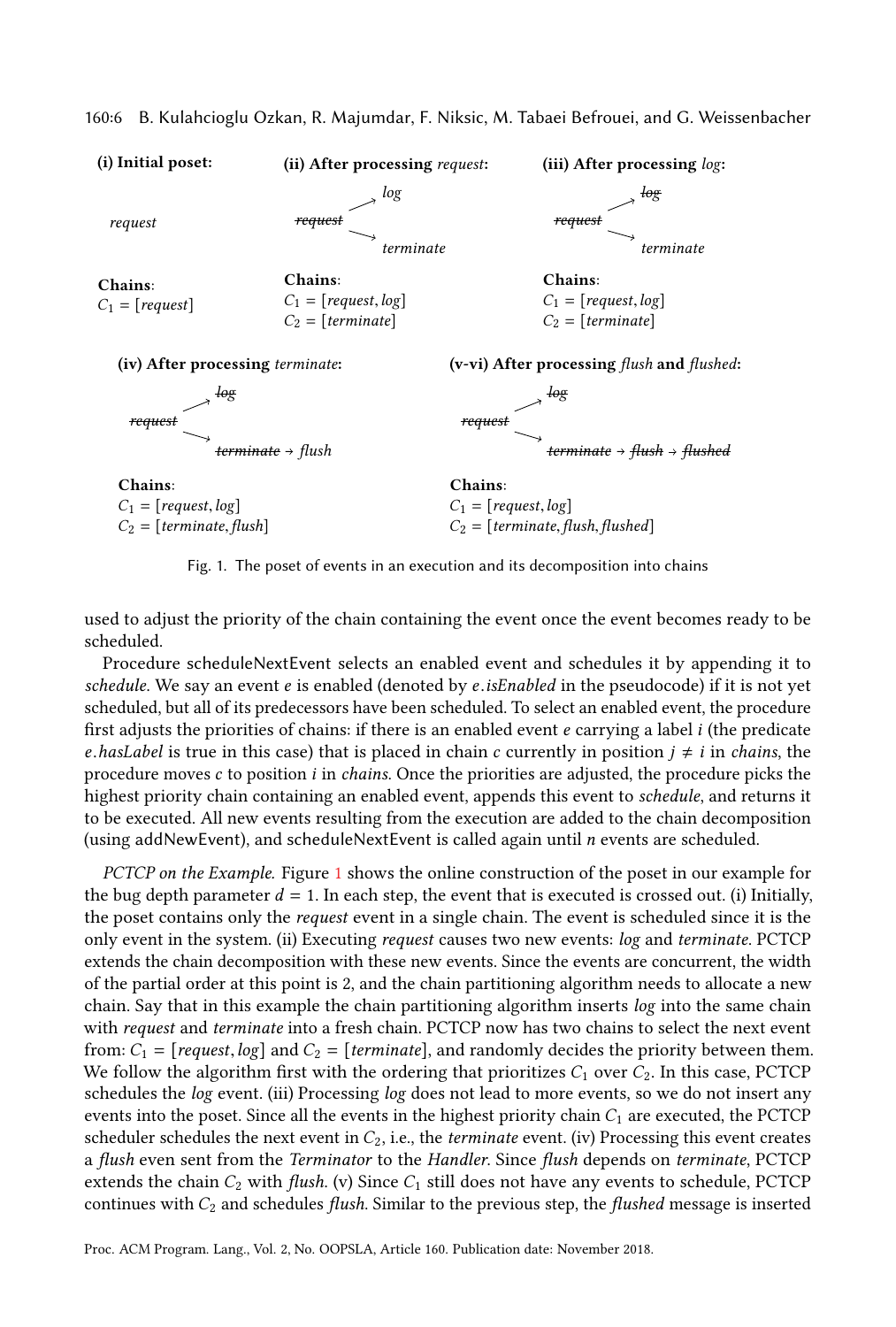into the same chain. (vi) PCTCP schedules the flushed event and processes it. No more events are created and the execution ends.

Now assume  $C_2$  was given a priority higher than  $C_1$ . In this case, PCTCP schedules the *terminate*, flush, and flushed events in this order, before the log event. This hits the buggy execution. Since each possible ordering between  $C_1$  and  $C_2$  is picked with probability 1/2, we hit the bug with probability 1/2.

On the other hand, a naive random strategy that uniformly picks one of the enabled events at each step would detect the same bug with probability 1/4. The random scheduler would have to select terminate among the two concurrent events log and terminate, and then select flush among log and flush to be able to hit the bug. As the length of the chain in which flush is inserted increases, the probability of naive random testing to hit the bug decreases exponentially. On the other hand, the probabilities of detecting a bug with PCTCP and naive random testing intuitively get closer to each other as the width of the poset approaches the number of events in the system, i.e., when most of the newly added events are concurrent to each other. In our experimental evaluation in Section [4,](#page-15-0) we compare the performance of PCTCP and naive random testing on real-world benchmarks.

Priority Change Points. So far, we have ignored the priority change points, because exposing the bug in this example requires a single ordering constraint between two events. Hence, this bug can be detected without changing the initially assigned priorities of the chains. In a more complex setting, the priorities of chains may need to change in order to hit a bug, and this is handled by the priority change points.

Consider a modified version of our example, where the bug is exposed not just with the relative ordering of flush  $\rightarrow$  log events, but also the ordering flush  $\rightarrow$  log  $\rightarrow$  flushed. Since two additional constraints trigger the bug, the PCTCP scheduler needs to be called with the bug depth parameter  $d = 2$ , causing it to change chain priorities at one randomly chosen priority change point. If initially  $C_2$  has a higher priority than  $C_1$  and the priority change point is picked to be 5, then the fifth event added to the poset, i.e. flushed, is assigned a label, and after terminate and flush events are executed, the priority of the chain  $C_2$  is reduced. At this point, the *log* event from the currently higher priority chain  $C_1$  is scheduled. There are no more events in  $C_1$  and PCTCP continues with scheduling flushed from  $C_2$ , hitting the buggy ordering of events. The probability of hitting the bug in this case is  $1/10$ : the probability that  $C_2$  initially has higher priority than  $C_1$  is  $1/2$ , and the desired priority change point is picked with probability 1/5.

Guarantees. Having generated a d-tuple of event labels  $(x_0, \ldots, x_{d-1})$ , the PCTCP algorithm produces a schedule which "strongly hits" this d-tuple. In other words, PCTCP schedules an event labeled  $x_i$  at the last possible point in the execution, before the events labeled  $x_{i+1},...x_{d-1}$ . Briefly, the PCTCP algorithm guarantees this by keeping a list of reduced-priority chains which are ordered based on the order of event labels in the d-tuple, e.g., the chain which has  $x_0$  as the first unexecuted event is inserted as the first chain in the list of reduced-priority chains. When all the chains with initial priorities either finished or were reduced to a lower priority, the reduced-priority chains are executed in an order which preserves the relative order of event labels in the tuple. The crucial theoretical property we can ensure is that every possible d-tuple of events is hit with probability at least 1/( $w^2n^{d-1}$ ). The proof of this result appears in the next section.

# 3 ONLINE STRONG HITTING SCHEDULERS

#### 3.1 Preliminaries

A partially ordered set (poset) is a pair  $\mathcal{P} = (X, \leq)$  where X is a set and  $\leq$  is a partial order (i.e., reflexive, anti-symmetric, and transitive binary relation) on  $X$ . With slight abuse of notation, we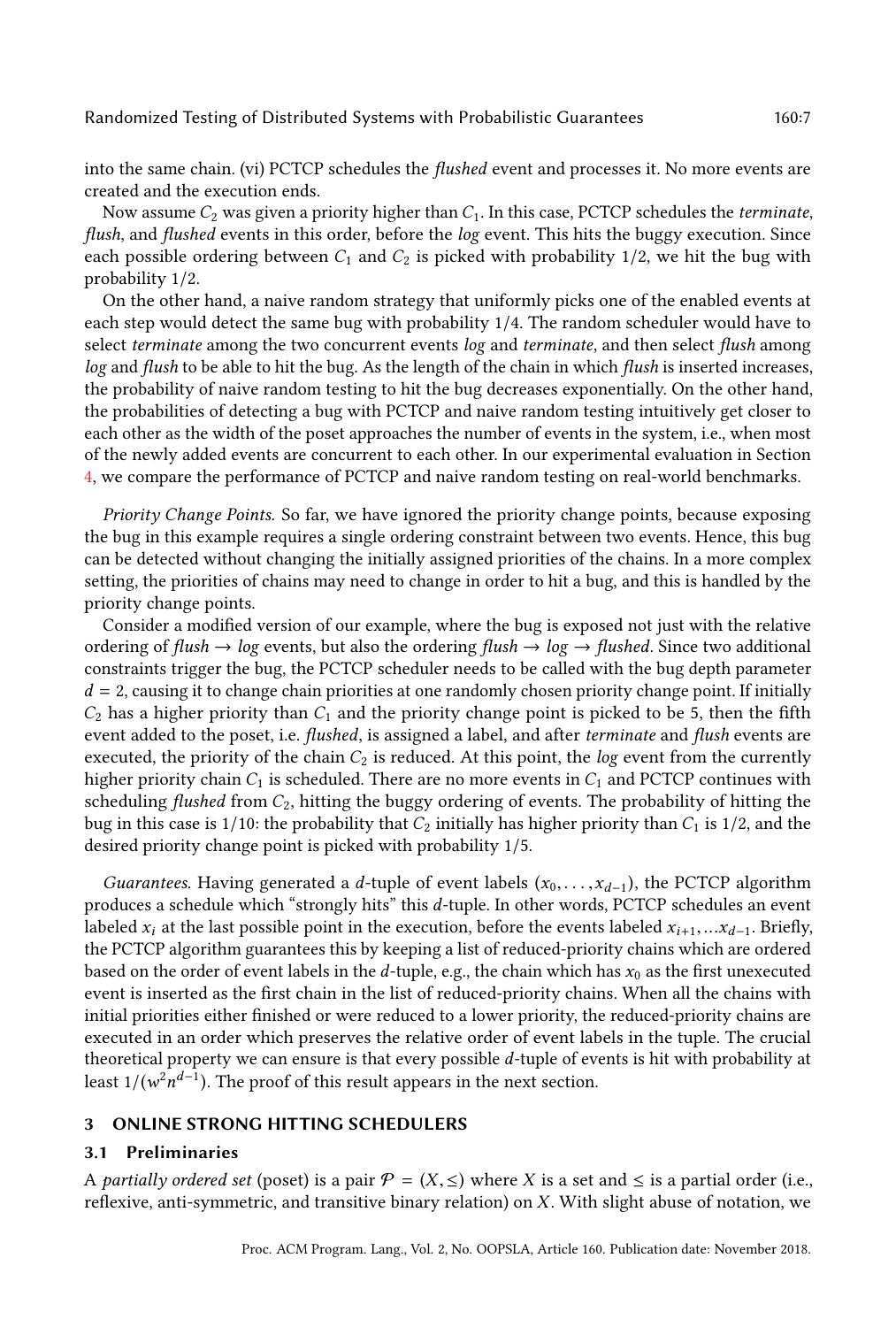write  $x \in \mathcal{P}$  to denote  $x \in X$ . We write  $\mathcal{P}_1 \subseteq \mathcal{P}_2$  if  $X_1 \subseteq X_2$  and  $\leq_1$  is a restriction of  $\leq_2$ ; then  $\mathcal{P}_1$  is a subposet of  $\mathcal{P}_2$ . We write  $\mathcal{P}_2 \setminus \mathcal{P}_1$  for the partial order on the set  $\{x \mid x \in \mathcal{P}_2 \setminus \mathcal{P}_1\}$  and the restriction of  $\leq_2$  onto this set. A poset  $\mathcal{P}_1$  is a prefix of a poset  $\mathcal{P}_2$  if  $\mathcal{P}_1 \subseteq \mathcal{P}_2$  and for every  $x \in \mathcal{P}_2 \setminus \mathcal{P}_1$  and  $y \in \mathcal{P}_1$ , we have  $x \nleq y$ .

Given a poset  $P$ , an element  $x \in P$  is said to be *minimal* if no other element is smaller than x, that is,  $\forall y \in \mathcal{P}.y \leq x \implies y = x$ . Analogously, x is maximal if no other element is greater than x, that is  $\forall y \in \mathcal{P}.y \geq x \implies y = x$ . We write min  $\mathcal{P}$  and max  $\mathcal{P}$  to denote the set of minimal and maximal elements of  $P$ .

A linearization (or schedule) of a poset  $\mathcal{P} = (X, \leq)$  is a total order  $\leq_{\alpha}$  for X, such that for all  $x, y \in X$ , we have  $x \leq y$  implies  $x \leq_\alpha y$ . We often identify schedules with a linear sequence of the elements in X. For a schedule  $\alpha$ , we write  $\leq_{\alpha}$  for the total order induced by  $\alpha$ . We denote an empty schedule by  $\epsilon$ .

A poset  $\mathcal{P}_2 = \mathcal{P}_1 \cup \{z\}$  is an extension of  $\mathcal{P}_1$  with an element z if  $\mathcal{P}_1$  is a subposet of  $\mathcal{P}_2$ . We denote the linear extension of a schedule  $\alpha$  with an element z as  $\alpha \cdot z$ , where z is the greatest element in the linear extension.

Let  $\mathcal{P} = (X, \leq)$  be a poset and let  $Y \subseteq X$ ; then Y is a chain if  $\forall x_0, x_1 \in Y$ . $(x_0 \leq x_1) \vee (x_1 \leq x_0)$ and an *antichain* if  $\forall x_0, x_1 \in Y$ . $(x_0 \notin x_1) \wedge (x_1 \notin x_0)$ . The greatest possible size of an antichain in a poset  $\mathcal P$  is the width of  $\mathcal P$ . Dilworth's theorem [\[Dilworth 1950\]](#page-26-7) states that the width w of a finite poset  $\mathcal P$  is equal to the minimal number of chains that cover  $\mathcal P$  (i.e.,  $\mathcal P$  can be partitioned into w chains).

#### 3.2 Scheduling Games

To formalize our scheduling task, we treat it as a scheduling game played by two players: Program, who reveals a poset of elements in the upgrowing fashion—each element being maximal when it appears—and Scheduler, who schedules the elements while adhering to the partial order.

We describe and analyze two versions of the scheduling game. In the first version, called *online* hitting for upgrowing posets, Scheduler maintains a family of schedules. In each step Program introduces a single new element, maximal among the old elements, and Scheduler responds by inserting the element into existing schedules without changing the order of the old elements. Scheduler is allowed to duplicate schedules before inserting the element. In this version of the game, Program has full freedom to select the relation between the new and old elements, as long as the new element is maximal at the moment it is introduced.

In the second version of the game we will introduce a structure called scheduling poset. Thus, we call the game online hitting for scheduling posets. In this version, Scheduler maintains a single partial schedule, which it extends by appending elements at its end. Each time Scheduler schedules an additional element  $x$ , Program may extend the poset with one or more new elements, again in the upgrowing fashion, but with an additional restriction that each new element must be greater than x. This is to prevent Program in adding an element that could have been scheduled earlier in the partial schedule.

In both versions of the game, Scheduler's objective is to construct a strong  $d$ -hitting family of schedules for a fixed parameter  $d \geq 1$ , containing as few schedules as possible. The strong d-hitting property roughly says that for every d-tuple of elements  $(x_0, \ldots, x_{d-1})$  in the poset there is a schedule constructed by Scheduler in which  $x_i$  appears at the last possible moment before  $x_{i+1}, \ldots, x_{d-1}$ , that is, if an element y is scheduled after some  $x_i$ , then it is scheduled there only because  $y \ge x_j$  for some  $j \ge i$ . As we shall see, defining the property rigorously for scheduling posets is rather tricky.

Online hitting for scheduling posets closely corresponds to the execution model of distributed message passing programs. Scheduling an element corresponds to executing a receive event, that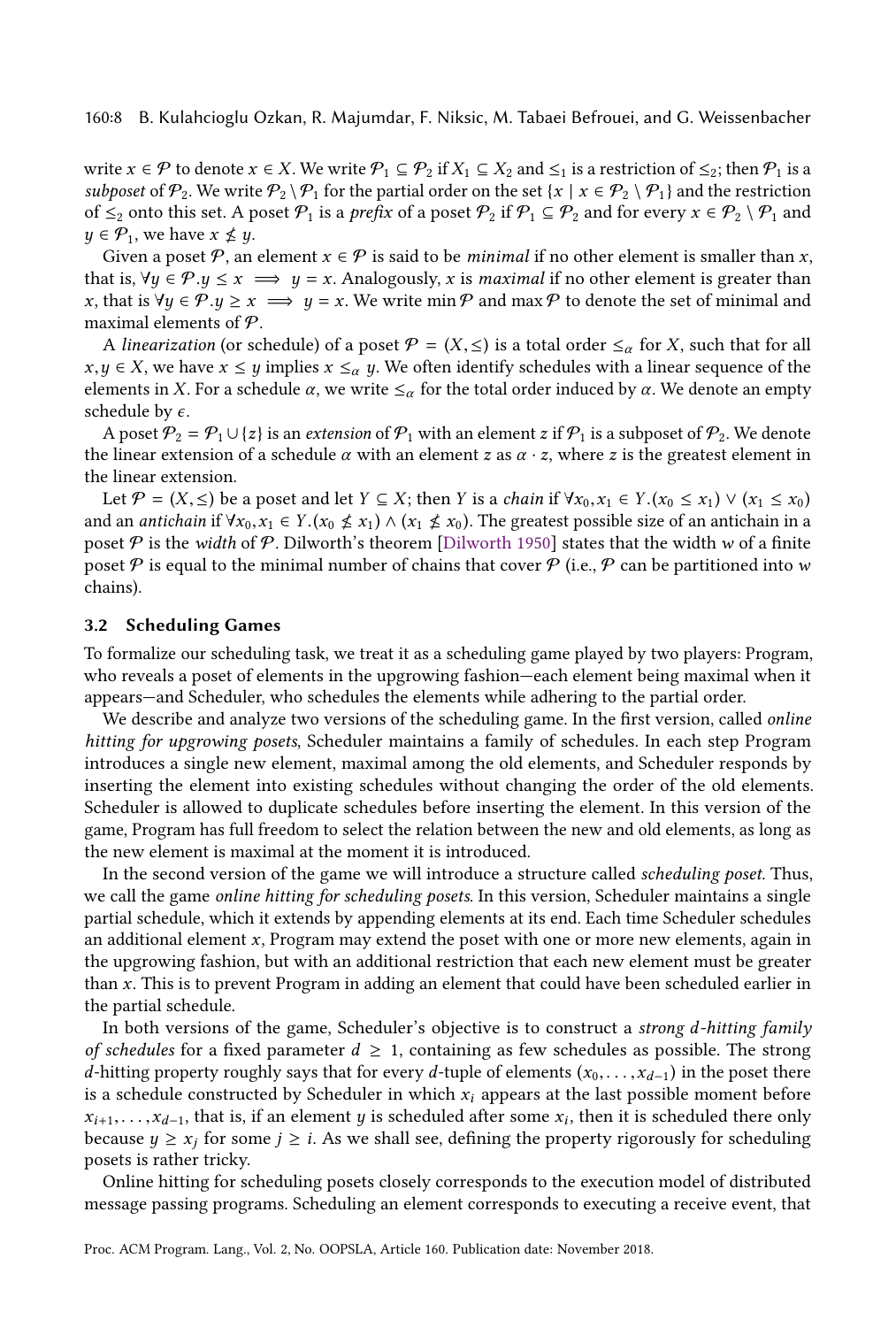is, choosing a message that can be received and executing its receive handler. As a response, the handler may send new messages, inducing new receive events that can only be executed later, and never before the current receive event. This version of the game also straightforwardly generalizes the execution model of multithreaded programs and the PCT scheduler from [Burckhardt et al.](#page-25-0) [\[2010\]](#page-25-0). In this setting, scheduling an element corresponds to executing an instruction, to which the program responds by "making available" the next instruction from the same thread.

Online hitting for upgrowing posets extends the results about (weak) hitting families [\[Chistikov](#page-26-0) [et al.](#page-26-0) [2016\]](#page-26-0), as well as the results about online dimension of upgrowing posets [\[Bosek et al.](#page-25-1) [2012;](#page-25-1) [Fel](#page-26-2)[sner 1997;](#page-26-2) [Kloch 2007\]](#page-26-3). The (weak) d-hitting property requires that for every d-tuple  $(x_0, \ldots, x_{d-1})$ , if there exists a schedule  $\alpha$  that schedules the elements in the order  $x_0 <_{\alpha} \ldots <_{\alpha} x_{d-1}$ , then such a schedule also exists in a d-hitting family of schedules. As we shall see, every strong d-hitting family is a  $(d + 1)$ -hitting family. In the context of online dimension of upgrowing posets, online dimension can be defined as the smallest size of a 2-hitting family achievable by Scheduler.

# 3.3 Online Hitting for Upgrowing Posets

In the first version of the scheduling game, Program is arbitrarily extending a poset with new elements, and Scheduler is maintaining a strong d-hitting family of schedules for the poset in each step, while trying to keep the number of schedules as small as possible. We start by precisely defining the objects constructed by each player.

Definition 2 (Upgrowing Poset). An upgrowing poset of size n is a sequence of posets  $P =$  $(\mathcal{P}_k)_{0\leq k\leq n}$  that satisfies the following conditions: (1)  $\mathcal{P}_0 = \emptyset$ , (2)  $\mathcal{P}_{k+1} = \mathcal{P}_k \cup \{x\}$  for  $k < n$ , where x is a new elements such that  $x \notin \mathcal{P}_k$ , and (3) x is maximal in  $\mathcal{P}_{k+1}$ , that is, for every  $y \in \mathcal{P}_{k+1}$ ,  $y \not\geq x$ .

Definition 3 (Strong Hitting Family). Let  $d \geq 1$  be a fixed integer.

- Given a poset  $\mathcal{P}$ , we say a schedule  $\alpha$  for  $\mathcal{P}$  strongly hits a d-tuple of elements  $(x_0, \ldots, x_{d-1})$ if for every  $y \in \mathcal{P}, y \geq_{\alpha} x_i$  in  $\alpha$  for some  $i \in \{0, \ldots, d-1\}$  implies  $y \geq x_j$  in  $\mathcal{P}$  for some  $j \geq i$ .
- We call a set of schedules  $\mathcal F$  a strong d-hitting family for  $\mathcal P$  if for every d-tuple of elements in  $P$  there is a schedule in  $F$  that strongly hits it.
- Given an upgrowing poset  $P = (P_k)_{0 \le k \le n}$  of size n, we call a sequence of sets of schedules  $\mathcal{F} = (\mathcal{F}_k)_{0 \le k \le n}$  an online strong d-hitting family for  $\mathcal{P}$  if each  $\mathcal{F}_k$  is a strong d-hitting family for  $P_k$ , and each schedule in  $\mathcal{F}_{k+1}$  is an extension of a schedule in  $\mathcal{F}_k$ .

Remark 4. Strong hitting families are a stronger version of hitting families defined by [Chistikov](#page-26-0) [et al.](#page-26-0) [\[2016\]](#page-26-0), hence the name. Given a poset  $P$  and  $d \ge 1$ , a d-hitting family  $\mathcal F$  is a set of schedules such that every *admissible* tuple  $(x_0, \ldots, x_{d-1})$  in  $\mathcal P$  is *hit* by a schedule  $\alpha \in \mathcal F$ , that is, ordered by  $\alpha$  as  $x_0 < \alpha$ ...  $< \alpha$   $x_{d-1}$ . A tuple is admissible if it is hit by at least one schedule (not necessarily from  $\mathcal{F}$ ).

Every strong d-hitting family is a  $(d + 1)$ -hitting family. To show this, let  $\mathcal F$  be a strong d-hitting family, and let  $(x_0, \ldots, x_d)$  be an admissible  $(d + 1)$ -tuple. There is a schedule  $\alpha \in \mathcal{F}$  that strongly hits  $(x_1, \ldots, x_d)$ . We show that  $\alpha$  hits  $(x_0, \ldots, x_d)$ . Suppose it does not, and let *i*, *j* be indices such that  $0 \le i < j \le d$  and  $x_i \ge_{\alpha} x_j$ . Since  $\alpha$  strongly hits  $(x_1, \ldots, x_d)$  and  $j \ge 1$ , there exists  $j' \ge j$ such that  $x_i \ge x_{j'}$ . But then, since  $i < j'$ , the tuple cannot be hit by any schedule, contradicting the admissibility.

The results of [Felsner](#page-26-2) [\[1997\]](#page-26-2) and [Kloch](#page-26-3) [\[2007\]](#page-26-3) (see also the survey by [Bosek et al.](#page-25-1) [\[2012\]](#page-25-1)) show that there is a close connection between constructing a strong 1-hitting family and an adaptive chain covering of an upgrowing poset. In the adaptive chain covering game, Scheduler constructs a decomposition of the poset into a (not necessarily disjoint) union of chains. That is, whenever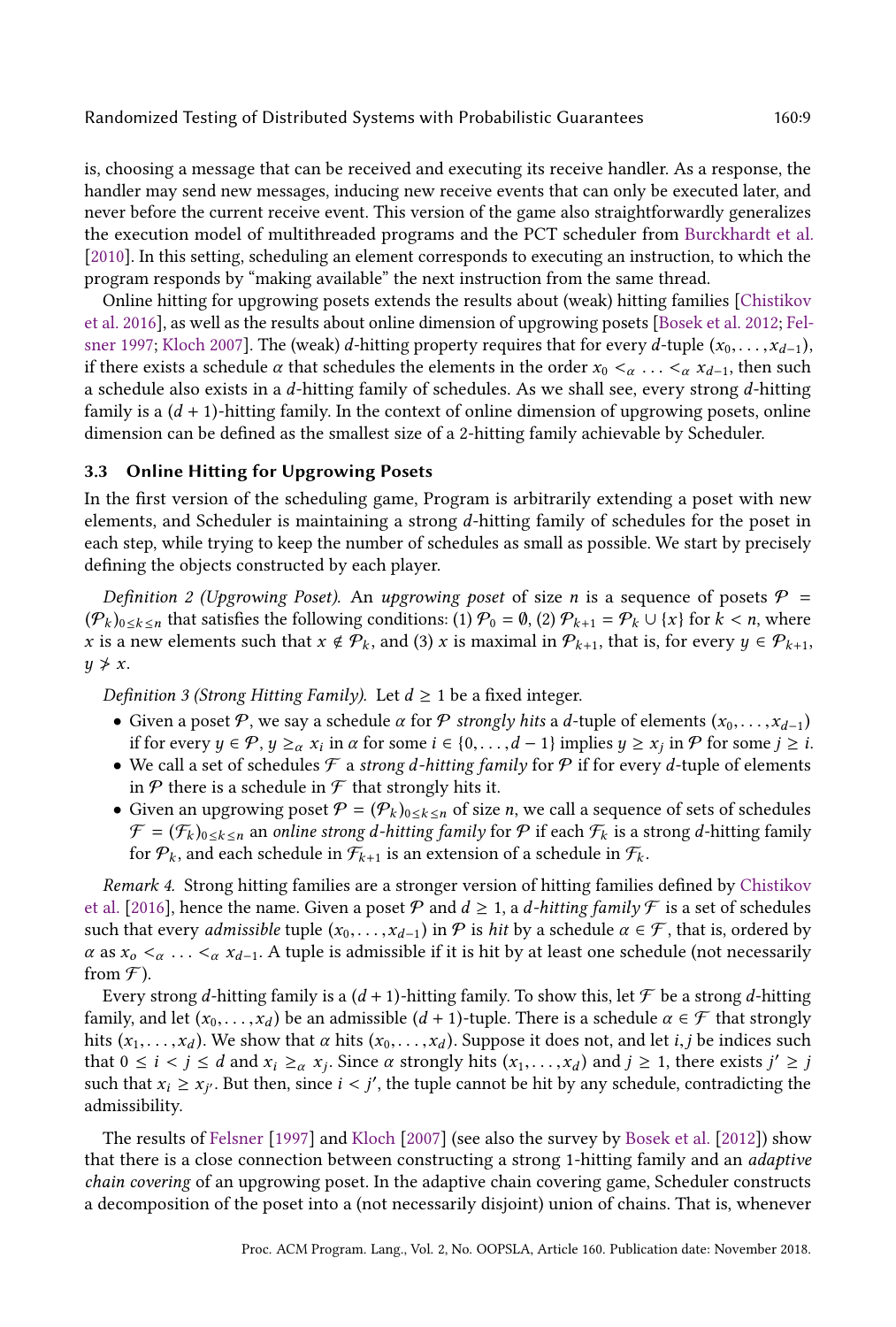160:10 B. Kulahcioglu Ozkan, R. Majumdar, F. Niksic, M. Tabaei Befrouei, and G. Weissenbacher

Program adds a new element, Scheduler places it into several chains. Later on, the element may be removed from some chains to better accommodate new elements, but it must always remain in at least one chain. We formalize these requirements in the following definition.

*Definition 5 (Adaptive Chain Covering).* Let  $\mathcal{P} = (\mathcal{P}_k)_{0 \le k \le n}$  be an upgrowing poset of size *n* and  $\Lambda$  a set of *chain colors*. A sequence of functions  $C = (C_k)_{0 \le k \le n}$ , where  $C_k : \mathcal{P}_k \to 2^\Lambda$ , is called an *adaptive chain covering* for P if the following conditions hold for all  $0 \le k \le n$  and  $x \in \mathcal{P}_k$ :  $(1)$   $C_{k+1}(x) \subseteq C_k(x)$  for  $k < n$ ,  $(2)$   $C_k(x) \neq \emptyset$ , and  $(3)$  the set  $\{x \in \mathcal{P}_k \mid \lambda \in C_k(x)\}$  is a chain for every  $\lambda \in \Lambda$ .

The result of Felsner and Kloch can be stated as follows. Let hit(w) be the least integer m such that Scheduler has a strategy for strong 1-hitting that uses at most  $m$  schedules, and let adapt( $w$ ) be the least integer  $m$  such that Scheduler has a strategy for adaptive chain covering that uses at most  $m$  chain colors, both on upgrowing posets of width at most  $w$ .

<span id="page-9-0"></span>THEOREM 6 (FELSNER, KLOCH). hit $(w) = adapt(w)$ .

Theorem [6](#page-9-0) was never explicitly stated by Felsner and Kloch. In fact, they prove a stronger result that  $\dim(w) = \text{adapt}(w)$ , where  $\dim(w)$  is the maximal online dimension of upgrowing posets of width at most w. Felsner's proof of the stronger claim [\[Felsner 1997\]](#page-26-2) originally had a flaw that was later corrected by [Kloch](#page-26-3) [\[2007\]](#page-26-3). In his correction, Kloch isolates strong 1-hitting under the name "property ( $\star$ )" as the key property, and essentially shows dim(w) = hit(w) and hit(w) = adapt(w). We emphasize the latter in Theorem [6](#page-9-0) because Felsner and Kloch prove this claim by showing that a strategy for adaptive chain covering can be straightforwardly converted into a strategy for strong 1-hitting and vice versa. Thus, strong 1-hitting and adaptive chain covering are essentially the same problems.

In this paper, we want to bound the number of schedules Scheduler needs to use to achieve strong d-hitting for arbitrary  $d \geq 1$ . Let hit  $d(w, n)$  be the least integer m such that Scheduler has a strategy for strong d-hitting that uses at most m schedules on upgrowing posets of width at most  $w$ and size at most *n*. Our main result on online hitting for upgrowing posets is the following theorem.

<span id="page-9-1"></span>THEOREM 7.  $\text{hit}_d(w, n) \leq \text{adapt}(w) \cdot {n \choose d-1}(d-1)!$ .

PROOF SKETCH. Given an upgrowing poset  $P$  of size n and width at most w, and an adaptive chain covering C for  $P$  with at most m colors, the idea is to transform C step by step into an online strong d-hitting family F. The schedules in F are indexed by d-tuples of the form  $(\lambda, n_1, \ldots, n_{d-1})$ , where  $\lambda$  is a chain color, and  $n_1, \ldots, n_{d-1} \in \{1, \ldots, n\}$  are distinct numbers. The construction ensures that in every step k, for every d-tuple  $(x_0, \ldots, x_{d-1})$  in  $\mathcal{P}_k$  there is a schedule index  $(\lambda, n_1, \ldots, n_{d-1})$  such that  $\alpha_{\lambda,n_1,\dots,n_{d-1}} \in \mathcal{F}_k$  strongly hits the tuple. In the index,  $\lambda$  is a chain color such that  $\lambda \in C_k(x_0)$ , and  $n_1, \ldots, n_{d-1}$  are steps in which the elements  $x_1, \ldots, x_{d-1}$  were added to the poset. The number of schedule indices is  $m \cdot {n \choose d-1} (d-1)!$ , hence the bound on the size of  $\mathcal{F}_k$ .

A detailed proof can be found in Sect. [A.1.](#page-24-0) □

#### <span id="page-9-2"></span>3.4 Online Hitting for Scheduling Posets

In the second version of the scheduling game, Scheduler maintains a single partial schedule of the upgrowing poset presented by Program. Scheduler takes a turn by scheduling an element  $x$  that is minimal among the non-scheduled elements. Program responds by introducing zero or more elements  $y$  such that  $x < y$ . New elements are introduced in the upgrowing fashion, that is, each element  $y$  is maximal in the step it is introduced.

There are two key complications in this version of the game. First, there is a mutual dependency of the upgrowing poset constructed by Program and the schedule constructed by Scheduler. And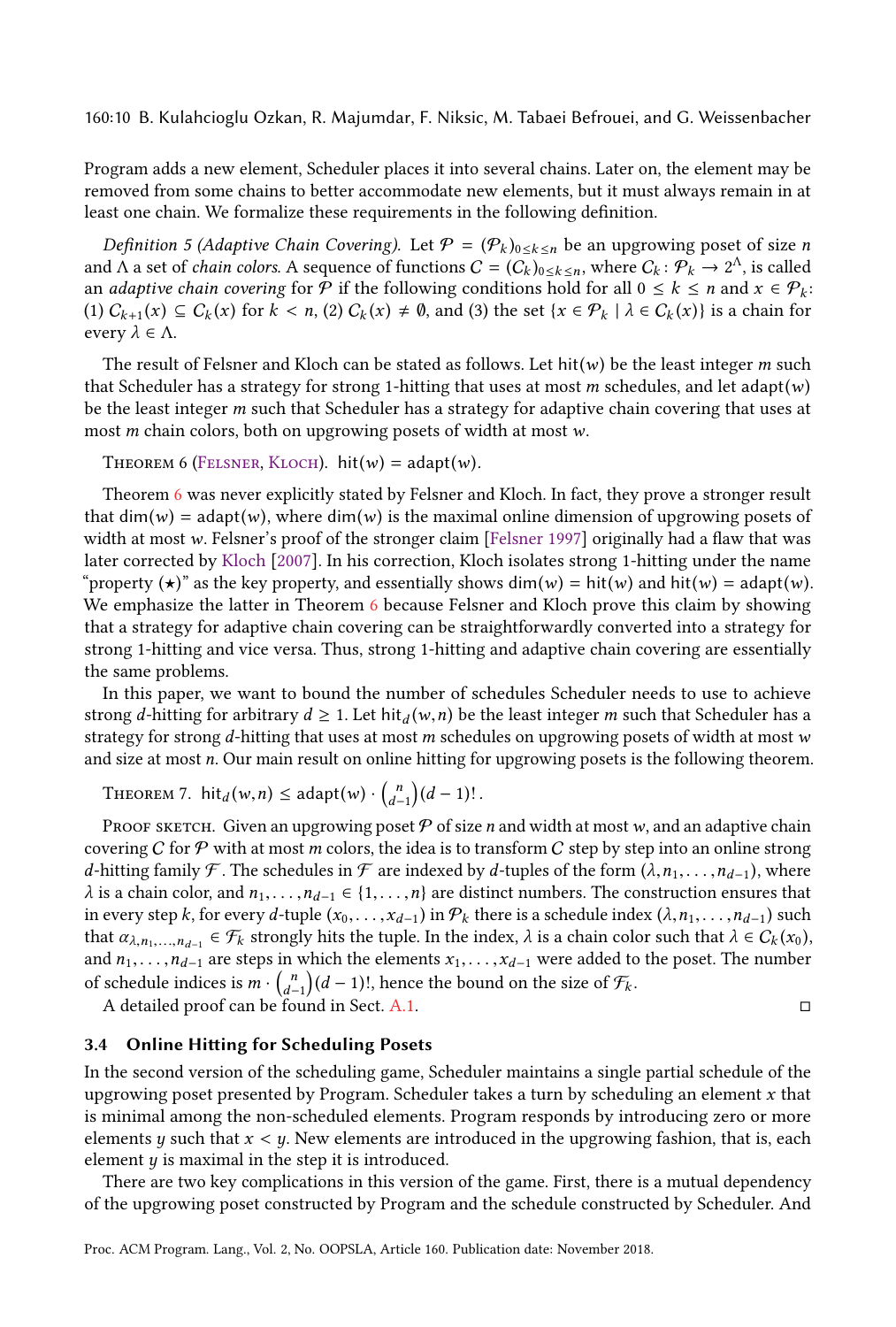second, since only one schedule is constructed, it is unclear how to define strong hitting families. We deal with the first complication first: we upgrade the upgrowing poset to a new structure called scheduling poset that encodes all possible ways Scheduler can extend the schedule and Program can extend the poset.

<span id="page-10-0"></span>Definition 8 (Scheduling Poset). A scheduling poset is a pair  $S\mathcal{P} = (S, \mathcal{P})$ , where S is a set of schedules, each schedule  $\alpha \in S$  has an associated number  $n_{\alpha} \ge 0$ , and  $P = \{P_{\alpha,k} \mid \alpha \in S, 0 \le k \le n_{\alpha}\}\$ is a set of posets satisfying the following conditions.

Initial conditions:

(1)  $\epsilon \in \mathcal{S}$ 

(2)  $\mathcal{P}_{\epsilon,0} = \emptyset$ 

Extending the schedule:

- (3)  $\alpha \cdot x \in S$  if and only if  $\alpha \in S$  and  $x \in \min(\mathcal{P}_{\alpha,n_\alpha} \setminus \alpha)$
- (4)  $\mathcal{P}_{\alpha \cdot x,0} = \mathcal{P}_{\alpha,n_{\alpha}}$

Extending the poset:

- (5)  $P_{\alpha,k+1} = P_{\alpha,k} \cup \{x\}$ , where  $k < n_{\alpha}$  and  $x \notin P_{\alpha,k}$
- (6) x is maximal in  $\mathcal{P}_{\alpha,k+1}$ , that is, for every  $y \in \mathcal{P}_{\alpha,k+1}$ ,  $y \neq x$
- (7) x is greater than the last scheduled element, that is, if  $\alpha = \alpha' \cdot y$ , then  $y < x$

The numbers  $n_{\alpha}$  in Definition [8](#page-10-0) represent the number of new elements Program adds into the poset after the Scheduler extends the schedule to  $\alpha$ . The poset  $\mathcal{P}_{\alpha,k}$  for  $0 \leq k \leq n_{\alpha}$  is the poset in the k-th step after scheduling  $\alpha$ . We will also be referring to the *cumulative step* for  $\alpha$  and k: Let l be the length of  $\alpha$ , and let  $\alpha_i$  for  $0 \le i \le l$  denote the prefix of  $\alpha$  of length i. The cumulative step for  $\alpha$  and k is the number  $t = n_{\alpha_0} + \ldots + n_{\alpha_{l-1}} + k$ . It is not difficult to see that a scheduling poset in cumulative step  $t$  has precisely  $t$  elements.

As with online hitting for upgrowing posets, our result for scheduling posets will be to show how to convert a strategy for adaptive chain covering to a strategy for online hitting for scheduling posets. Therefore, we need to extend the definition of adaptive chain covering to scheduling posets.

Definition 9 (Adaptive Chain Covering for Scheduling Posets). Let Λ be a set of chain colors, and  $\mathcal{S}\mathcal{P} = (\mathcal{S}, \mathcal{P})$  a scheduling poset. A set of functions  $C = \{C_{\alpha,k} : \mathcal{P}_{\alpha,k} \to 2^{\Lambda} \mid \alpha \in \mathcal{S}, 0 \le k \le n_{\alpha}\}\$ is called an *adaptive chain covering for SP* if the following conditions hold for all  $\alpha \in S$ ,  $0 \le k \le n_\alpha$ , and  $x \in \mathcal{P}_{\alpha,k}$ : (1)  $C_{\alpha,k+1}(x) \subseteq \overline{C}_{\alpha,k}(x)$  if  $k < n_\alpha$ , (2)  $\overline{C}_{\alpha\cdot y,0}(x) = C_{\alpha,n_\alpha}(x)$ , (3)  $C_{\alpha,k}(x) \neq \emptyset$ , and (4) the set  $\{x \in \mathcal{P}_{\alpha,k} \mid \lambda \in C_{\alpha,k}(x)\}$  is a chain for every  $\lambda \in \Lambda$ .

By defining scheduling posets, we have solved the first of the two complications mentioned earlier. We have also solved part of the second complication: given a scheduling poset  $\mathcal{SP} = (\mathcal{S}, \mathcal{P})$ , a strong d-hitting family will be some subset  $\mathcal{F} \subseteq \mathcal{S}$ . But how do we define the strong d-hitting property? Note that we cannot quantify over d-tuples  $(x_0, \ldots, x_{d-1})$ , because as soon as we fix a domain for some d-tuple, say  $\mathcal{P}_{\alpha,k}$ , we have fixed the schedule  $\alpha$ , and this schedule does not necessarily hit the tuple. We deal with this complication by employing a trick from [Burckhardt](#page-25-0) [et al.](#page-25-0) [\[2010\]](#page-25-0): instead of tuples, we quantify over auxiliary functions called labelings that indirectly select the tuples for us.

<span id="page-10-1"></span>*Definition 10 (Labeling).* Let  $\mathcal{S}\mathcal{P} = (\mathcal{S}, \mathcal{P})$  be a scheduling poset,  $d \geq 1$  a fixed integer, and  $L = \{x_0, \ldots, x_{d-1}\}\$ an ordered set of labels. A *d-labeling* for  $\mathcal{SP}$  is a set of partial functions  $\mathcal{L} =$  $\{\mathcal{L}_{\alpha,k}: L \to \mathcal{P}_{\alpha,k} \mid \alpha \in \mathcal{S}, 0 \leq k \leq n_\alpha\}$  satisfying the following conditions for every  $\alpha \in \mathcal{S}$  and  $0 \leq k \leq n_{\alpha}$ :

(1)  $\mathcal{L}_{\alpha,k}$  is injective.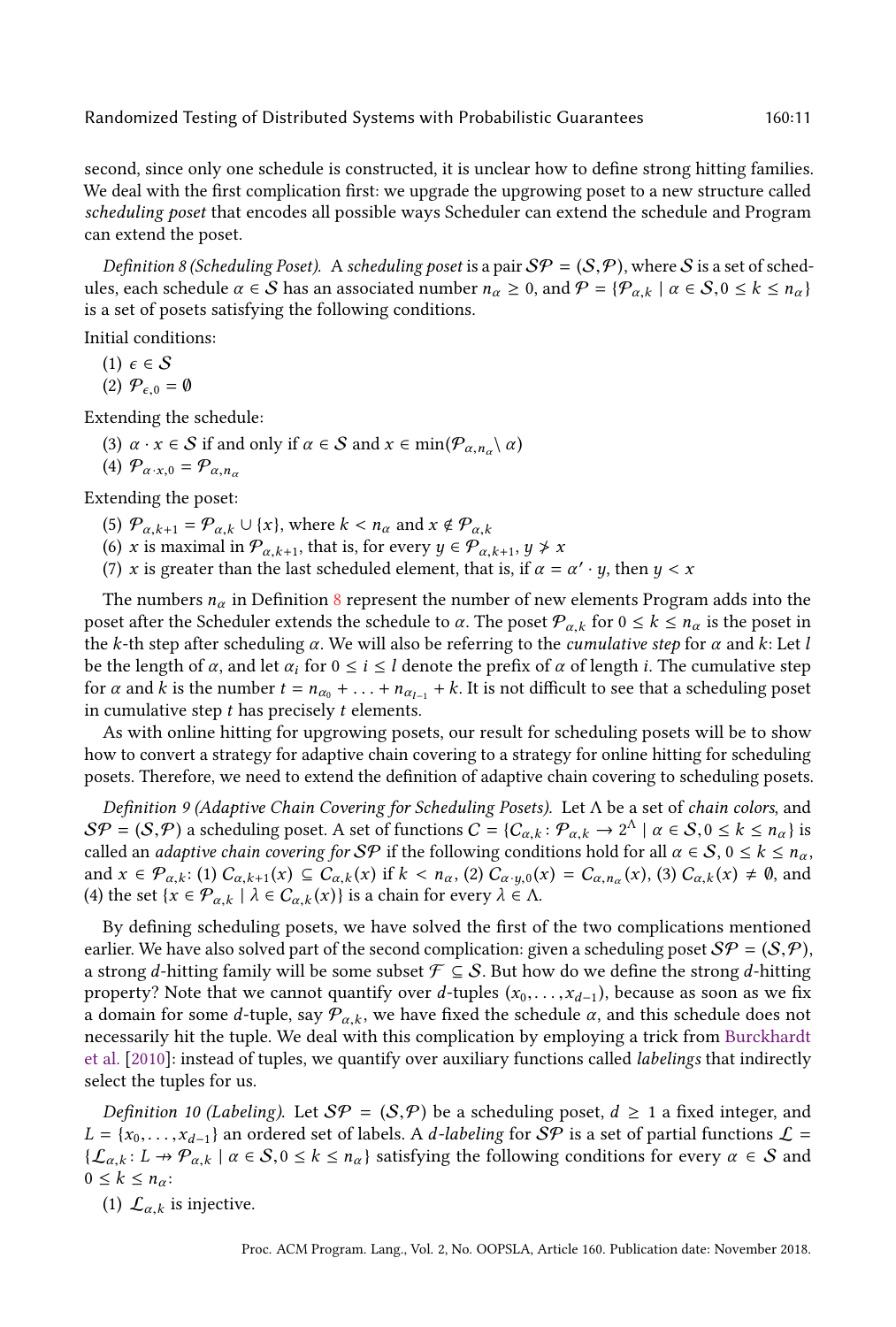160:12 B. Kulahcioglu Ozkan, R. Majumdar, F. Niksic, M. Tabaei Befrouei, and G. Weissenbacher

- (2)  $\mathcal{L}_{\alpha \cdot x,0} = \mathcal{L}_{\alpha,n_\alpha}$  for  $x \in \min(\mathcal{P}_{\alpha,n_\alpha} \setminus \alpha)$ , and if  $k < n_\alpha$ , then  $\text{dom}(\mathcal{L}_{\alpha,k}) \subseteq \text{dom}(\mathcal{L}_{\alpha,k+1})$  and  $\mathcal{L}_{\alpha,k+1}(x_i) = \mathcal{L}_{\alpha,k}(x_i)$  for every  $x_i \in \text{dom}(\mathcal{L}_{\alpha,k})$ .
- (3) If  $k < n_\alpha$  and  $\mathcal{P}_{\alpha,k+1} = \mathcal{P}_{\alpha,k} \cup \{x\}$ , then dom $(\mathcal{L}_{\alpha,k+1}) \setminus \text{dom}(\mathcal{L}_{\alpha,k})$  contains at most one label  $x_i$ , for which  $\mathcal{L}_{\alpha,k+1}(x_i) = x$ .
- (4) For every adaptive chain covering C for SP, there exists a chain color  $\lambda$  such that  $\lambda \in$  $C_{\alpha,k}(\mathcal{L}_{\alpha,k}(x_0))$  for every schedule  $\alpha$  and step  $0 \leq k \leq n_\alpha$  in which  $x_0 \in \text{dom}(\mathcal{L}_{\alpha,k})$ .

When  $\alpha$  and  $k$  are clear from the context, we usually write  $x_i$  instead of  $\mathcal{L}_{\alpha,k}(x_i)$ .

Intuitively, the conditions in Definition [10](#page-10-1) require the labels to be assigned to distinct elements; they require them to be stable, and only assigned to newly added elements. Condition 4 requires that for every adaptive chain covering there is a chain that contains  $x_0$  irrespective of the way we schedule the elements.

Definition 11 (Strong Hitting Family for Scheduling Posets). Let  $\mathcal{S}\mathcal{P} = (\mathcal{S}, \mathcal{P})$  be a scheduling poset,  $d \ge 1$  a fixed integer,  $\mathcal L$  a d-labeling for  $\mathcal{SP}$ , and  $\alpha \in \mathcal S$  a schedule.

- We say  $\alpha$  partially hits  $\mathcal{L}_{\alpha,k}$  for  $0 \leq k \leq n_\alpha$  if for every  $x_i \in \text{dom}(\mathcal{L}_{\alpha,k})$  scheduled by  $\alpha$  and every  $x \in \mathcal{P}_{\alpha,k}$  such that either  $x \geq_{\alpha} x_i$  or x is not scheduled, there exists  $x_i \in \text{dom}(\mathcal{L}_{\alpha,k})$ with  $j\geq i$  such that  $x\geq x_j$  in  $\mathcal{P}_{\alpha,k}$ . We say  $\alpha$  partially hits  $\mathcal{L}$  if it partially hits  $\mathcal{L}_{\alpha,k}$  for every  $0 \leq k \leq n_{\alpha}$ .
- If  $\alpha$  is complete, that is, it schedules the whole  $\mathcal{P}_{\alpha,n_\alpha}$ , and it partially hits  $\mathcal{L}$ , we say it strongly hits L.
- We say  $\mathcal L$  is complete if for each of its strongly hitting schedules  $\alpha$  all labels are assigned in  $\mathcal{P}_{\alpha,n_\alpha}$ , that is,  $\mathcal{L}_{\alpha,n_\alpha}$  is a total function.
- A set of complete schedules  $\mathcal{F} \subseteq \mathcal{S}$  is a strong *d*-hitting family for  $\mathcal{S}\mathcal{P}$  if for every complete d-labeling  $\mathcal L$  for  $\mathcal{SP}$  there is a schedule  $\alpha \in \mathcal F$  that strongly hits  $\mathcal L$ .

The following lemma shows that in order to maintain partial hitting, it suffices for Scheduler to preserve the property on their move. In other words, Program cannot break the property by cleverly introducing a new element.

<span id="page-11-0"></span>LEMMA 12. Let  $\mathcal{S}P = (\mathcal{S}, P)$  be a scheduling poset,  $d \geq 1$  a fixed integer,  $\mathcal L$  a d-labeling for  $\mathcal{S}P$ , and  $\alpha \in S$  a schedule. The following statements are equivalent:

- (1)  $\alpha$  partially hits  $\mathcal{L}$ ,
- (2)  $\alpha$  partially hits  $\mathcal{L}_{\alpha,k}$  for some  $0 \leq k \leq n_{\alpha}$ ,
- (3)  $\alpha$  partially hits  $\mathcal{L}_{\alpha,0}$ .

Proof. Clearly (1) implies (2). In order to show that (2) implies (3), assume  $\alpha$  partially hits  $\mathcal{L}_{\alpha,k}$ for some  $k > 0$ . We show  $\alpha$  partially hits  $\mathcal{L}_{\alpha,k-1}$  and conclude by downward induction on k. Let  $\mathcal{P}_{\alpha,k} = \mathcal{P}_{\alpha,k-1} \cup \{x\}$ , let  $x_i \in \text{dom}(\mathcal{L}_{\alpha,k-1})$  be an element scheduled by  $\alpha$ , and let  $y \in \mathcal{P}_{\alpha,k-1}$  be an element such that either  $y \geq_\alpha x_i$  or y is not scheduled. Since  $\alpha$  partially hits  $\mathcal{L}_{\alpha,k}$ , there exists  $x_j \in \text{dom}(\mathcal{L}_{\alpha,k})$  with  $j \geq i$  such that  $y \geq x_j$ . If  $x_j \in \mathcal{P}_{\alpha,k-1}$ , we are done. Suppose  $x_j \notin \mathcal{P}_{\alpha,k-1}$ ; then  $x_i = x$ . But then  $x < y$  in  $\mathcal{P}_{\alpha,k}$ , contradicting the maximality of x.

We show that (3) implies (1) by (upward) induction on  $k$ . The statement (3) is the base case. Assume  $\alpha$  partially hits  $\mathcal{L}_{\alpha,k}$  for some  $k < n_\alpha$ , let  $\mathcal{P}_{\alpha,k+1} = \mathcal{P}_{\alpha,k} \cup \{x\}$ , let  $x_i \in \text{dom}(\mathcal{L}_{\alpha,k+1})$  be an element scheduled by  $\alpha$ , and let  $y \in \mathcal{P}_{\alpha,k+1}$  be an element such that either  $y \geq_{\alpha} x_i$  or y is not scheduled. Note that  $x_i \in \mathcal{P}_{\alpha,k}$ . If  $y \in \mathcal{P}_{\alpha,k}$ , we are done; otherwise  $y = x$ . Since  $\alpha$  schedules  $x_i$ , we know that  $\alpha = \alpha' \cdot z$  for some  $z \in \mathcal{P}_{\alpha,k}$ , and moreover  $z \geq_{\alpha} x_i$ . By the induction hypothesis, there exists  $x_j \in \text{dom}(\mathcal{L}_{\alpha,k})$  with  $j \geq i$  such that  $z \geq x_j$ . Since  $y = x > z$ , by transitivity we have  $y \geq x_j$ . . □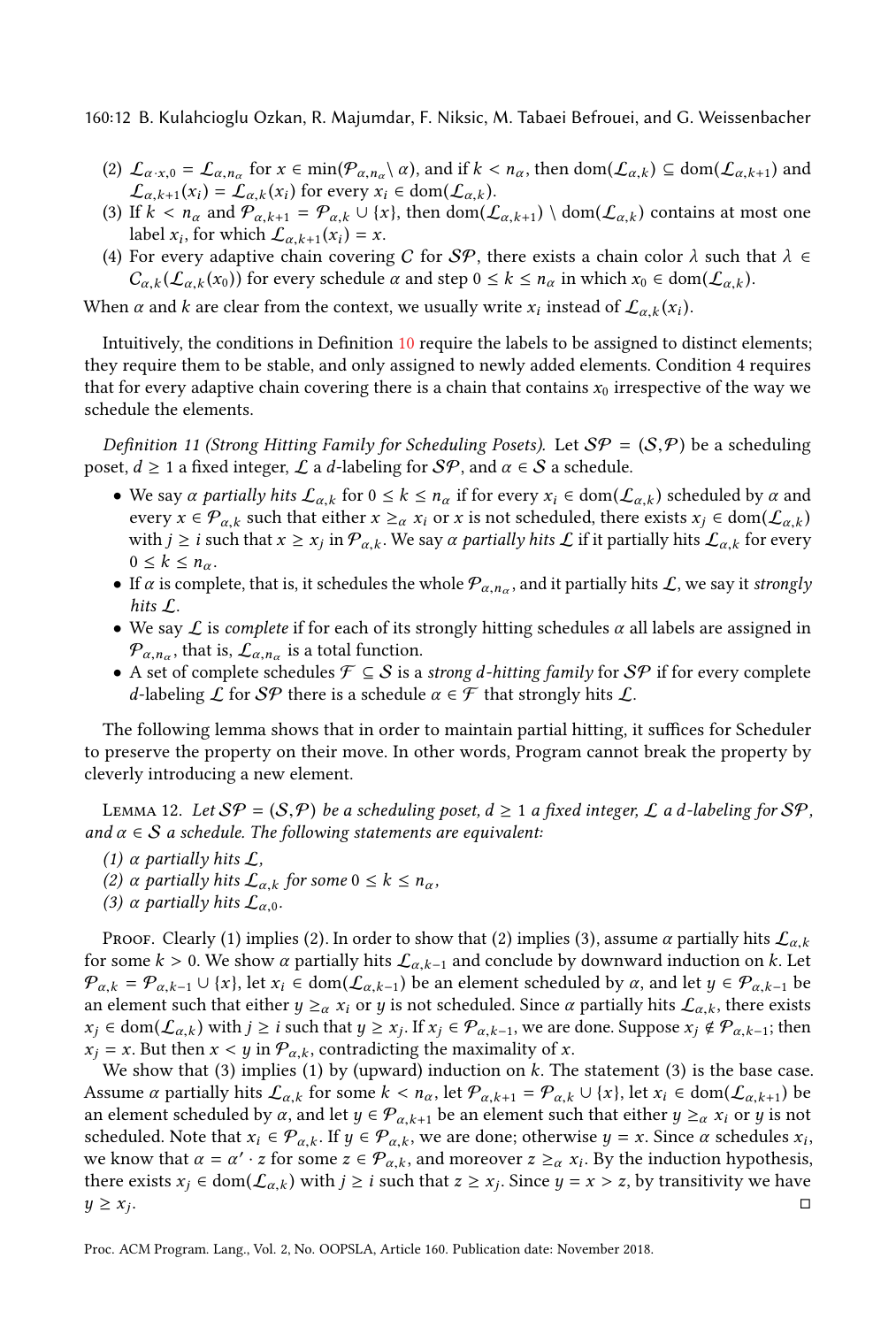In contrast to Theorem [7,](#page-9-1) which states the result for online hitting for upgrowing posets using quantities hit<sub>d</sub> (w, n) and adapt (w), we state the result in this subsection in a more operational way. To that end, we define an auxiliary notion of *schedule indices*: Given a scheduling poset  $\mathcal{SP} = (S, \mathcal{P})$ of size at most n, a fixed integer  $d \geq 1$ , and an adaptive chain covering C for SP with the set of chain colors Λ, we say a *schedule index* is a d-tuple of the form  $(\lambda, n_1, \ldots, n_{d-1})$ , where  $\lambda \in \Lambda$  is a chain color, and  $n_i \in \{1,\ldots,n\}$  for  $1 \le i \le n$  are distinct numbers. Intuitively, given a labeling  $\mathcal L$ and a schedule  $\alpha$ , the numbers  $n_i$  represent the cumulative steps in which  $\mathcal L$  assigns  $x_i$  to new elements in the poset, and  $\lambda$  represents the color of a chain containing  $x_0$ . If  $\mathcal L$  assigns labels in this way by following  $\alpha$ , we say  $\mathcal L$  conforms to  $(\lambda, n_1, \ldots, n_{d-1})$  on  $\alpha$ .

<span id="page-12-0"></span>LEMMA 13. Let  $\mathcal{S}\mathcal{P} = (\mathcal{S}, \mathcal{P})$  be a scheduling poset of size at most n,  $d \geq 1$  a fixed integer, and C an adaptive chain covering for SP. For every schedule index  $(\lambda, n_1, \ldots, n_{d-1})$  there is a schedule  $\alpha = \alpha_{\lambda,n_1,...,n_{d-1}}$  such that  $\alpha$  strongly hits every complete d-labeling that conforms to  $(\lambda,n_1,...,n_{d-1})$ on α.

Proof. Let  $(\lambda, n_1, \ldots, n_{d-1})$  be a schedule index. We construct the schedule  $\alpha = \alpha_{\lambda, n_1, \ldots, n_{d-1}}$ inductively. The invariant maintained during the construction is that  $\alpha$  partially hits every labeling that conforms to  $(\lambda, n_1, \ldots, n_{d-1})$  on  $\alpha$ .

Base case:  $\alpha = \epsilon$ . Since  $\mathcal{P}_{\epsilon,0} = \emptyset$ ,  $\epsilon$  trivially hits  $\mathcal{L}_{\epsilon,0}$  for any labeling  $\mathcal{L}$ . By Lemma [12,](#page-11-0)  $\epsilon$  partially hits every labeling  $\mathcal{L}$ .

*Induction step.* Assume we have constructed some  $\alpha = \alpha_{\lambda, n_1, \dots, n_{d-1}}$  that satisfies the invariant. If all elements have been scheduled, we are done. Otherwise, we show how to select  $x \in min(\mathcal{P}_{\alpha,n_{\alpha}}\setminus \alpha)$ to extend  $\alpha$  into  $\alpha' = \alpha \cdot x$  without breaking the invariant. There are three cases:

- (1) There exists  $x \in \min(\mathcal{P}_{\alpha,n_\alpha} \setminus \alpha)$  such that  $\lambda \notin C_{\alpha,n_\alpha}(x)$  and x was not added in cumulative step  $n_i$  for any  $1 \le i \le d$ . We extend  $\alpha$  with any such x.
- (2) Otherwise, there exists  $x \in \min(\mathcal{P}_{\alpha,n_\alpha} \setminus \alpha)$  such that  $\lambda \in C_{\alpha,n_\alpha}(x)$  and x was not added in cumulative step  $n_i$  for any  $1 \le i < d$ . We extend  $\alpha$  with any such x.
- (3) Otherwise, every  $x \in \min(\mathcal{P}_{\alpha,n_\alpha} \setminus \alpha)$  was added in cumulative step  $n_i$  for some  $1 \leq i < d$ . We extend  $\alpha$  with x added in step  $n_i$  for the least index *i*.

Let  $\mathcal L$  be a labeling conforming to  $(\lambda, n_1, \ldots, n_{d-1})$  on  $\alpha'$ . Since it also conforms to  $(\lambda, n_1, \ldots, n_{d-1})$ on  $\alpha$ , it is partially hit by  $\alpha$ . We may have broken the partial hitting property if we have extended the schedule with  $x_0$  in the second case, or with  $x_i$  for  $1 \le i \le d$  in the third case.

In the second case, let  $y$  be some element that is not yet scheduled, and let  $y'\in \min(\mathcal{P}_{\alpha,n_\alpha}\setminus\alpha)$ be an element such that  $y' \leq y$  (such  $y'$  always exists). Since we are in the second case, either  $\lambda \in C_{\alpha, n_{\alpha}}(y')$ , implying  $y \ge y' \ge x_0$ , or  $y' = x_j$  for some  $1 \le j < d$ . In either case,  $y \ge x_j$  for some  $0 \leq j < d$ .

In the third case, let  $y$  be some element that is not yet scheduled, and again, let  $y'\in min(\mathcal{P}_{\alpha,n_{\alpha}}\setminus\alpha)$ be an element such that  $y' \leq y$ . Since we are in the third case,  $y' = x_j$  for some  $1 \leq j < d$ . Since we have extended  $\alpha$  with  $x_i$  having the least index *i*, we have  $j \geq i$ .

This shows that  $\alpha'$  partially hits  $\mathcal{L}_{\alpha',0}$ . By Lemma [12,](#page-11-0)  $\alpha'$  partially hits  $\mathcal{L}$ .

<span id="page-12-1"></span>LEMMA 14. Let  $\mathcal{S}\mathcal{P} = (\mathcal{S}, \mathcal{P})$  be a scheduling poset of size at most n,  $d \geq 1$  a fixed integer, and C an adaptive chain covering for SP. For every complete d-labeling  $\mathcal L$  there is a schedule index  $(\lambda, n_1, \ldots, n_{d-1})$  such that  $\mathcal L$  conforms to  $(\lambda, n_1, \ldots, n_{d-1})$  on  $\alpha_{\lambda, n_1, \ldots, n_{d-1}}$ .

PROOF. Let  $\mathcal L$  be a complete d-labeling, and let  $\lambda$  be a chain color such that  $\lambda \in C_{\alpha,k}(x_0)$  for every schedule  $\alpha$  and step  $0 \le k \le n_\alpha$  in which  $x_0$  is defined. Note that we can repeat the construction from the proof of Lemma [13](#page-12-0) with the knowledge of  $\lambda$  and the actual elements  $x_1, \ldots, x_{d-1}$  selected by  $\mathcal L$  instead of the knowledge of the schedule index. During the construction, we take note of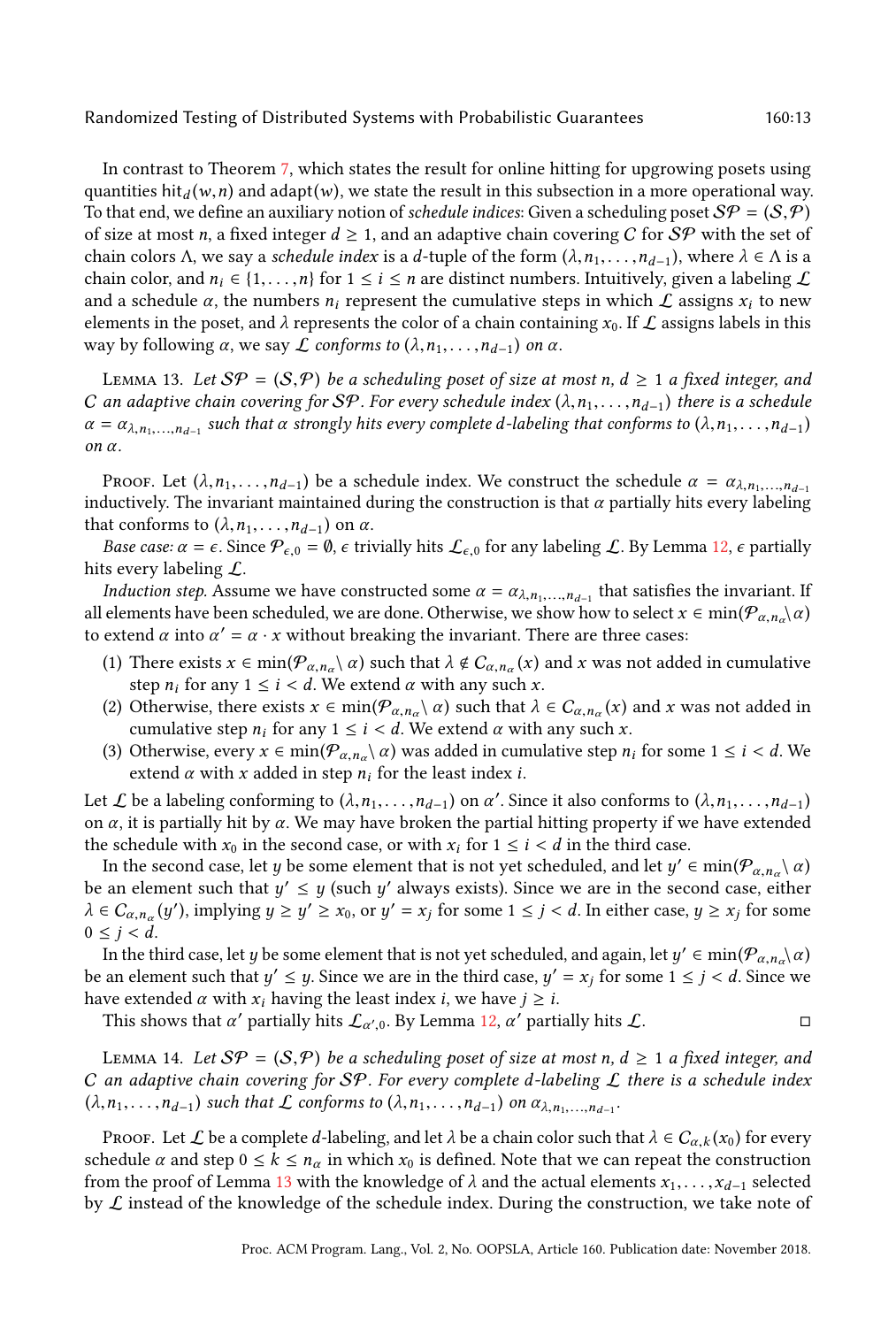160:14 B. Kulahcioglu Ozkan, R. Majumdar, F. Niksic, M. Tabaei Befrouei, and G. Weissenbacher

```
Input: A new element yData: Sets of chains B_1, \ldots, B_wInvariant: \forall i : 1 \leq i \leq w \implies |B_i| \leq i,
   Invariant: \forall i : 1 \leq i \leq w \implies Last(B_i) := \{x \mid \alpha \cdot x \in B_i\} is an antichain
  Procedure addNewElement(y)
1 for i = 1 to w do
2 \left| \begin{array}{c} \text{if } (\exists \alpha' \cdot x \in B_i : x < y) \text{ or } |B_i| < i \text{ then} \end{array} \right|\alpha and \alpha + \alpha' · x if it exists, or a new empty chain otherwise
4 \alpha \leftarrow \alpha \cdot y5 if i > 1 then
6 (B_{i-1}, B_i) \leftarrow (B_i \setminus \{\alpha\}, B_{i-1} \cup \{\alpha\})7 return
```
<span id="page-13-0"></span>Algorithm 2: Chain partitioning algorithm: adding a new element into a chain

cumulative steps  $n_i$  in which  $\mathcal L$  assigns labels  $x_i$ . By the invariant, the schedule  $\alpha$  obtained at the end strongly hits  $\cal L$ . Since  $\cal L$  is complete, all labels have been assigned at the end, hence  $C_{\alpha,n_\alpha}(x_0)$ is a well-defined set of chain colors containing  $\lambda$ , and  $n_i$  are well-defined numbers for all  $1 \leq i < d$ . By construction,  $\alpha = \alpha_{\lambda, n_1, ..., n_{d-1}}$  and  $\mathcal L$  conforms to  $(\lambda, n_1, ..., n_{d-1})$  on  $\alpha$ .

<span id="page-13-1"></span>THEOREM 15. Let  $\mathcal{S}P = (\mathcal{S}, P)$  be a scheduling poset of size at most n,  $d \geq 1$  a fixed integer, and C an adaptive chain covering for SP. The set

$$
\mathcal{F} = \{a_{\lambda, n_1, \dots, n_{d-1}} \mid (\lambda, n_1, \dots, n_{d-1}) \text{ is a schedule index for } \mathcal{SP}\}\
$$

is a strong d-hitting family for  $\mathcal{SP}$  . If  $C$  uses m chain colors, then  $\mathcal{F}$  has size at most  $m{n \choose d-1}(d-1)!$  .

Proof. Let  $\mathcal L$  be a complete d-labeling for  $\mathcal{SP}$ . By Lemma [14,](#page-12-1) there exists a schedule index  $(\lambda, n_1, \ldots, n_{d-1})$  such that  $\mathcal L$  conforms to  $(\lambda, n_1, \ldots, n_{d-1})$  on  $\alpha = \alpha_{\lambda, n_1, \ldots, n_{d-1}}$ . By Lemma [13,](#page-12-0)  $\alpha$ strongly hits L, and by definition,  $\alpha \in \mathcal{F}$ . Finally, the size of  $\mathcal F$  is bounded by the total number of schedule indices. □

#### <span id="page-13-2"></span>3.5 Online Chain Partitioning

Our two main results, Theorem [7](#page-9-1) and Theorem [15,](#page-13-1) show that Scheduler can construct strong hitting families of bounded size provided they have a strategy for adaptive chain covering. Adaptive chain covering is essentially an online decomposition of an upgrowing poset into a (not necessarily disjoint) union of chains. In particular, any strategy for online chain *partitioning*, which decomposes the poset into a disjoint union of chains, is a strategy for adaptive chain covering.

By Dilworth's theorem, the optimal chain partition of a poset of width  $w$  uses  $w$  chains. In the online setting, the optimal partition may not be achievable. As shown by [Felsner](#page-26-2) [\[1997\]](#page-26-2), for upgrowing posets of width at most w, Scheduler always has a strategy for chain partitioning that uses at most  $\binom{w+1}{2}$  chains, and Program can force Scheduler to use  $\binom{w+1}{2}$  chains. This bound translates into an upper bound for adapt $(w)$ , the minimal number of chains needed for adaptive chain covering over all upgrowing posets of width at most w. By plugging the bound into our main theorems, we can bound the size of strong hitting families.

COROLLARY 16. Given  $d \geq 1$ , for any upgrowing or scheduling poset of width at most w and size at most n, there is a strong d-hitting family of schedules of size at most  $\binom{w+1}{2}\binom{n}{d-1}(d-1)! \leq w^2n^{d-1}$ .

There is a surprisingly elegant algorithm for online chain partitioning given by [Agarwal and](#page-25-2) [Garg](#page-25-2) [\[2007\]](#page-25-2), given in Algorithm [2.](#page-13-0) The algorithm is optimal in the sense that it uses at most  $\binom{w+1}{2}$  chains for upgrowing posets of width at most w. The algorithm maintains w sets of chains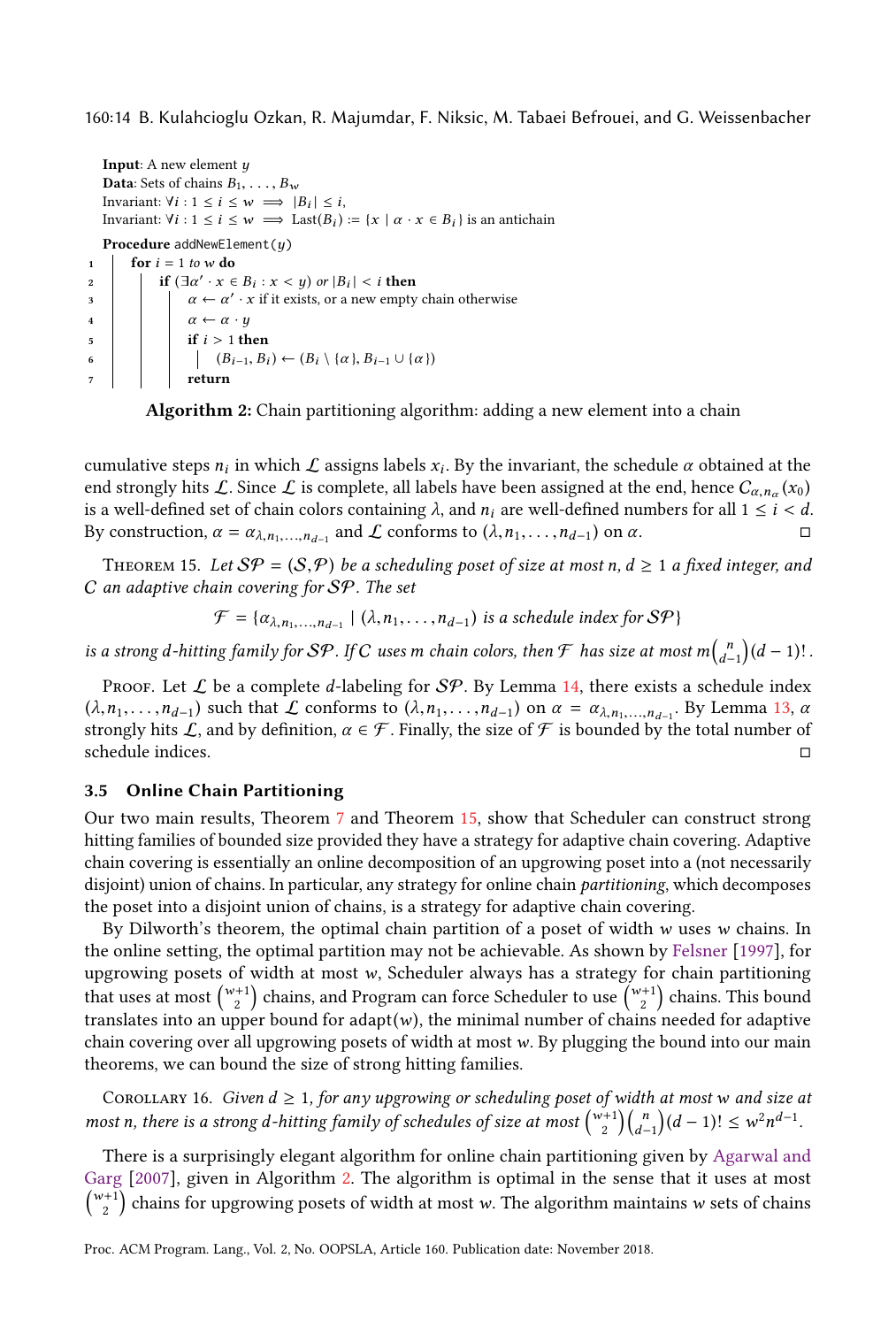$B_1,\ldots,B_w$  such that each  $B_i$  contains at most *i* chains. Moreover, define Last $(B_i) := \{x \mid \alpha \cdot x \in B_i\}$ . The algorithm maintains the invariant that Last( $B_i$ ) is an antichain for every  $1 \le i \le w$ . Let y be the new maximal element added to the poset. The algorithm finds the least index i such that y is comparable with some  $x \in Last(B_i)$  or  $B_i$  has less than i chains. (Such i exists, otherwise Last $(B_w) \cup \{y\}$  is an antichain of size  $w + 1$ .) Let  $\alpha = \alpha' \cdot x$  if  $y$  is comparable with  $x$  for  $\alpha' \cdot x \in B_i$ , otherwise let  $\alpha = \epsilon$ . The algorithm extends  $\alpha$  to  $\alpha \cdot y$  in  $B_i$ . If  $i > 1$ , the algorithm swaps the chains in  $B_{i-1}$  and  $B_i$  so that in the next step  $B'_{i-1} = B_i \setminus \{ \alpha \cdot y \}$  and  $B'_i = B_{i-1} \cup \{ \alpha \cdot y \}$ . It is not difficult to see that the invariant of the algorithm is preserved [\[Agarwal and Garg 2007\]](#page-25-2). Notice that the width of the poset w need not be known upfront. As the algorithm inserts elements to the poset, it creates new chains as needed. By means of the invariant enforcing each  $\text{Last}(B_i)$  to be an antichain, the largest set of chains  $B_w$  is at most of size as the width of the poset, w.

Note that since adaptive chain covering allows decompositions of the poset into non-disjoint chains, it is possible that there exist strategies which use fewer than  $\binom{w+1}{2}$  chains. Unfortunately, no better strategies than online chain partitioning are currently known [\[Bosek et al.](#page-25-1) [2012\]](#page-25-1). However, in case of future progress on adaptive chain covering, any new bounds on adapt $(w)$  will automatically translate into new bounds on the size of online strong hitting families.

# 3.6 PCTCP-PCT with Chain Partitioning

We now relate our algorithm PCTCP-Probabilistic Concurrency Testing with Chain Partitioning, introduced as Algorithm [1](#page-4-0) and described informally in Sec. [2,](#page-3-1) to the results discussed in Sec. [3.4](#page-9-2) and Sec [3.5.](#page-13-2) PCTCP incorporates Agarwal and Garg's online chain partitioning algorithm into the construction of strong hitting families for scheduling posets. However, instead of constructing the whole strong hitting family, it selects a scheduling index uniformly at random and constructs only the corresponding schedule. Therefore, it provides a bound on the probability of hitting a bug of depth d:

COROLLARY 17. Given a scheduling poset  $SP$  of size at most n and width at most w, a schedule constructed by PCTCP strongly hits a d-complete labeling for  $\mathcal{S}\mathcal{P}$  with probability at least 1/(w<sup>2</sup>n<sup>d-1</sup>).

To pick a scheduling index uniformly at random, PCTCP uses a priority-based randomized scheduler similar to PCT–the randomized scheduler for multithreaded programs by [Burckhardt](#page-25-0) [et al.](#page-25-0) [\[2010\]](#page-25-0). The PCTCP scheduler assigns a priority uniformly at random to each chain as it is constructed and added to the partition on-the-fly. It then, at each step of computation, schedules an enabled event from a chain with the highest priority. An event is enabled if it is not scheduled and all of its predecessors have been scheduled. The priority of a chain may change during the execution when it passes a *priority change point*. These points are steps in an execution with associated priorities which are lower than the priorities assigned to chains initially. When the execution reaches a priority change point, the scheduler adjusts the priority of the corresponding chain to the priority associated with the change point. More specifically, given inputs  $d$  and  $n$ , PCTCP assigns priority values  $d, d + 1, \ldots, d + w^2 - 1$  to chains which are constructed dynamically (we can have up to  $w^2$  chains). It also picks initially  $d-1$  random priority change points  $n_1,\ldots,n_{d-1}$ in the range  $[1,n]$ , where each  $n_i$  has an associated priority value of *i*. Combining the initial priority assignments and the priority change points, PCTCP generates a schedule index  $(\lambda, n_1, \ldots, n_{d-1})$ , where  $\lambda$  is the chain with the lowest initial priority.

We argue that PCTCP is a natural generalization of PCT for multithreaded programs [\[Burckhardt](#page-25-0) [et al.](#page-25-0) [2010\]](#page-25-0). The main difference is that PCTCP uses a chain partition constructed on-the-fly, and PCT uses a chain partition provided by threads. Hence the difference in the probabilistic guarantee is 1/(w $^2n^{d-1}$ ) for PCTCP versus 1/( $kn^{d-1}$ ) for PCT on a program with  $k$  threads.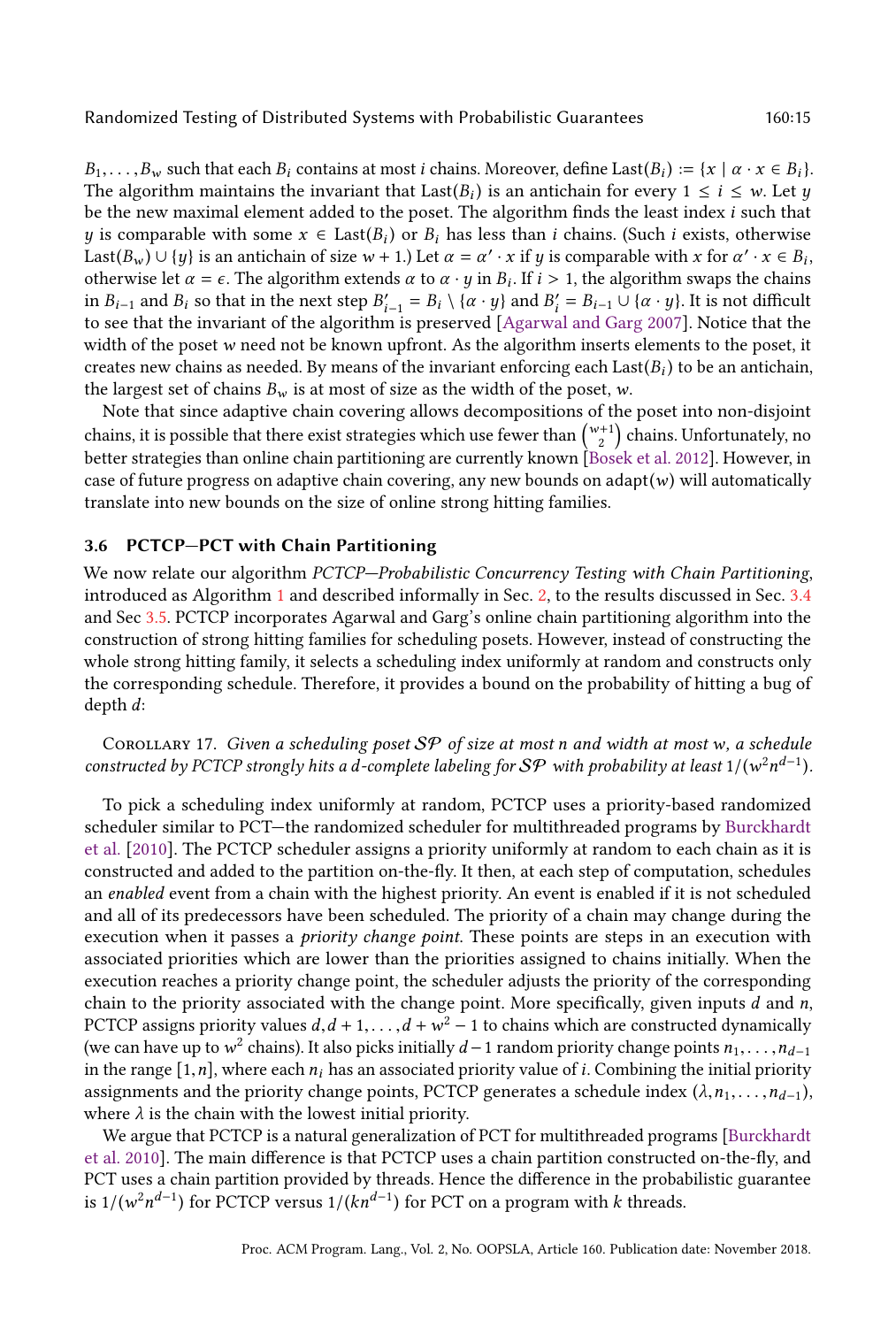160:16 B. Kulahcioglu Ozkan, R. Majumdar, F. Niksic, M. Tabaei Befrouei, and G. Weissenbacher

Another difference between the two is in the phrasing of the objective of the generated schedule. PCTCP's objective is to "strongly hit a labeling," whereas PCT's objective is to "satisfy a directive that guarantees a bug.<sup>"</sup> PCT's directive for a given  $d \ge 1$  is a tuple  $D = (\mathcal{L}, A_0, x_0, \ldots, A_{d-1}, x_{d-1})$ , where L is a labeling whose set of labels L can contain labels other than  $x_0, \ldots, x_{d-1}$ , and each  $A_i \subseteq L$  is a set of labels. A schedule  $\alpha$  satisfies a directive if it schedules all  $a \in A_i$  before  $x_i$ , for every  $0 \le i < d$ , and schedules  $x_0, \ldots, x_{d-1}$  in the order  $x_0 <_{\alpha} \ldots <_{\alpha} x_{d-1}$ . Thus, a directive represents a set of additional ordering constraints a schedule should satisfy in order to expose a bug. The constraints are implicitly assumed to be consistent with the program's partial order.

It is not difficult to see that the strong hitting property subsumes PCT's directives. Let  $D =$  $(\mathcal{L},A_0,x_0,\ldots,A_{d-1},x_{d-1})$  be a directive, and assume a schedule  $\alpha$  strongly hits  $(x_0,\ldots,x_{d-1})$ . We first show that the elements  $x_0, \ldots, x_{d-1}$  are ordered as  $x_0 <_{\alpha} \ldots <_{\alpha} x_{d-1}$ . Suppose they are not, that is, suppose  $x_j \geq_\alpha x_i$  for some  $j < i$ . By the strong hitting property, there exists  $j' \geq i$  such that  $x_j \ge x_{j'}$ . But then, since  $j < j'$ , the directive is inconsistent with the partial order. We conclude that *α* correctly schedules  $x_0 <_{\alpha}$  ...  $<_{\alpha} x_{d-1}$ . Suppose now that *a* ≥<sub>*α*</sub>  $x_i$  for some 0 ≤ *i* < *d* and *a* ∈ *A<sub>i</sub>*. By the strong hitting property, there exists  $j \geq i$  such that  $a \geq x_j$ . Again, since  $i \leq j$ , according to the directive the element  $a$  should be scheduled before  $x_j$ , which is inconsistent with the partial order. We conclude all  $a \in A_i$  are scheduled before  $x_i$  for every  $0 \le i \le d$ . Thus,  $\alpha$  satisfies the directive D.

## <span id="page-15-0"></span>4 EXPERIMENTAL EVALUATION

# 4.1 P# Benchmarks

We implemented PCTCP<sup>[2](#page-15-1)</sup> to randomly test distributed applications written in Microsoft's P# framework<sup>[3](#page-15-2)</sup> for building asynchronous message passing systems [\[Deligiannis et al.](#page-26-8) [2015,](#page-26-8) [2016;](#page-26-4) [Mudduluru et al.](#page-26-9) [2017\]](#page-26-9). A P# program consists of a number of state machines that communicate by sending and receiving messages. Each P# machine executes a message handling loop and runs in parallel with other machines. Handling of a message can result in a state transition, creating new machines, sending messages to other machines, or updating local fields. The systematic testing engine of P# instruments a program at synchronization points, which are send, create-machine, and receive events. Upon execution of one of these events, the P# runtime calls the scheduler, which blocks the current machine and releases a possibly different machine for execution. Therefore, a machine may be interrupted in the middle of handling an incoming message in case the handling causes sending a new message or creating a new machine.

The original P# runtime does not keep track of causal dependencies between events, and thus does not have an explicit notion of chains. At synchronization points, the scheduler only knows the set of currently executing machines, and chooses one of them as the next one to schedule. The choice is determined by the scheduling strategy; among others, the implemented strategies include the "random walk," which selects the next machine uniformly at random, and "prioritized strategy," which randomly selects d scheduling points during execution order and prioritizes them to make sure they are ordered in a particular way. The latter strategy is similar to PCT, and it is called PCT in the P# source code, but without the notion of chains it does not provide the same probabilistic guarantee. Therefore we call it "prioritized strategy" to avoid confusion.

In order to keep track of causal dependencies, we implemented our own version of the P# runtime called "PCTCP runtimež. Additionally, we simplified the scheduler to only schedule the receive events. In fact, the underlying concurrency model of PCTCP runtime is coarser as it introduces fewer synchronization points. Therefore, it may miss behaviors arising from interleavings of different

Proc. ACM Program. Lang., Vol. 2, No. OOPSLA, Article 160. Publication date: November 2018.

<span id="page-15-1"></span><sup>2</sup>The source code is available at [https://gitlab.mpi-sws.org/fniksic/PSharp/tree/PCTCP.](https://gitlab.mpi-sws.org/fniksic/PSharp/tree/PCTCP)

<span id="page-15-2"></span><sup>3</sup><https://github.com/p-org/PSharp>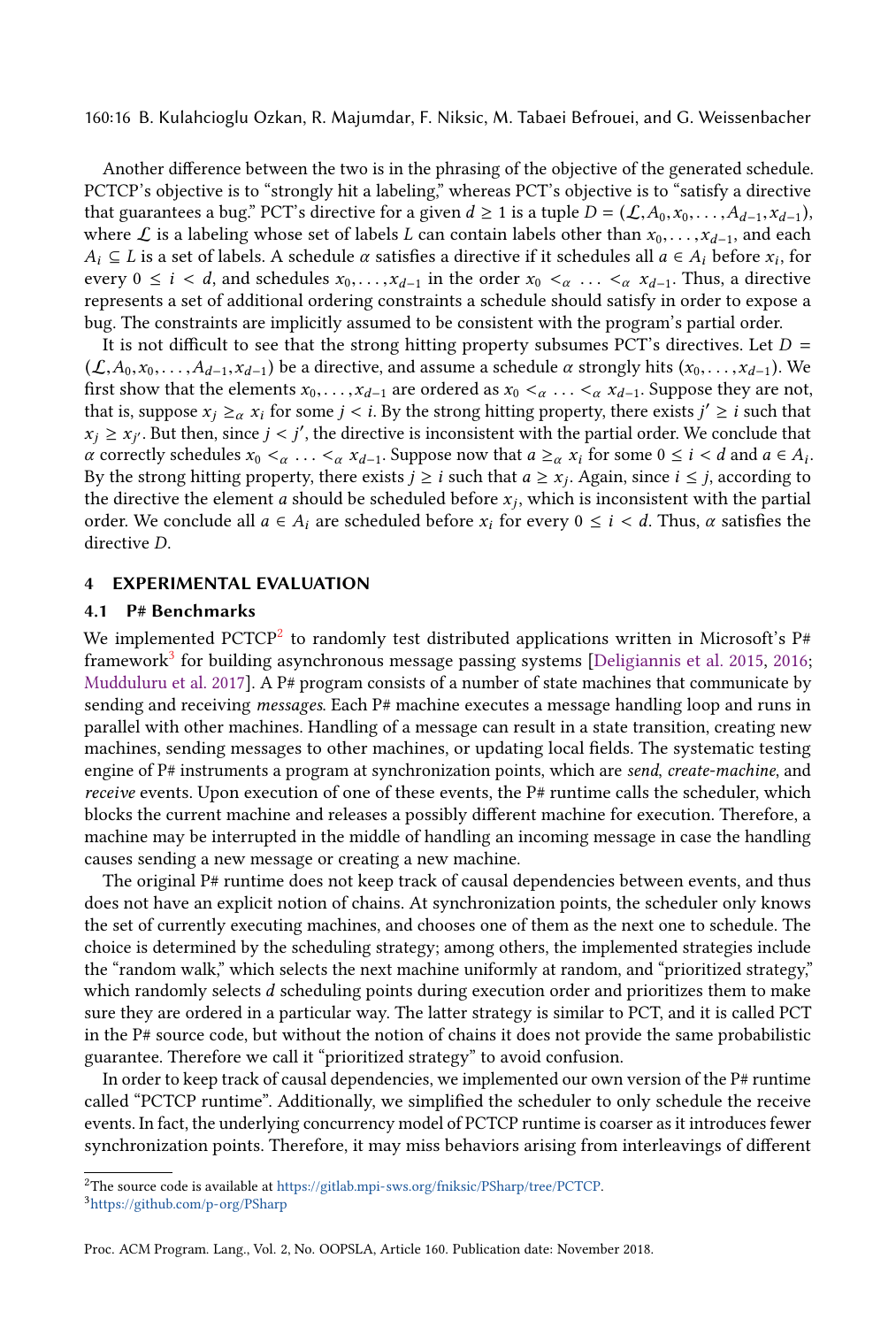TwoPhaseCommit 725 5 29 MultiPaxos 1.095 5 26 CacheCoherence 420 3 17

| .                |       |                      |               |             |
|------------------|-------|----------------------|---------------|-------------|
| <b>Benchmark</b> |       | $#LOC$ #Machine type | #Message type | Type of bug |
| BoundedAsync     | 288   |                      |               | safety      |
| ChainReplication | 1,562 |                      | 46            | safety      |
| Raft             | 1.302 |                      | 29            | safety      |

<span id="page-16-0"></span>Table 1. Characteristics of benchmarks (LOC includes comments and blank lines, "Type of bug" refers to known bugs)

Chord 917 3 22 liveness ReplicatingStorage 978 7 37 liveness FailureDetector 674 4 19 both

<span id="page-16-1"></span>

| Table 2. Results of applying PCTCP to P# benchmarks including number of buggy schedules, average number |  |  |
|---------------------------------------------------------------------------------------------------------|--|--|
| of computed chains, maximum number of produced messages and the running time.                           |  |  |

| <b>Benchmark</b>   | #Event labels | #Runs  | %Buggy | Avg #chains | Max #msgs | Time(s) |
|--------------------|---------------|--------|--------|-------------|-----------|---------|
|                    | (d)           |        |        |             | (n)       |         |
| BoundedAsync       |               | 10.000 | 98.97  | 12          | 128       | 71.48   |
| ChainReplication   | 5             | 1.000  | 12.60  | 18          | 362       | 635.18  |
| Raft               | 1             | 1.000  | 0.20   | 37          | 590       | 210.53  |
| Chord              |               | 1.000  | 6.10   | 5           | 62        | 6.62    |
| ReplicatingStorage |               | 100    | 11.00  | 24          | 899       | 504.73  |
| FailureDetector    | 1             | 5.000  | 0.36   | 27          | 172       | 360.87  |
| TwoPhaseCommit     | 1             | 10,000 | 0.00   | 9           | 42        | 50.63   |
| MultiPaxos         |               | 10.000 | 0.00   | 32          | 754       | 552.82  |
| CacheCoherence     |               | 10,000 | 0.00   | 6           | 465       | 988.96  |

message handlers. However, it considers all possible reorderings between concurrent events which may lead to a concurrency bug. On top of this simplified concurrency model, we implemented the PCTCP and the random walk scheduling strategies. The random walk strategy selects the next event uniformly at random among the enabled chains.

We evaluate our method on 9 sample implementations of distributed algorithms in the  $P#$ framework, which were also used in previous work [\[Deligiannis et al.](#page-26-8) [2015;](#page-26-8) [Mudduluru et al.](#page-26-9) [2017\]](#page-26-9). Table [1](#page-16-0) shows the characteristics of the  $P#$  benchmarks including lines of code (LOC), number of machines and message types, and the type (safety or liveness) of the underlying (known) bug(s).

Table [2](#page-16-1) shows the result of applying PCTCP on P# benchmarks. For each benchmark we ran PCTCP for a number of times (#Runs) with a given value of parameter  $d$  (#Event labels), and measured the average number of computed chains (Avg #chains), the maximum number of messages in the partial order (Max #msgs), the number of buggy schedules (%Buggy), and the execution time in seconds (Time(s)).

To choose the value of parameter  $d$ , we start with the minimum value of 1 and increment it only if it is not sufficient to catch at least one bug in 10,000 runs. As we can see in Table [2,](#page-16-1) for ChainReplication we increased the value of d up to 5 to catch the two underlying safety bugs. For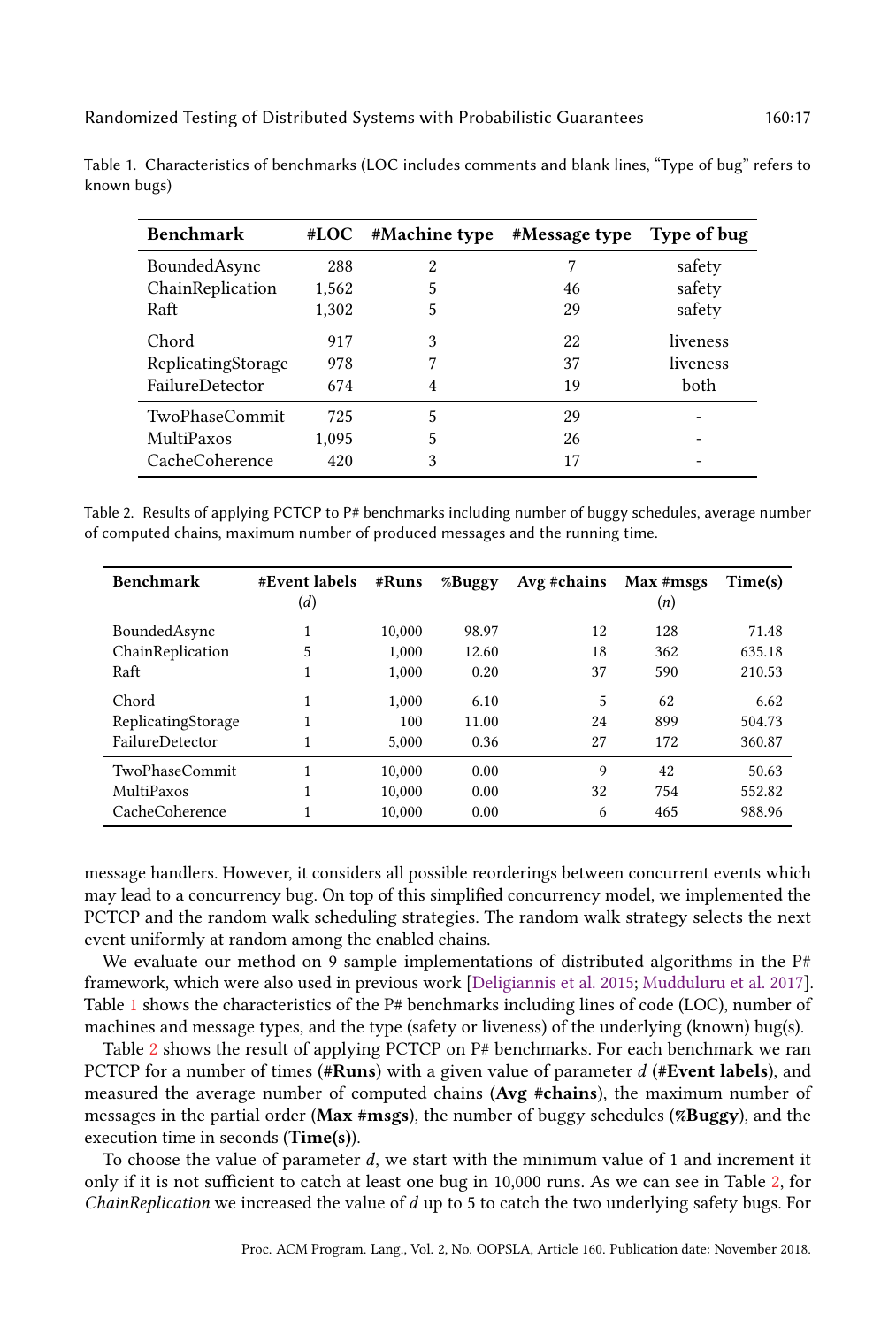<span id="page-17-0"></span>160:18 B. Kulahcioglu Ozkan, R. Majumdar, F. Niksic, M. Tabaei Befrouei, and G. Weissenbacher

| <b>Benchmark</b>   |              | <b>PCTCP</b> runtime |             |                             | Original P# runtime |                             |             |         |
|--------------------|--------------|----------------------|-------------|-----------------------------|---------------------|-----------------------------|-------------|---------|
|                    | <b>PCTCP</b> |                      | Random walk |                             |                     | <b>Prioritized strategy</b> | Random walk |         |
|                    | %Buggy       | Time(s)              |             | %Buggy<br>Time(s)<br>%Buggy |                     | Time(s)                     | %Buggy      | Time(s) |
| BoundedAsync       | 98.97        | 71.48                | 99.04       | 71.35                       | $\theta$            | 88.60                       | $\theta$    | 76.98   |
| ChainReplication   | 12.60        | 635.18               | 17.50       | 325.09                      | $\theta$            | 34.98                       | $\Omega$    | 25.42   |
| Raft               | 0.2          | 210.53               | 1.1         | 124.17                      | $\theta$            | 29.11                       | 1.3         | 27.82   |
| Chord              | 6.1          | 6.62                 | 5.9         | 4.35                        | 5.5                 | 8.09                        | 4.8         | 7.03    |
| ReplicatingStorage | 11.0         | 504.73               | 23.0        | 112.47                      | $\theta$            | 9.28                        | 24.0        | 24.21   |
| FailureDetector    | 0.36         | 360.87               | 0.08        | 146.32                      | $\theta$            | 2267.71                     | 0           | 3012.57 |
| TwoPhaseCommit     | $\Omega$     | 50.63                | $\theta$    | 35.97                       | $\theta$            | 27.21                       | $\Omega$    | 26.57   |
| MultiPaxos         | $\theta$     | 552.82               | $\theta$    | 398.86                      | $\theta$            | 129.59                      | $\Omega$    | 106.19  |
| CacheCoherence     | $\theta$     | 988.96               | $\theta$    | 758.06                      | $\theta$            | 197.52                      | $\theta$    | 197.34  |

Table 3. Comparison of effectiveness of PCTCP in bug detection with three other methods.

the last three benchmarks in this table, we only experimented with  $d = 1$ . These examples do not have bugs discoverable by our reference methods from the  $P#$  framework as we will see in the following. Note that the bugs found with some specific value of  $d$  do not necessarily have the bug depth of d.

From Table [2,](#page-16-1) it can be inferred that the measured probability of catching a bug of depth  $d$ is higher than the guaranteed probability of PCTCP. This is mainly due to the fact that some benchmarks had more than one bug (assertion violation). For example, we observed two different assertion violations in ChainReplication and FailureDetector. Moreover, due to symmetry in these protocols various d-tuples can result in the same assertion violation.

Table [3](#page-17-0) reports the result of comparing the effectiveness of PCTCP in detecting bugs (column 2) with other three reference methods: the random walk strategy in the PCTCP runtime (column 3), the prioritized strategy (column 4) and the random walk (column 5) in the original  $P#$  runtime. Recall that the two runtimes differ in the underlying concurrency model—the PCTCP runtime only schedules message receive events. The number of runs and the parameter  $d$  for each benchmark are the same as in Table [2.](#page-16-1)

Table [3](#page-17-0) shows that both PCTCP and its random walk version are more effective in detecting bugs than the original random walk and prioritized strategies of P#. The assertion violation in the Process machine of BoundedAsync was caught by the PCTCP runtime in nearly all runs (using either strategy). However, both the prioritized and the random walk strategies under the original  $P#$ runtime failed to reveal this bug by exploring up to 10,000 schedules. PCTCP found two assertion violations in ChainReplication. The one in ChainReplicationMaster machine was detected with  $d = 1$ ; however for detecting the violation in *InvariantMonitor* we had to increase the value of d to 5 (Table [2\)](#page-16-1). Both the prioritized (with  $d \leq 5$ ) and the random walk strategies of the P# framework did not find these assertion violations by exploring up to 10,000 schedules (the running times given in Table [3](#page-17-0) for this benchmark are for 1,000 runs for the sake of comparison). Only for some specific random seed values, the prioritized scheduler of P# runtime could find the assertion violation in InvariantMonitor in 1 out of 10,000 runs (0.01% buggy schedules). PCTCP also performed more effectively than any strategy under the original  $P#$  runtime by detecting one liveness and one safety bug in FailureDetector. Both strategies of the P# runtime failed to detect these bugs in 5,000 runs. The prioritized strategy could find this bug in 70 out of 5,000 when applying  $d = 2$  and the specific random seed value given in the test suite of P# for this benchmark.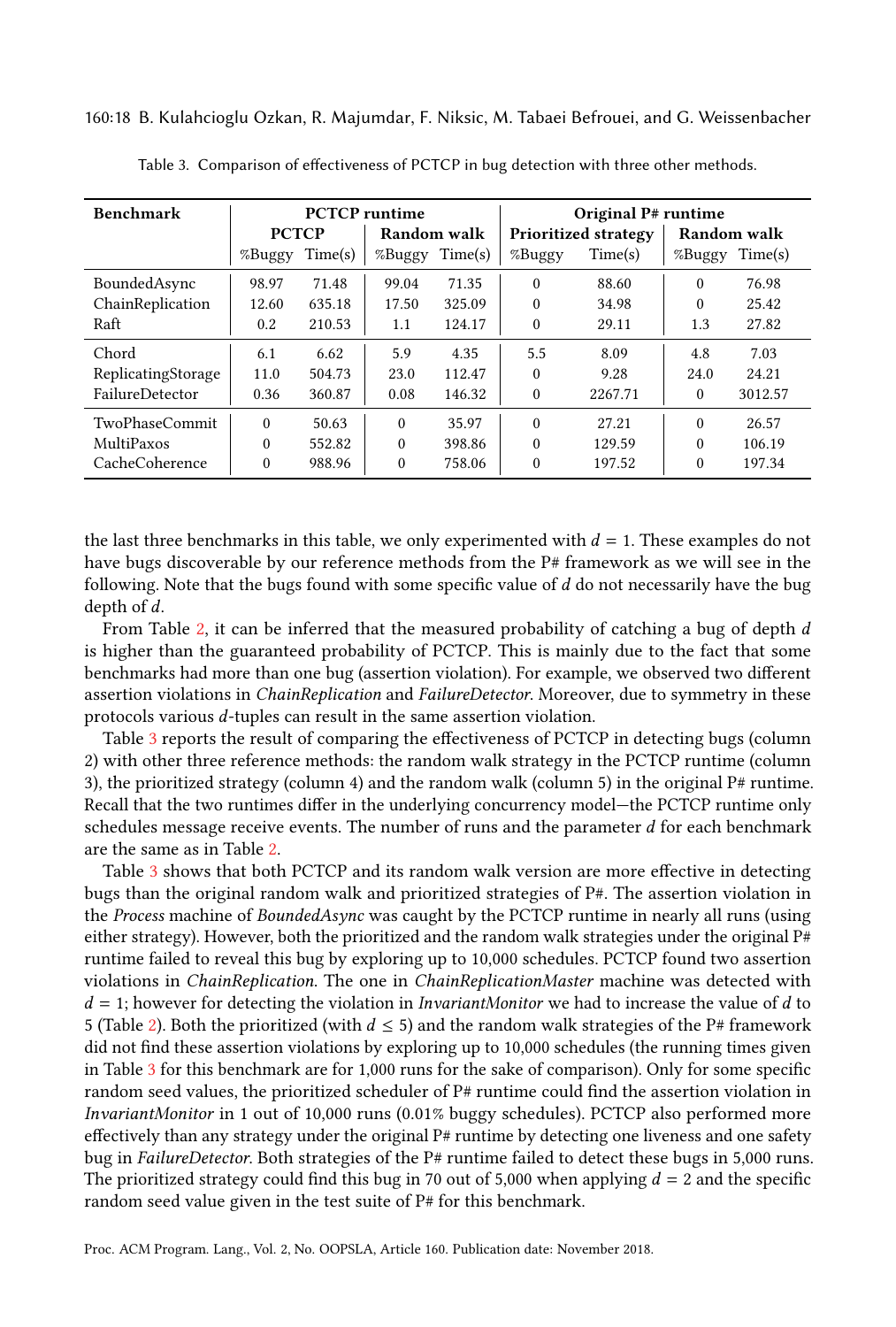Note that, for *ReplicatingStorage*, we also compared the P# prioritized scheduler and the PCTCP scheduler based on similar time budgets. However, no bug was caught by the P# prioritized scheduler after exploring 100,000 schedules in 698.65 sec. We did the same comparison for Raft.

As Table [3](#page-17-0) shows, PCTCP is effective in detecting bugs in practice. It may not necessarily always outperform random walk, but in contrast it provides theoretical guarantees on finding bugs.

Livelocks. Because the PCTCP scheduler always schedules events from the chain with highest priority, it lacks fairness. This can result in livelocks in message-passing systems. For example, the Raft benchmark may livelock under the PCTCP scheduler due to new messages always being placed in the chain with the highest priority.

To avoid livelocks while searching for safety bugs, PCTCP identifies the chain which causes a livelock by detecting a cycle and using heuristics such as comparing the number of times a chain is consecutively scheduled with a given threshold. It then temporarily disables the identified chain and enables it again as soon as a new message is added to it.

The livelock problem also affects the original PCT algorithm and is discussed in [Burckhardt et al.](#page-25-0) [\[2010\]](#page-25-0). A more formal treatment of the issue is left for future work.

#### 4.2 Case Study: Cassandra

In this and the next subsection we evaluate the effectiveness of PCTCP algorithm on two complex real-world systems. The bugs in real-world distributed systems are known to be hard to detect since in addition to message reorderings they often involve other kinds of faults, like node crashes and reboots [\[Leesatapornwongsa et al.](#page-26-10) [2016\]](#page-26-10). We demonstrate that PCTCP can effectively find bugs even in such realistic scenarios.

We start with Cassandra [\[Lakshman and Malik 2010\]](#page-26-11)–a distributed NoSQL database management system, which provides lightweight transactions based on the Paxos consensus protocol.<sup>[4](#page-18-0)</sup> Cassandra's Paxos protocol implementation in version 2.0.0 [\[Apache 2012\]](#page-25-3) has a bug CASSANDRA-6023[5](#page-18-1) which exposes in some subtle reorderings on the synchronization messages exchanged between the nodes. The bug is detected in a scenario where the nodes process different client transactions concurrently. In an execution where some commit messages of some transactions arrive at some nodes after the synchronization messages of other transactions, it is possible to commit a transaction more than once. This results in corrupting data and propagating it to the other nodes. The bug is deep and hard to detect as it requires several message reorderings in several transactions and nodes.

We tested Cassandra on our PCTCP implementation<sup>[6](#page-18-2)</sup> which we build on top of the SAMC/DMCK [\[Leesatapornwongsa et al.](#page-26-5) [2014\]](#page-26-5) model checker. Our PCTCP scheduler collects the distributed system events intercepted by SAMC and partitions them into chains. It selects the next event to be scheduled based on the chain priorities and sends this selected event to SAMC to enforce its execution in the distributed system.

We tested different schedules of a use case scenario with three concurrent client transactions using both PCTCP and a naive random scheduler which randomly selects one of the enabled events in the system. Table [4](#page-19-0) shows the parameters and the results of our tests. The first row shows the results for the random walk and each of the next rows shows the PCTCP results for different values of d, the number of event labels. The columns list the maximum number of events produced by the benchmark (Max #events), the size of the tuple of event labels (#Event labels), the number of runs (#Runs), the number of buggy schedules (#Buggy) and the total running time of the tests

<span id="page-18-0"></span><sup>4</sup><http://cassandra.apache.org>

<span id="page-18-1"></span><sup>5</sup><https://issues.apache.org/jira/browse/CASSANDRA-6023>

<span id="page-18-2"></span><sup>6</sup>The source code is available at [https://gitlab.mpi-sws.org/burcu/pctcp-cass/tree/PCTCP.](https://gitlab.mpi-sws.org/burcu/pctcp-cass/tree/PCTCP)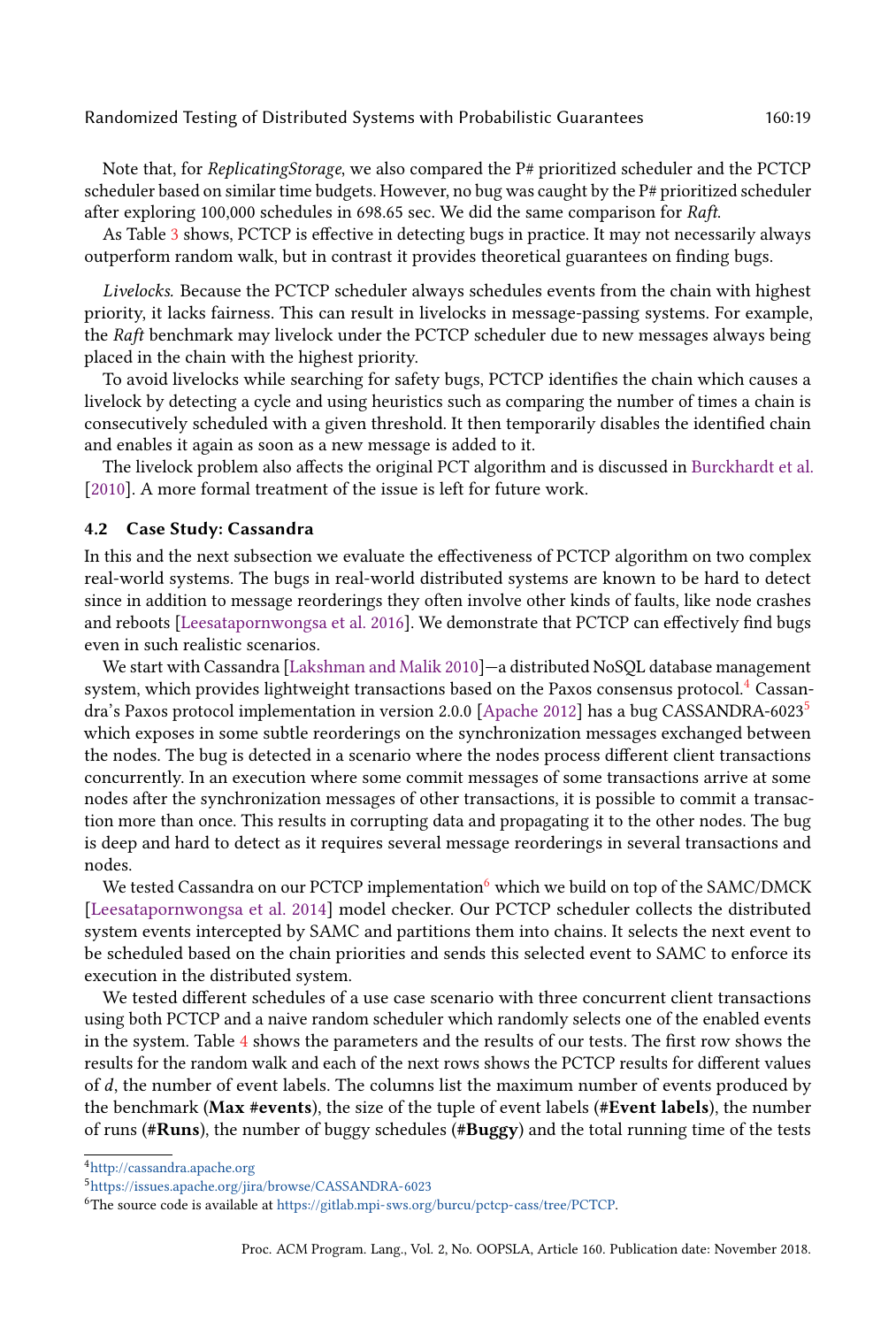<span id="page-19-0"></span>160:20 B. Kulahcioglu Ozkan, R. Majumdar, F. Niksic, M. Tabaei Befrouei, and G. Weissenbacher

|              | Max#<br>events | #Event<br>labels | Avg of<br>max #chains | #Buggy<br>#Runs |          | <b>Total time</b><br>(mins) |  |
|--------------|----------------|------------------|-----------------------|-----------------|----------|-----------------------------|--|
| Random walk  | 54             |                  | 6.97                  | 1000            | $\theta$ | 481.95                      |  |
| <b>PCTCP</b> | 54             | 4                | 5.65                  | 1000            | 0        | 505.73                      |  |
| <b>PCTCP</b> | 54             | 5                | 5.73                  | 1000            |          | 503.81                      |  |
| <b>PCTCP</b> | 54             | 6                | 5.80                  | 1000            |          | 512.00                      |  |

Table 4. Test parameters and results for the Cassandra system.

in minutes (**Time(min)**). The column **Avg of max #chains** shows the average of the maximum number of concurrently enabled chains for PCTCP and the average of the maximum number of concurrently enabled events in the naive random tests.

The PCTCP algorithm hits the bug in one of the schedules determined by 5 and 6-tuples of events over 54 events. PCTCP detects the bug with a higher probability (0.1% in this evaluation) than its theoretical guarantee (1/( $w^2n^{d-1}$ )). This can be explained by several facts: (i) Considering the poset width parameter w, we can say that the number of concurrently enabled events (around 7 on average in our benchmark) is lower than the width of the poset (around 10 in our benchmark) in general. During the execution of PCTCP, it is typical to have several chains in which all the events are already executed and the algorithm selects from a smaller number of chains than the poset width. As an example consider a distributed system execution where the highest priority chain has some events pertaining to some protocol communication between a sender and receiver. The PCTCP scheduler moves to another chain (without a reduction in priorities) when all the events of this chain are executed. The first chain gets enabled only after some events in the other chains, e.g., when processing other receivers' responses in other chains cause the sender to send an event that is inserted into the first chain. (ii) Now let us consider the generation of a  $d - 1$  tuple of events from n events to characterize a bug. In practice, a bug is not only hit by a specific tuple of events but several tuples lead to the buggy schedule. First, more than one ordering of events in the tuple can expose the same bug, since some events in the tuple might be commutative. For example, a bug hit by a tuple of three events  $(a,b,c)$  might require only the relative ordering of  $a - b$  and  $a - c$ , hence hit also by the tuple  $(a, c, b)$ . In our experiment, the detected 4-tuple of events which leads to a buggy execution of Cassandra has two commutative events. Second, the problematic relative ordering of the events can be generated by tuples of different events. A distributed system bug which is exposed by scheduling an event at a later point of execution can be exposed by reducing the priority of a chain at this event as well as at an earlier event that creates that event. As an example, reducing the priority of a chain at an event pertaining to a certain part of the protocol communication between two nodes delays the execution of the next events of the communication protocol as well.

The naive random approach cannot detect the bug in a total of 1000 schedules which takes around eight hours to run. As shown in Table [4,](#page-19-0) the maximum number of concurrently enabled events to select from randomly in random testing is higher than the maximum number of concurrently enabled chains in PCTCP on average. Therefore, random testing has a lower probability of hitting the bug by naively selecting the next event among the enabled events.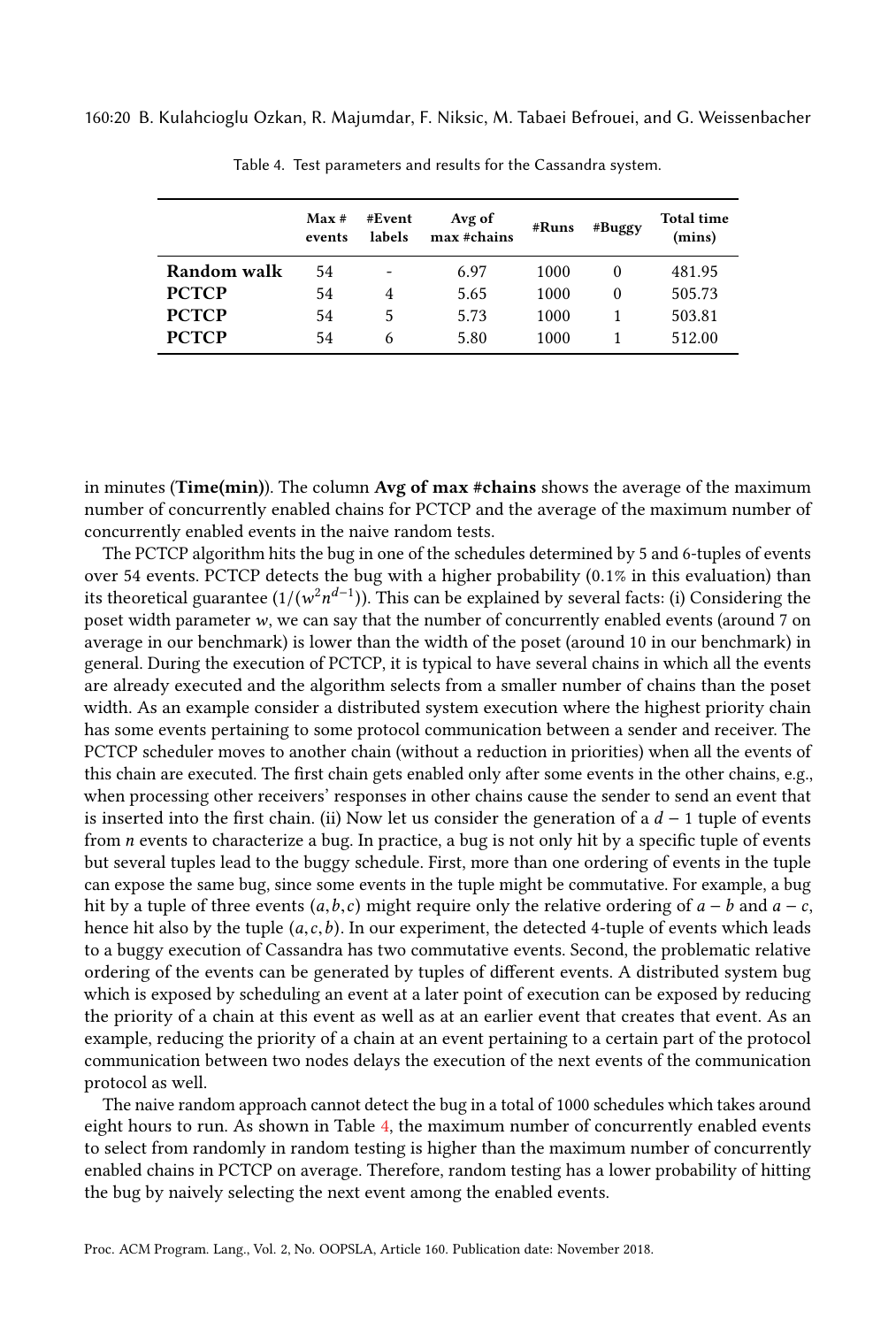# 4.3 Case Study: Zookeeper

Our next case study involves a system called Zookeeper<sup>[7](#page-20-0)</sup>. Zookeeper is a distributed key-value store used by large distributed systems for maintaining configuration and naming information, providing distributed synchronization, and for other purposes that arise while coordinating nodes in a distributed setting. Its intended usage requires Zookeeper to provide strong consistency guarantees, which it does by running a distributed consensus algorithm called ZAB-Zookeeper Atomic Broadcast [\[Junqueira et al.](#page-26-12) [2011\]](#page-26-12). In our case study we only focus on the first phase of the algorithm–the leader election–and show that in the presence of node crashes and reboots, PCTCP can effectively find executions resulting in multiple node leaders.

In the experiments we are using Zookeeper v3.4.3, even though the most recent stable version was 3.4.11 at the time of writing this text. The reason is that the older version has some known bugs which can be detected by tools like SAMC. In fact, the authors of SAMC were kind enough to provide us with a version of their tool specifically tailored to catching bug [ZK-1419](https://issues.apache.org/jira/browse/ZOOKEEPER-1419) $^8$  $^8$  in Zookeeper v3.4.3. The bug in question is a liveness bug-the nodes fail to ever elect a leader. In a typical leader election involving 3 nodes, the nodes elect a leader by exchanging 15 to 18 messages. Based on this observation, the authors of SAMC set a bound of 50 events (including messages, but also node crashes and reboots)—any execution that goes beyond this bound is marked as faulty. Following the instructions for reproducing the bug, we ran SAMC in its semantic-aware exploration mode on 3 nodes, allowing 1 node crash and 1 reboot. Out of 174 executions explored in 2,798 seconds, 7 of them were marked as faulty: 4 of them because they reached the bound, but interestingly, 3 of them failed because they resulted in multiple leaders. Note that by itself the situation when multiple nodes believe they are leaders does not constitute a bug in the leader election protocol: the true leader has to be supported by a quorum of followers (cf. bug report [ZK-1912](https://issues.apache.org/jira/browse/ZOOKEEPER-1912) $^9$  $^9$ ). However, such situations may still indicate underlying issues, e.g. the bug  $ZK-975^{10}$  $ZK-975^{10}$  $ZK-975^{10}$  $ZK-975^{10}$  involves a node that unnecessarily goes into the leading state only to restart the leader election after a delay, thus affecting availability of the system. We set to reproduce the executions leading to multiple leaders, as well as followers following nodes that are not leaders, using PCTCP. We refer to such situations as inconsistencies.

We built our own scheduler called  $HitMC<sup>11</sup>$  $HitMC<sup>11</sup>$  $HitMC<sup>11</sup>$ . Like SAMC, HitMC can orchestrate Zookeeper nodes by imposing the order of messages during leader election, and it can crash and reboot nodes. Additionally, HitMC tracks causal dependencies among messages, allowing us to form more general chain decompositions than simple per-node chaining of messages. Unlike SAMC, which knows about commutativity among messages and can thus employ partial-order reduction techniques, HitMC does not have any semantic awareness-it treats messages opaquely and schedules them according to PCTCP.

We model the execution of the system with three kinds of events: node start, node crash, and message. Fig. [2](#page-21-0) shows an example of a scheduling poset for Zookeeper with 3 nodes. In the figure, Start(n), Crash(n), and  $Msg(n, n')$  designate the start event for node n, the crash event for node  $n$ , and an event for a message from  $n$  to  $n'$ , respectively. For each run of the system we specify a crash budget and a reboot budget. Each node's initial start event gets a corresponding crash event as a successor. We only effectively allow the execution of these events if they are within the crash budget. Later, each executed crash event gets a node start event as a successor and vice versa, as long as the corresponding budget is still positive. Nodes send messages either automatically after

<span id="page-20-0"></span><sup>7</sup><https://zookeeper.apache.org/>

<span id="page-20-1"></span><sup>8</sup><https://issues.apache.org/jira/browse/ZOOKEEPER-1419>

<span id="page-20-2"></span><sup>9</sup><https://issues.apache.org/jira/browse/ZOOKEEPER-1912>

<span id="page-20-3"></span><sup>10</sup><https://issues.apache.org/jira/browse/ZOOKEEPER-975>

<span id="page-20-4"></span><sup>&</sup>lt;sup>11</sup>The source code is available at [https://gitlab.mpi-sws.org/rupak/hitmc.](https://gitlab.mpi-sws.org/rupak/hitmc)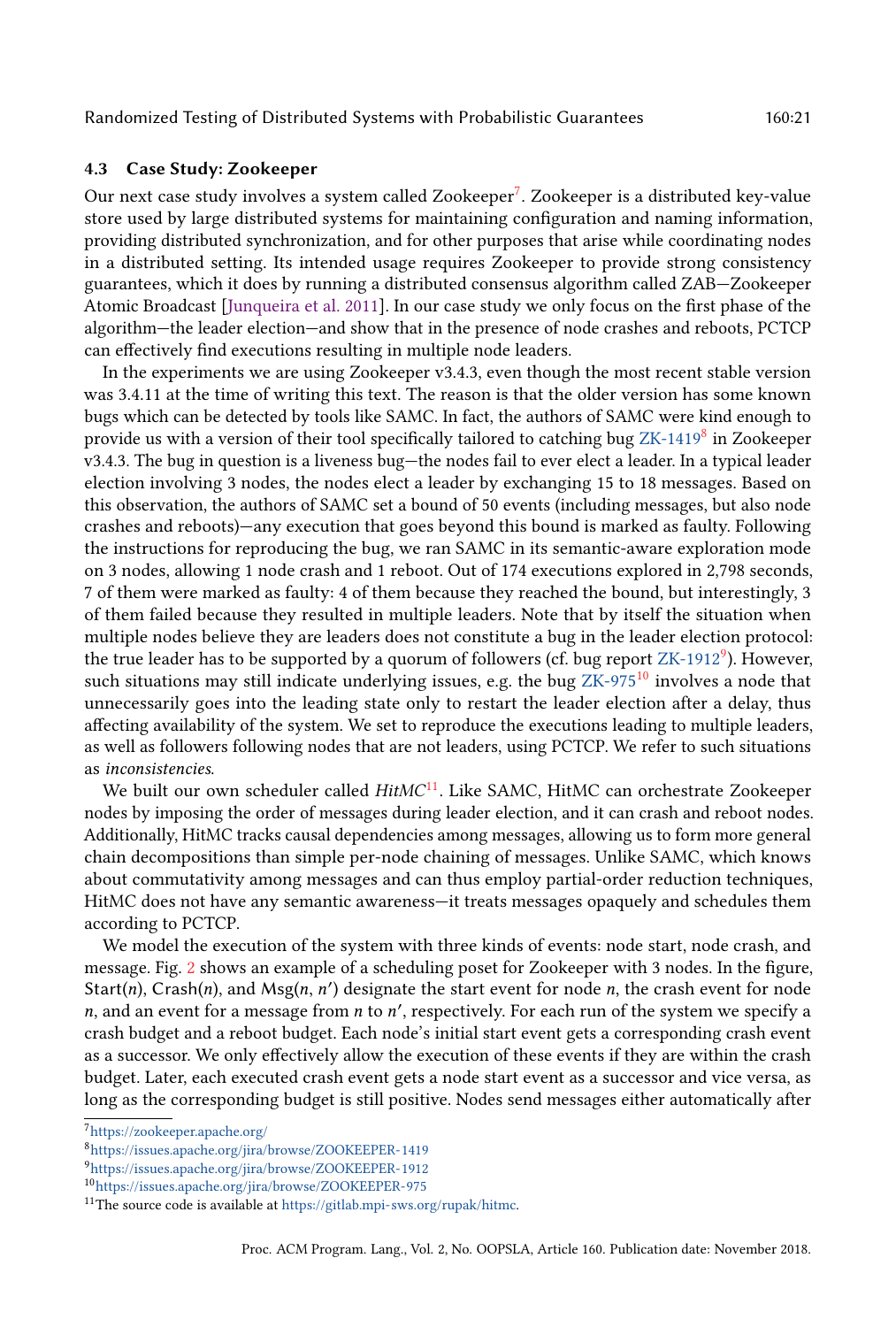#### <span id="page-21-0"></span>160:22 B. Kulahcioglu Ozkan, R. Majumdar, F. Niksic, M. Tabaei Befrouei, and G. Weissenbacher



Fig. 2. Scheduling poset for Zookeeper with 3 nodes. Gray events are executed and black events are enabled.

they are started, or in response to received messages. In the first case, a message is ordered after the last node start event or the last message sent from the same node, and in the second case a message is additionally ordered after the message it is responding to.

By default, HitMC schedules events according to PCTCP. The user specifies parameters d, the number of event labels, and  $n$ , the total number of events. If the number of events in an actual run exceeds  $n$ , HitMC makes sure to first schedule the  $n$  events that were added to the scheduling poset first. It then continues executing in the order specified by the chain priorities. No priority changes happen after the n-th event, and the probabilistic guarantee of PCTCP only applies to the first n events. In addition to PCTCP, HitMC provides the "random walk" scheduling strategy, which selects the next event in each step uniformly at random among the enabled events.

Like with SAMC, our experiments consist of executing Zookeeper's leader election on 3 nodes, with the crash and reboot budget of 1 each. We experiment with the random walk strategy, as well as PCTCP with the parameter d ranging from 1 to 5. In each case, we execute a total of 1,000 random runs. In addition, we execute 1,000 runs of PCTCP with  $d = 2$  and no crashes and reboots, in order to see whether we can find inconsistent election results even without node crashes. Following the SAMC's bound for the number of events within which the leader should be elected, we set the parameter n for the maximal number of events to 50. Unlike SAMC, we do not stop the execution when the maximal number of events is reached. Instead, we let the system run for up to 1,000 events.

The results of the experiments are summarized in Table [5.](#page-22-0) With the random walk strategy we observe inconsistent election results in 12 out of 1,000 runs. With PCTCP we observe inconsistencies in at least 26 runs for  $d = 4$ , and up to 42 runs for  $d = 5$ . Note that the number of inconsistent runs for  $d = 5$  amounts to 4.2% of all the runs. Even in the experiment without crashes and reboots, we detect inconsistencies in 34 runs. Except for  $d \geq 4$ , almost all runs finish within the predicted limit of 50 events. For  $d \geq 4$ , there are 10 runs that exceed this limit and go up to 63 and 70 events. Additionally, for  $d = 4$  we observe a run that failed to terminate even after 1,000 events, possibly exhibiting the non-termination issue [ZK-1419.](https://issues.apache.org/jira/browse/ZOOKEEPER-1419) However, it is also possible that the non-termination occurs due to the non-fair nature of our scheduler. Finally, we note that a run takes between 2 and 7 seconds on average, which allows us to execute a set of 1,000 runs in 30 to 120 minutes.

#### 5 DISCUSSION AND OTHER RELATED WORK

As we have already discussed in earlier sections, we extend the notion of hitting families of schedules, formalized by [Chistikov et al.](#page-26-0) [\[2016\]](#page-26-0), to strong hitting families. [Chistikov et al.](#page-26-0) show that for certain partial orders such as antichains and trees, one can explicitly construct hitting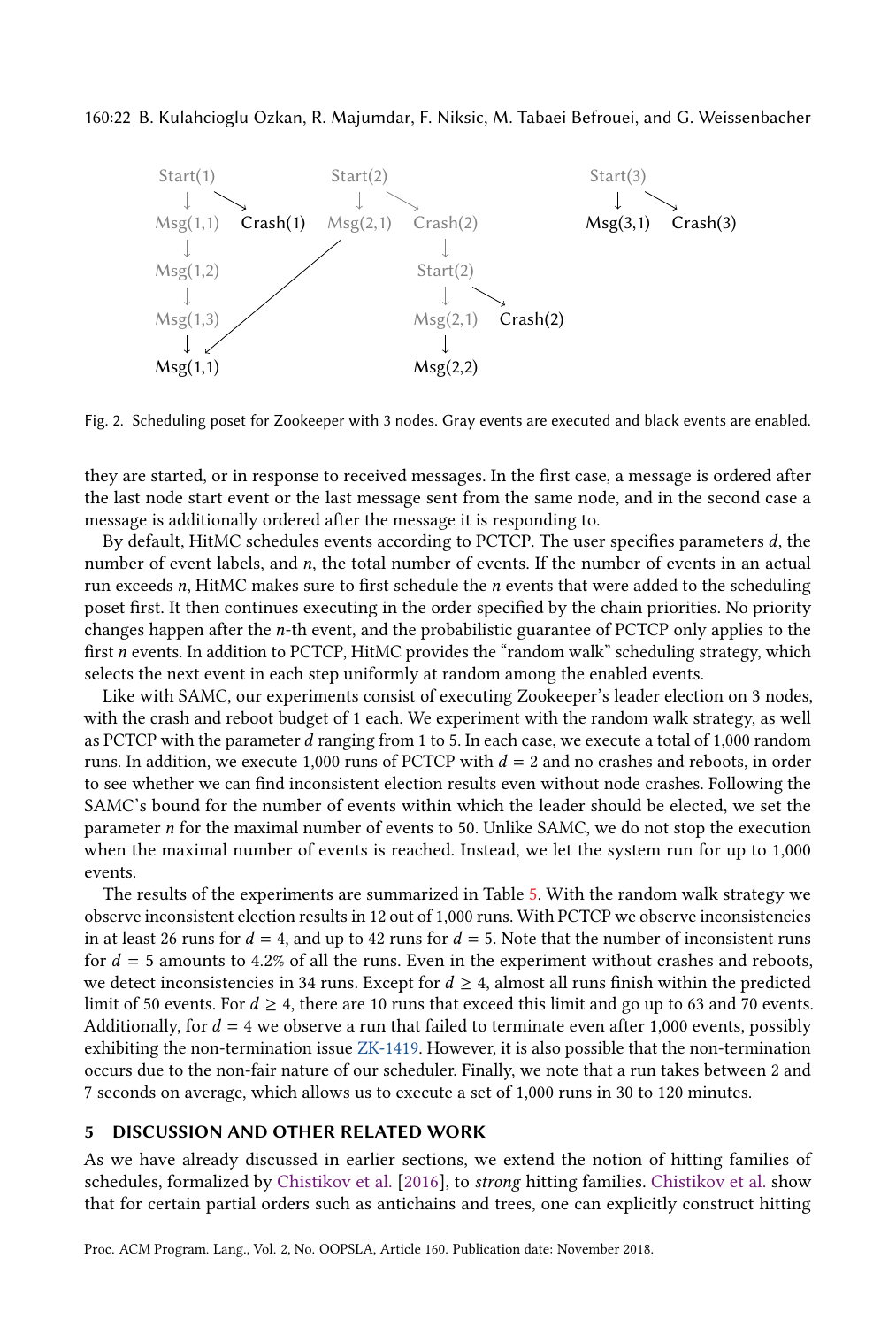<span id="page-22-0"></span>Table 5. Zookeeper results. For each strategy we executed 1,000 runs. The experiment marked by  $\star$  had no crashes or reboots; in all other cases there was 1 node crash and 1 reboot per run. In the case of PCTCP with  $d = 4$ , we observed a non-terminating run, most likely exhibiting bug [ZK-1419.](https://issues.apache.org/jira/browse/ZOOKEEPER-1419) The run was terminated after reaching 1,000 events. Numbers marked by  $\dagger$  are given with the non-terminating run excluded.

| <b>Strategy</b>           | Avg max<br>enabled<br>events | Max<br>enabled<br>events | Avg<br>events  | Max<br>events | Avg max<br>chains | Max<br>chains     | Faulty<br>runs | Time (s) |
|---------------------------|------------------------------|--------------------------|----------------|---------------|-------------------|-------------------|----------------|----------|
| Random walk               | 6                            | 6                        | 20.9           | 36            |                   | $\qquad \qquad -$ | 12             | 7,040    |
| PCTCP $(d = 1, n = 50)$   | 6                            | 6                        | 20.6           | 31            | 6.4               | 10                | 39             | 2,059    |
| PCTCP $(d = 2, n = 50)^*$ | 3                            | 5                        | 18.2           | 52            | 4.5               | 11                | 34             | 5,107    |
| PCTCP $(d = 2, n = 50)$   | 6                            | 6                        | 20.7           | 34            | 7.5               | 11                | 32             | 2,060    |
| PCTCP $(d = 3, n = 50)$   | 6                            | 6                        | 21.0           | 34            | 8.6               | 12                | 26             | 2,103    |
| PCTCP $(d = 4, n = 50)$   | 6                            | 7                        | $\dagger$ 23.4 | $\dagger$ 63  | 10.1              | 18                | $140+1$        | 6,835    |
| PCTCP $(d = 5, n = 50)$   | 6                            | 6                        | 23.7           | 70            | 11.2              | 19                | 42             | 7,111    |

families exponentially smaller than the size of the partial order. However, the partial order has to be known in advance. In this work, we provide an online construction of strong hitting families of bounded size for arbitrary partial orders. Our algorithm PCTCP generalizes PCT, a randomized scheduler for multithreaded programs [\[Burckhardt et al.](#page-25-0) [2010\]](#page-25-0), to concurrency models where chain partition of the partial order is not implicitly given by syntactic structures like threads. Instead, PCTCP partitions the partial order on the fly using online chain partitioning.

The online chain partitioning algorithm we use is by [Agarwal and Garg,](#page-25-2) and it appears in their work on chain clocks [\[Agarwal and Garg 2007\]](#page-25-2): they compare vector clocks, where each component in the clock corresponds to a thread in the program, and chain clocks, where each component in the clock corresponds to a chain in a chain partition obtained by online chain partitioning. They show that in many cases chain clocks are considerably more efficient than vector clocks. Similarly to this, it would make sense to try running PCTCP side-by-side with PCT on multithreaded programs, and see whether there are scenarios in which PCTCP would find a better chain partition than the one induced by threads. An experiment along these lines is left for future work.

Online chain partitioning and its connection to online dimension for upgrowing posets was studied by [Felsner](#page-26-2) [\[1997\]](#page-26-2) and [Kloch](#page-26-3) [\[2007\]](#page-26-3). Their work is part of a larger context of studying unrestricted posets. In the unrestricted setting, bounds on the optimal number of chains are much worse than for upgrowing posets. While an upgrowing poset can be partitioned online into at most  $\binom{w+1}{2}$  chains, for a long time the best known upper bound for an unrestricted poset was  $(5^w - 1)/4$ [\[Kierstead 1981\]](#page-26-13). [Bosek and Krawczyk](#page-25-4) [\[2010\]](#page-25-4) found a subexponential upper bound of  $w^{16\log_2 w}$ , which was recently improved to  $w^{6.5 \log_2 w+7}$  [\[Bosek et al.](#page-25-5) [2018\]](#page-25-5). A nice survey of the results in this setting was done by [Bosek et al.](#page-25-1) [\[2012\]](#page-25-1).

On the application side, our work is related to a number of tools for finding bugs in concurrent and distributed systems. We start by mentioning Bita, a testing tool for actor programs implemented within Akka framework in Scala [\[Tasharofi et al.](#page-27-1) [2013\]](#page-27-1). By using an arbitrary execution of the program as the initial schedule, Bita systematically reverses the order of pairs of concurrent messages in a given schedule to produce new schedules, and then executes these schedules. The exploration is guided by coverage goals similar to our 2-hitting goal. Unlike Bita, our tool randomly samples schedules from a strong  $d$ -hitting family for arbitrary  $d$ , and does not rely on any initial execution of the program.

Another related tool is EventRacer, a race detector for client-side web applications [\[Raychev et al.](#page-27-2) [2013\]](#page-27-2). Similarly to Bita, EventRacer explores schedules by pairwise reversal of concurrent events,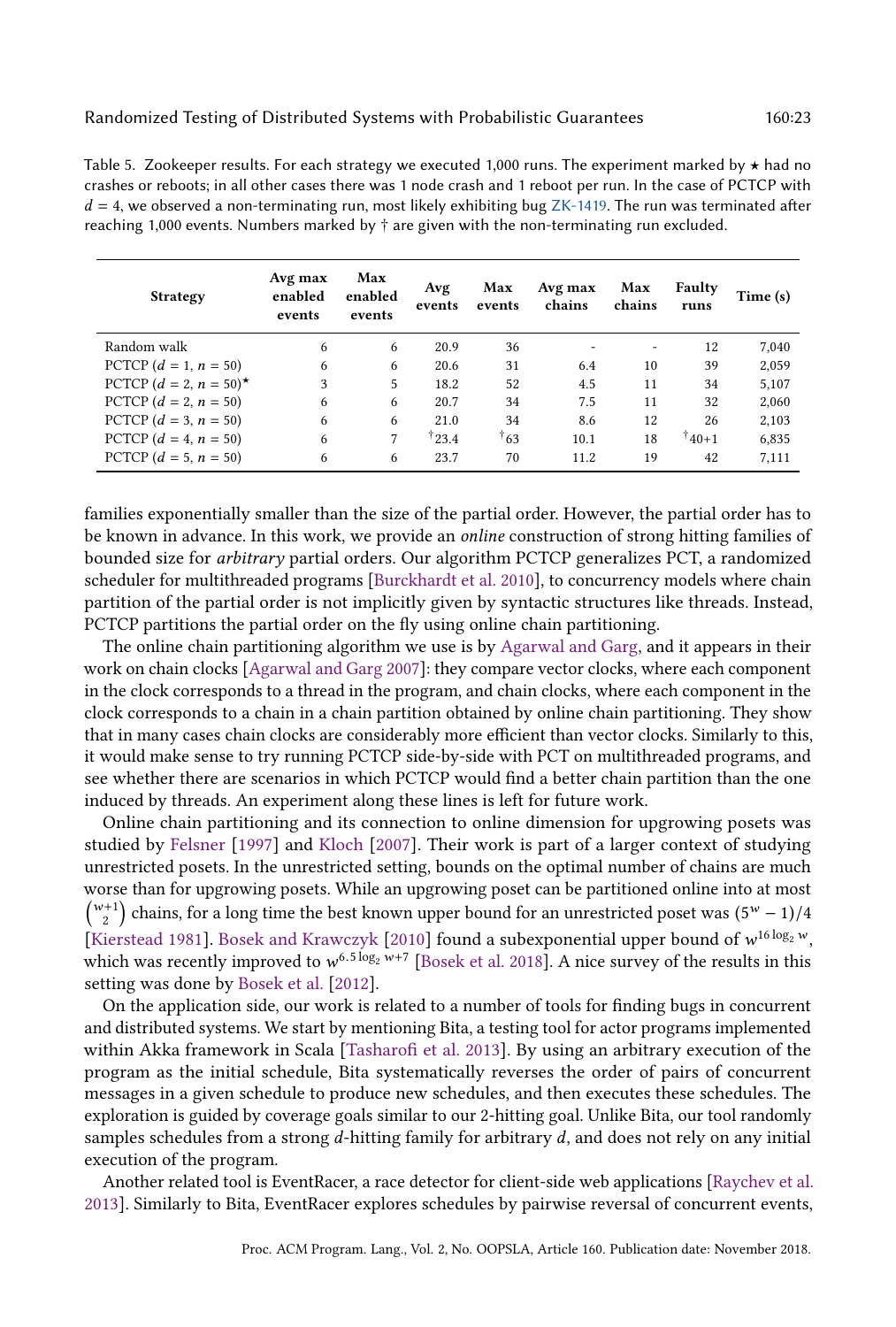160:24 B. Kulahcioglu Ozkan, R. Majumdar, F. Niksic, M. Tabaei Befrouei, and G. Weissenbacher

but with the goal of detecting races-concurrent conflicting accesses to the same memory location. One of the key contributors to EventRacer's efficiency is the use of chain clocks instead of vector clocks. EventRacer's chain clocks are based on a greedy chain decomposition. The authors report a 33-fold reduction in the average length of chain clocks compared to standard vector clocks. Even with a highly optimized bit-vector representation of vector clocks, chain clocks are reported to consume on average 6.6 times less memory, which significantly improves overall performance. In a different paper on race detection, [Dimitrov et al.](#page-26-14) [\[2015\]](#page-26-14) also use insights from theoretical work on partial orders to show that partially ordered sets of dimension two admit efficient race detection.

In Section [4](#page-15-0) we have discussed  $P#$  [\[Deligiannis et al.](#page-26-4) [2016\]](#page-26-4), a framework for building and systematic testing of asynchronous programs, and SAMC [\[Leesatapornwongsa et al. 2014\]](#page-26-5), a tool for systematic, semantic-aware testing of distributed systems. In both P# and SAMC, as well as our own work, the testing is done by taking control of the scheduler and imposing a particular order of events in the program. Another approach is taken by frameworks like Jepsen [\[Kingsbury](#page-26-15) [2018\]](#page-26-15), where a system under test is run as a black box, while the framework alters the environment in which the system is running in order to expose abnormal behavior. In particular, [Kingsbury](#page-26-16) [\[2013\]](#page-26-16) found a large number of bugs in many production systems by randomly introducing network partitions while the system under test is running. Jepsen itself does not provide any guarantees on finding bugs. However, by doing an a posteriori analysis, [Majumdar and Niksic](#page-26-1) [\[2018\]](#page-26-1) showed that for many bugs discovered by Jepsen, one can derive guarantees on the probabilities that they are found, and these probabilities are sufficiently high to justify Jepsen's empirically observed success.

Different notions of bug depth are defined in the literature. These notions aim to parametrize the search space by a depth  $d$ , so that a  $d$ -bounded exploration provides a high coverage of the executions that are likely to be buggy. Context bounding [\[Qadeer and Rehof 2005\]](#page-27-3) characterizes the depth as the number of context switches between threads required to hit a bug. Preemption bounding [\[Musuvathi and Qadeer 2007\]](#page-26-17) bounds only the preemptive switches between the tasks. Although this notion yields a smaller depth for the cases where tasks run to completion, it is still not efficient for exploring schedules where the many tasks need to be preempted to hit a schedule. Delay bounding [\[Emmi et al.](#page-26-18) [2011\]](#page-26-18), which defines the depth as the number of deviations from a given deterministic scheduler, and phase bounding [\[Bouajjani and Emmi 2012\]](#page-25-6), which bounds the number of process communication cycles, are applicable to distributed system setting, since the bug depth parameter does not limit the number of tasks/nodes involved in the execution. The work by [Desai et al.](#page-26-19) [\[2015\]](#page-26-19) presents a randomized algorithm for asynchronous systems based on delay bounded exploration. Their algorithm is parametrized by a delaying scheduler where the depth parameter does not characterize the bug but the search space. The bug depth we use in this work (which is also used in [Burckhardt et al.](#page-25-0) [\[2010\]](#page-25-0) and [Chistikov et al.](#page-26-0) [\[2016\]](#page-26-0)) is defined only by the ordering constraints between the events in the execution, and it is independent of the exploration strategy.

Partial order reduction techniques [\[Abdulla et al.](#page-25-7) [2014;](#page-25-7) [Flanagan and Godefroid 2005;](#page-26-20) [Godefroid](#page-26-21) [1996\]](#page-26-21) perform systematic search of behaviors of concurrent systems where only one representative behavior among equivalent behaviors, i.e., those differing only in the ordering of independent events, is required to be executed. In their recent work, [Yuan et al.](#page-27-4) [\[2018\]](#page-27-4) introduce a randomized scheduling algorithm that takes partial order reduction into account. These techniques do not restrict the search space to depth-d bugs, as we do. We do not know how partial order reduction can be modified to efficiently explore depth-d bugs.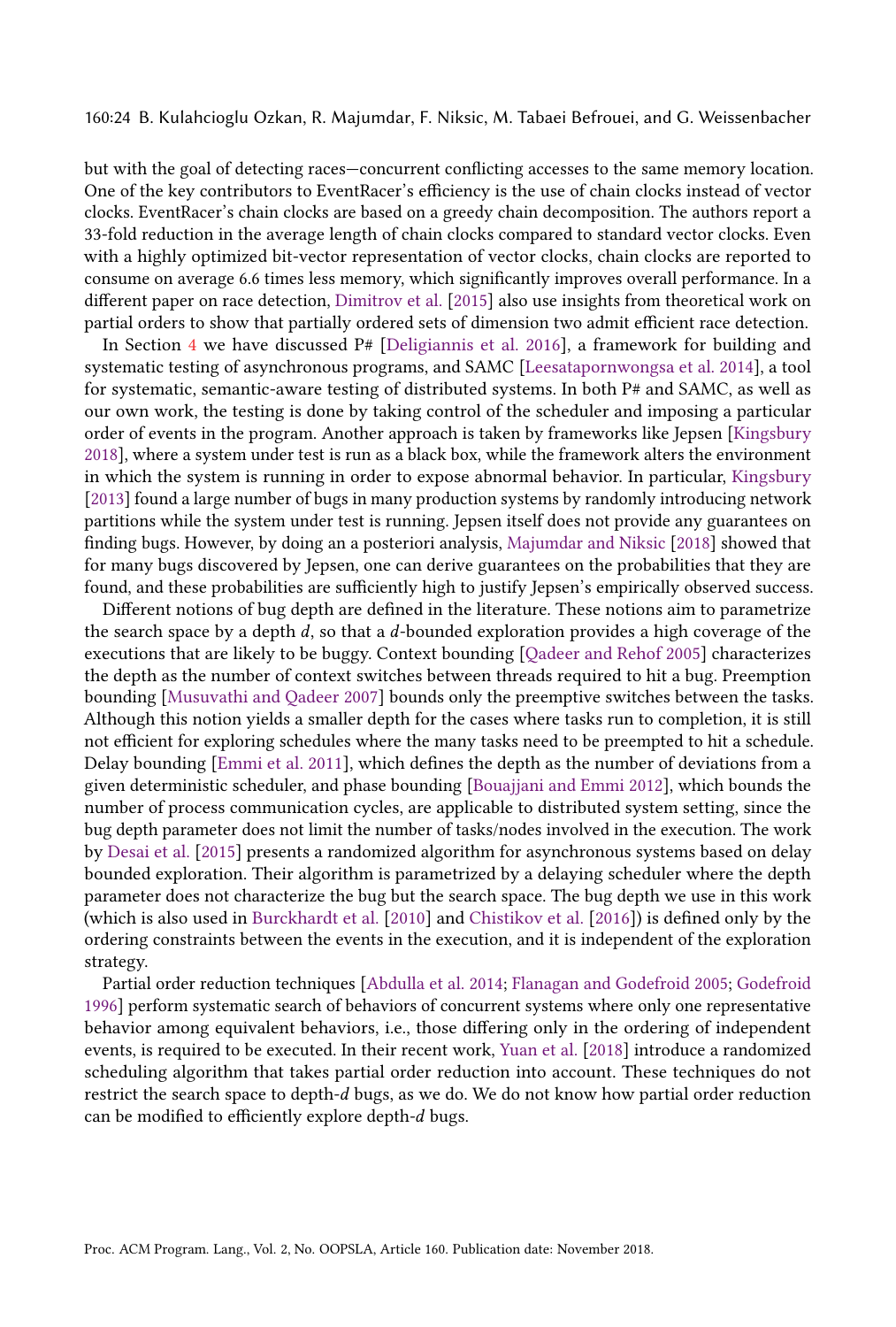# A APPENDIX

# <span id="page-24-0"></span>A.1 Proof of Theorem [7](#page-9-1)

Proof. Let  $\mathcal{P} = (\mathcal{P}_k)_{0 \le k \le n}$  be an upgrowing poset of size *n* and width at most *w*, and let  $C = (C_k)_{0 \le k \le n}$  be an adaptive chain covering for P with m chain colors. We show how to transform C step by step into an online strong d-hitting family  $\mathcal{F}=(\mathcal{F}_k)_{0\leq k\leq n}$  with at most  $m\cdot\binom{n}{d-1}(d-1)!$ schedules.

The schedules in families  $\mathcal{F}_k$  will be indexed by d-tuples  $(\lambda, n_1, \ldots, n_{d-1})$ , where  $\lambda \in \Lambda$  is a chain color, and  $n_i \in \{1, \ldots, n\}$  for  $1 \leq i < d$  are distinct numbers. We do not require the indexing scheme to be injective, that is, multiple indices may denote a single schedule. Intuitively, the numbers  $n_1, \ldots, n_{d-1}$  serve to single out elements  $x_1, \ldots, x_{d-1}$  added to the poset in steps  $n_1, \ldots, n_{d-1}$ , respectively. The schedule  $\alpha = \alpha_{\lambda, n_1, \ldots, n_{d-1}}$  will be constructed so that it strongly hits  $(x_0, x_1, \ldots, x_{d-1})$  for every element  $x_0$  with  $\lambda \in C_k(x_0)$ . More precisely, the construction will satisfy the following invariant: For  $0 \le k \le n$ , let  $x_{i_1}, \ldots, x_{i_l}$  with  $i_1 < \ldots < i_l$  be all the singled-out elements in step k, and let  $x_0$  be an element such that  $\lambda \in C_k(x_0)$ . The schedule  $\alpha$  strongly hits  $(x_0, x_{i_1}, \ldots, x_{i_l}).$ 

Clearly, a family  $\mathcal{F}_0$  consisting of a single empty schedule satisfies the invariant. Let x be the element added to  $P_k$  in step  $k > 0$ , and let  $\mathcal{F}_{k-1}$  be a family of schedules that satisfies the invariant in step k – 1. We show how to extend the schedule  $\alpha = \alpha_{\lambda, n_1, \dots, n_{d-1}} \in \mathcal{F}_{k-1}$  with x to obtain a schedule  $\alpha' = \alpha'_{\lambda, n_1,...,n_{d-1}} \in \mathcal{F}_k$  so that  $\mathcal{F}_k$  satisfies the invariant in step k. We distinguish several cases:

(1) If  $k = n_i$  for some  $i \in \{1, ..., d-1\}$ , then x needs to be singled out: we define  $x_i := x$ . Let  $x_{i_1}, \ldots, x_{i_l}$  with  $i_1 < \ldots < i_l$  be all previously singled-out elements. If  $l = 0$  or  $i > i_l$  or  $x \geq x_{i}$ , we schedule x as the last element in  $\alpha'$ . (This is possible because x is maximal in  $\mathcal{P}_k$ ). Otherwise, let  $i_j$  be the least index such that  $i < i_j$  and x is incomparable with all of  $x_{i_j}, x_{i_{j+1}}, \ldots, x_{i_l}$ . We schedule x right before  $x_{i_j}$ . (This is possible because of the invariant in step  $k-1$ : if  $x \ge y$  for some  $y \ge_\alpha x_{i_j}$ , then  $x \ge y \ge x_{i_{j'}}$  for some  $j \le j' \le l$ .)

To see that the invariant holds for  $\alpha'$ , let  $x_0$  be an element such that  $\lambda \in C_k(x_0)$  and set  $i_0 := 0$ . If  $x \geq_{\alpha'} x_{i_j}$  for some  $j \in \{0, \ldots, l\}$ , then either  $i < i_j$  and  $x \geq x_{i_{j'}}$  for some  $j' \geq j$  by construction, or  $i > i_j$  and  $x \geq x_i$  trivially. Since x is singled out, we also need to inspect the case when  $y \geq_{\alpha'} x$  for some  $y \in \mathcal{P}_{k-1}$ . By construction, x immediately preceeds some previously singled-out element  $x_{i_j}$  such that  $i < i_j$ . Therefore,  $y \geq_{\alpha'} x_{i_j}$ , and by the invariant in step  $k - 1$ ,  $y \ge x_{i_{j'}}$  for some  $j' \ge j$ .

(2) If x is not to be singled out and  $\lambda \in C_k(x)$ , let again  $x_{i_1},...,x_{i_l}$  with  $i_1 < ... < i_l$  be all previously singled-out elements. If  $l = 0$  or  $x \ge x_{i_l}$ , we schedule x as the last element in  $\alpha'$ . Otherwise, let  $i_j$  be the least index such that x is incomparable with all of  $x_{i_j}, x_{i_{j+1}}, \ldots, x_{i_l}$ . We schedule x right before  $x_{i_j}$ .

As before, to see that the invariant holds for  $\alpha'$ , let  $x_0$  be an element such that  $\lambda \in C_k(x_0)$ and set  $i_0 := 0$ . Assume  $x \geq_{\alpha'} x_{i_j}$  for some  $j \in \{0, \ldots, l\}$ . If  $j = 0$ , then  $x \geq x_{i_0}$  because both elements are in chain λ. If  $j > 0$ , by construction there exist  $j' \ge j$  such that  $x \ge x_{i_{j'}}$ . Since  $\lambda \in C_k(x)$ , we also need to inspect the case when  $y \geq_{\alpha'} x$  for some  $y \in \mathcal{P}_{k-1}$ . By construction, x immediately preceeds some previously singled-out element  $x_{i_j}$ . Therefore,  $y \geq_{\alpha'} x_{i_j}$ , and by the invariant in step  $k - 1$ ,  $y \ge x_{i_{j'}}$  for some  $j' \ge j$ .

(3) Finally, if x is not to be singled out and  $\lambda \notin C_k(x)$ , we schedule x right after the last y such that  $y \leq x$ . To show the invariant, let  $x_{i_1}, \ldots, x_{i_l}$  with  $i_1 < \ldots < i_l$  be all previously singled-out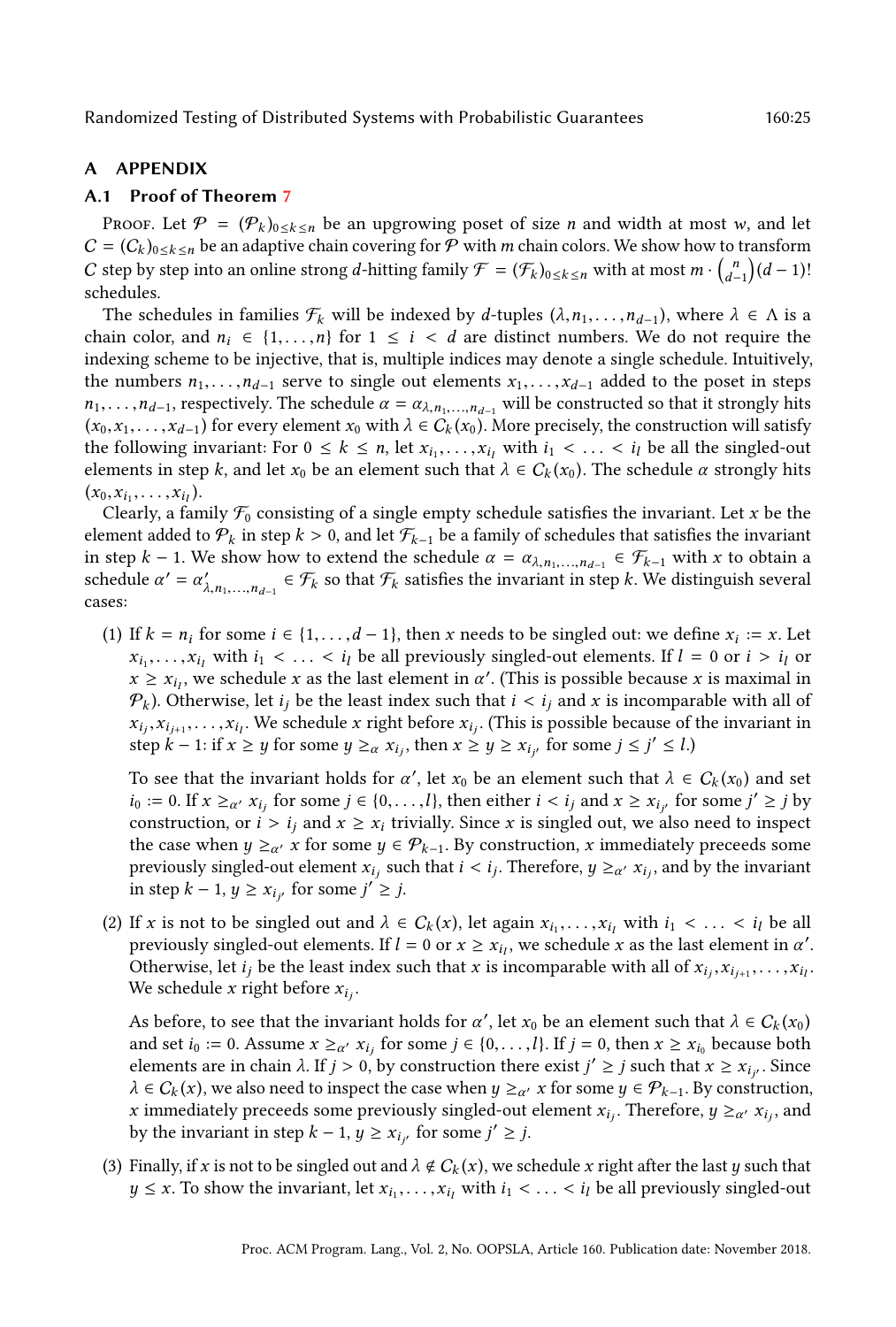160:26 B. Kulahcioglu Ozkan, R. Majumdar, F. Niksic, M. Tabaei Befrouei, and G. Weissenbacher

elements, let  $x_0$  be an element such that  $\lambda \in C_k(x_0)$ , and set  $i_0 := 0$ . If  $x \geq_{\alpha'} x_{i_j}$  for some  $j \in \{0, \ldots, l\}$ , then we also have  $y \geq_{\alpha} x_{i_j}$ . Hence  $x \geq y \geq x_{i_{j'}}$  for some  $j' \geq j$ .

Now let  $(x_0, \ldots, x_{d-1})$  be a d-tuple in  $\mathcal{P}_k$ . Since C is an adaptive chain covering, there exists  $\lambda \in C_k(x_0)$ . Moreover, there exist steps  $n_1, \ldots, n_{d-1}$  in which the elements  $x_1, \ldots, x_{d-1}$  were added to  $\mathcal{P}_k$ . Because of the invariant, the schedule  $\alpha_{\lambda,n_1,\dots,n_{d-1}} \in \mathcal{F}_k$  strongly hits the tuple. □

# A.2 Schedules in Scheduling Posets

Note that Definition [8](#page-10-0) of scheduling posets never explicitly requires a schedule  $\alpha$  to extend a prefix of  $\mathcal{P}_{\alpha,k}$ . However, this fact can easily be derived from the definition.

LEMMA 18. Let  $\mathcal{S}\mathcal{P} = (\mathcal{S},\mathcal{P})$  be a scheduling poset. For every  $\alpha \in \mathcal{S}$  and k such that  $0 \leq k \leq n_{\alpha}$ ,  $\alpha$  is a schedule of a prefix of  $\mathcal{P}_{\alpha,k}$ .

Proof. The claim clearly holds for  $\alpha = \epsilon$  and all k such that  $0 \le k \le n_{\epsilon}$ . Assume the claim holds for some  $\alpha \in S$  and all k such that  $0 \le k \le n_\alpha$  and let  $x \in \min(\mathcal{P}_{\alpha,n_\alpha} \setminus \alpha)$ . Since  $\mathcal{P}_{\alpha,x,0} = \mathcal{P}_{\alpha,n_\alpha}$ , and since x is minimal in  $\mathcal{P}_{\alpha,n_\alpha}\rangle\alpha$ , there exists no  $y\in\mathcal{P}_{\alpha\cdot x,0}\setminus\alpha\cdot x$  such that  $y\leq x$ . Therefore,  $\alpha\cdot x$ is a schedule of a prefix of  $\mathcal{P}_{\alpha,x,0}$ . Now assume  $\alpha \cdot x$  is a schedule of a prefix of  $\mathcal{P}_{\alpha,x,k}$  for some k such that  $0 \le k < n_{\alpha \cdot x}$ . Let  $\mathcal{P}_{\alpha \cdot x, k+1} = \mathcal{P}_{\alpha \cdot x, k} \cup \{y\}$ . Since y is maximal in  $\mathcal{P}_{\alpha \cdot x, k+1}$ , we cannot have  $y \leq x$ . (This also follows from  $x < y$ .) Therefore,  $\alpha \cdot x$  is a schedule of a prefix of  $\mathcal{P}_{\alpha \cdot x, k+1}$ . The claim now follows by sub-induction on k and induction on  $\alpha$ . □

#### ACKNOWLEDGMENTS

This research was sponsored in part by the European Research Council Grant Agreement No. 610150 (ERC Synergy Grant ImPACT [\(http://www.impact-erc.eu/\)](http://www.impact-erc.eu/)), by the Vienna Science and Technology Fund (WWTF) through the projects Heisenbugs (VRG11-005) and APALACHE (ICT15-103), and by the Austrian Science Fund (FWF) via the Austrian National Research Network S11403-N23 (RiSE). We thank Haryadi S. Gunawi, Jeffrey F. Lukman, and Tanakorn Leesatapornwongsa for their help with the SAMC tool.

#### **REFERENCES**

- <span id="page-25-7"></span>Parosh Abdulla, Stavros Aronis, Bengt Jonsson, and Konstantinos Sagonas. 2014. Optimal Dynamic Partial Order Reduction. In Proceedings of the 41st ACM SIGPLAN-SIGACT Symposium on Principles of Programming Languages (POPL '14). ACM, New York, NY, USA, 373-384. <https://doi.org/10.1145/2535838.2535845>
- <span id="page-25-2"></span>Anurag Agarwal and Vijay K. Garg. 2007. Efficient dependency tracking for relevant events in concurrent systems. Distributed Computing 19, 3 (2007), 163-183. <https://doi.org/10.1007/s00446-006-0004-y>
- <span id="page-25-3"></span>Apache. 2012. Cassandra-2.0.0. Retrieved April 13, 2018 from <http://archive.apache.org/dist/cassandra/2.0.0/>
- <span id="page-25-1"></span>Bartłomiej Bosek, Stefan Felsner, Kamil Kloch, Tomasz Krawczyk, Grzegorz Matecki, and Piotr Micek. 2012. On-Line Chain Partitions of Orders: A Survey. Order 29, 1 (2012), 49-73. <https://doi.org/10.1007/s11083-011-9197-1>
- <span id="page-25-5"></span>Bartłomiej Bosek, Hal A. Kierstead, Tomasz Krawczyk, Grzegorz Matecki, and Matthew E. Smith. 2018. An Easy Subexponential Bound for Online Chain Partitioning. Electr. J. Comb. 25, 2 (2018), P2.28. [http://www.combinatorics.org/ojs/](http://www.combinatorics.org/ojs/index.php/eljc/article/view/v25i2p28) [index.php/eljc/article/view/v25i2p28](http://www.combinatorics.org/ojs/index.php/eljc/article/view/v25i2p28)
- <span id="page-25-4"></span>Bartłomiej Bosek and Tomasz Krawczyk. 2010. The Sub-exponential Upper Bound for On-Line Chain Partitioning. In 51th Annual IEEE Symposium on Foundations of Computer Science, FOCS 2010, October 23-26, 2010, Las Vegas, Nevada, USA. IEEE Computer Society, 347-354. <https://doi.org/10.1109/FOCS.2010.40>
- <span id="page-25-6"></span>Ahmed Bouajjani and Michael Emmi. 2012. Bounded Phase Analysis of Message-Passing Programs. In TACAS '12: Proc. 18th International Conference on Tools and Algorithms for the Construction and Analysis of Systems (LNCS). Springer.
- <span id="page-25-0"></span>Sebastian Burckhardt, Pravesh Kothari, Madanlal Musuvathi, and Santosh Nagarakatte. 2010. A Randomized Scheduler with Probabilistic Guarantees of Finding Bugs. In Proceedings of the Fifteenth Edition of ASPLOS on Architectural Support for Programming Languages and Operating Systems (ASPLOS XV). ACM, New York, NY, USA, 167-178. [https://doi.org/10.](https://doi.org/10.1145/1736020.1736040) [1145/1736020.1736040](https://doi.org/10.1145/1736020.1736040)

Proc. ACM Program. Lang., Vol. 2, No. OOPSLA, Article 160. Publication date: November 2018.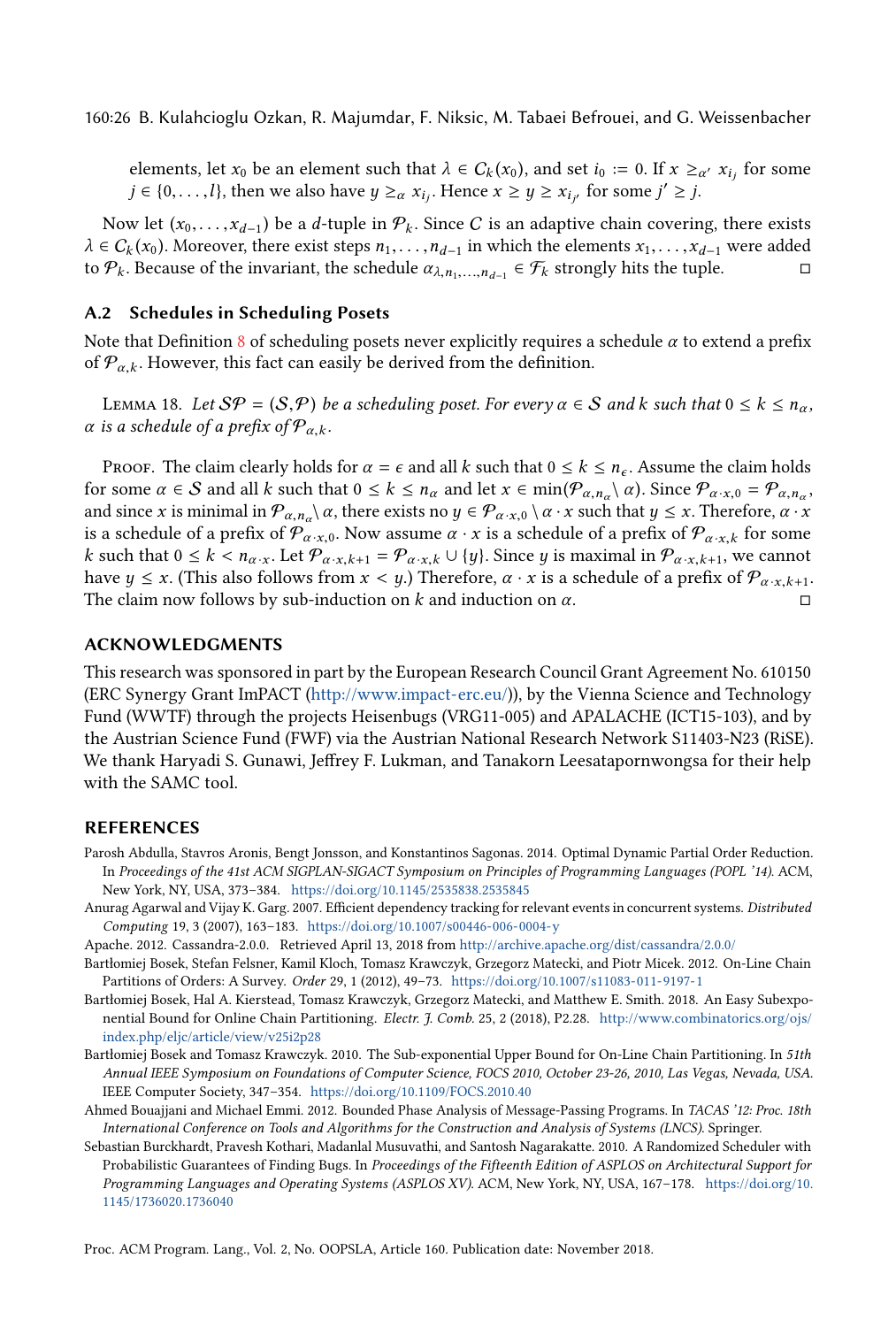- <span id="page-26-0"></span>Dmitry Chistikov, Rupak Majumdar, and Filip Niksic. 2016. Hitting Families of Schedules for Asynchronous Programs. In Computer Aided Verification - 28th International Conference, CAV 2016, Toronto, ON, Canada, July 17-23, 2016, Proceedings, Part II (Lecture Notes in Computer Science), Vol. 9780. Springer, 157-176. [https://doi.org/10.1007/978-3-319-41540-6\\_9](https://doi.org/10.1007/978-3-319-41540-6_9)
- <span id="page-26-8"></span>Pantazis Deligiannis, Alastair F. Donaldson, Jeroen Ketema, Akash Lal, and Paul Thomson. 2015. Asynchronous Programming, Analysis and Testing with State Machines. SIGPLAN Not. 50, 6 (June 2015), 154-164. [https://doi.org/10.1145/2813885.](https://doi.org/10.1145/2813885.2737996) [2737996](https://doi.org/10.1145/2813885.2737996)
- <span id="page-26-4"></span>Pantazis Deligiannis, Matt McCutchen, Paul Thomson, Shuo Chen, Alastair F. Donaldson, John Erickson, Cheng Huang, Akash Lal, Rashmi Mudduluru, Shaz Qadeer, and Wolfram Schulte. 2016. Uncovering Bugs in Distributed Storage Systems during Testing (Not in Production!). In 14th USENIX Conference on File and Storage Technologies (FAST 16). USENIX Association, Santa Clara, CA, 249-262. [https://www.usenix.org/conference/fast16/technical-sessions/presentation/](https://www.usenix.org/conference/fast16/technical-sessions/presentation/deligiannis) [deligiannis](https://www.usenix.org/conference/fast16/technical-sessions/presentation/deligiannis)
- <span id="page-26-19"></span>Ankush Desai, Shaz Qadeer, and Sanjit A. Seshia. 2015. Systematic Testing of Asynchronous Reactive Systems. In Proceedings of the 2015 10th Joint Meeting on Foundations of Software Engineering (ESEC/FSE 2015). ACM, New York, NY, USA, 73-83. <https://doi.org/10.1145/2786805.2786861>
- <span id="page-26-7"></span>Robert P. Dilworth. 1950. A Decomposition Theorem for Partially Ordered Sets. Annals of Mathematics 51, 1 (1950), 161-166. <http://www.jstor.org/stable/1969503>
- <span id="page-26-14"></span>Dimitar Dimitrov, Martin T. Vechev, and Vivek Sarkar. 2015. Race Detection in Two Dimensions. In Proceedings of the 27th ACM on Symposium on Parallelism in Algorithms and Architectures, SPAA 2015, Portland, OR, USA, June 13-15, 2015. ACM, 101-110. <https://doi.org/10.1145/2755573.2755601>
- <span id="page-26-18"></span>Michael Emmi, Shaz Qadeer, and Zvonimir Rakamaric. 2011. Delay-bounded scheduling. In POPL '11: Proc. 38th ACM SIGPLAN-SIGACT Symposium on Principles of Programming Languages. ACM, 411-422.
- <span id="page-26-2"></span>Stefan Felsner. 1997. On-Line Chain Partitions of Orders. Theor. Comput. Sci. 175, 2 (1997), 283-292. [https://doi.org/10.1016/](https://doi.org/10.1016/S0304-3975(96)00204-6) [S0304-3975\(96\)00204-6](https://doi.org/10.1016/S0304-3975(96)00204-6)
- <span id="page-26-20"></span>Cormac Flanagan and Patrice Godefroid. 2005. Dynamic Partial-order Reduction for Model Checking Software. In Proceedings of the 32Nd ACM SIGPLAN-SIGACT Symposium on Principles of Programming Languages (POPL '05). ACM, New York, NY, USA, 110-121. <https://doi.org/10.1145/1040305.1040315>
- <span id="page-26-6"></span>Gatling Corp. 2011-2018. Gatling. Retrieved September 7, 2018 from <https://gatling.io/>
- <span id="page-26-21"></span>Patrice Godefroid. 1996. Partial-Order Methods for the Verification of Concurrent Systems: An Approach to the State-Explosion Problem. Springer-Verlag New York, Inc., Secaucus, NJ, USA.
- <span id="page-26-12"></span>F.P. Junqueira, B.C. Reed, and M. Serafini. 2011. Zab: High-performance Broadcast for Primary-backup Systems. In Proceedings of the 2011 IEEE/IFIP 41st International Conference on Dependable Systems&Networks (DSN '11). IEEE Computer Society,  $245 - 256$
- <span id="page-26-13"></span>Henry A. Kierstead. 1981. An Effective Version of Dilworth's Theorem. Trans. Amer. Math. Soc. 268, 1 (1981), 63-77. <http://www.jstor.org/stable/1998337>
- <span id="page-26-16"></span>Kyle Kingsbury. 2013. Partitions for Everyone! Retrieved July 31, 2018 from [https://www.infoq.com/presentations/](https://www.infoq.com/presentations/partitioning-comparison) [partitioning-comparison](https://www.infoq.com/presentations/partitioning-comparison)
- <span id="page-26-15"></span>Kyle Kingsbury. 2013-2018. Jepsen. Retrieved July 31, 2018 from <http://jepsen.io/>
- <span id="page-26-3"></span>Kamil Kloch. 2007. Online dimension of partially ordered sets. Reports on Mathematical Logic 42 (2007), 101-116. [http:](http://www.iphils.uj.edu.pl/rml/rml-42/a-klo-42.htm) [//www.iphils.uj.edu.pl/rml/rml-42/a-klo-42.htm](http://www.iphils.uj.edu.pl/rml/rml-42/a-klo-42.htm)
- <span id="page-26-11"></span>Avinash Lakshman and Prashant Malik. 2010. Cassandra: a decentralized structured storage system. ACM SIGOPS Operating Systems Review 44, 2 (2010), 35-40.
- <span id="page-26-5"></span>Tanakorn Leesatapornwongsa, Mingzhe Hao, Pallavi Joshi, Jeffrey F. Lukman, and Haryadi S. Gunawi. 2014. SAMC: Semantic-Aware Model Checking for Fast Discovery of Deep Bugs in Cloud Systems. In 11th USENIX Symposium on Operating Systems Design and Implementation (OSDI 14). USENIX Association, Broomfield, CO, 399-414. [https:](https://www.usenix.org/conference/osdi14/technical-sessions/presentation/leesatapornwongsa) [//www.usenix.org/conference/osdi14/technical-sessions/presentation/leesatapornwongsa](https://www.usenix.org/conference/osdi14/technical-sessions/presentation/leesatapornwongsa)
- <span id="page-26-10"></span>Tanakorn Leesatapornwongsa, Jeffrey F. Lukman, Shan Lu, and Haryadi S. Gunawi. 2016. TaxDC: A Taxonomy of Non-Deterministic Concurrency Bugs in Datacenter Distributed Systems. In Proceedings of the Twenty-First International Conference on Architectural Support for Programming Languages and Operating Systems (ASPLOS '16). ACM, New York, NY, USA, 517-530. <https://doi.org/10.1145/2872362.2872374>
- <span id="page-26-1"></span>Rupak Majumdar and Filip Niksic. 2018. Why is random testing effective for partition tolerance bugs? PACMPL 2, POPL (2018), 46:1-46:24. <https://doi.org/10.1145/3158134>
- <span id="page-26-9"></span>Rashmi Mudduluru, Pantazis Deligiannis, Ankush Desai, Akash Lal, and Shaz Qadeer. 2017. Lasso Detection using Partial-State Caching. <https://www.microsoft.com/en-us/research/publication/lasso-detection-using-partial-state-caching-2/>
- <span id="page-26-17"></span>Madanlal Musuvathi and Shaz Qadeer. 2007. Iterative Context Bounding for Systematic Testing of Multithreaded Programs. In Proceedings of the 2007 ACM SIGPLAN Conference on Programming Language Design and Implementation (PLDI '07). ACM, New York, NY, USA, 446-455. <https://doi.org/10.1145/1250734.1250785>